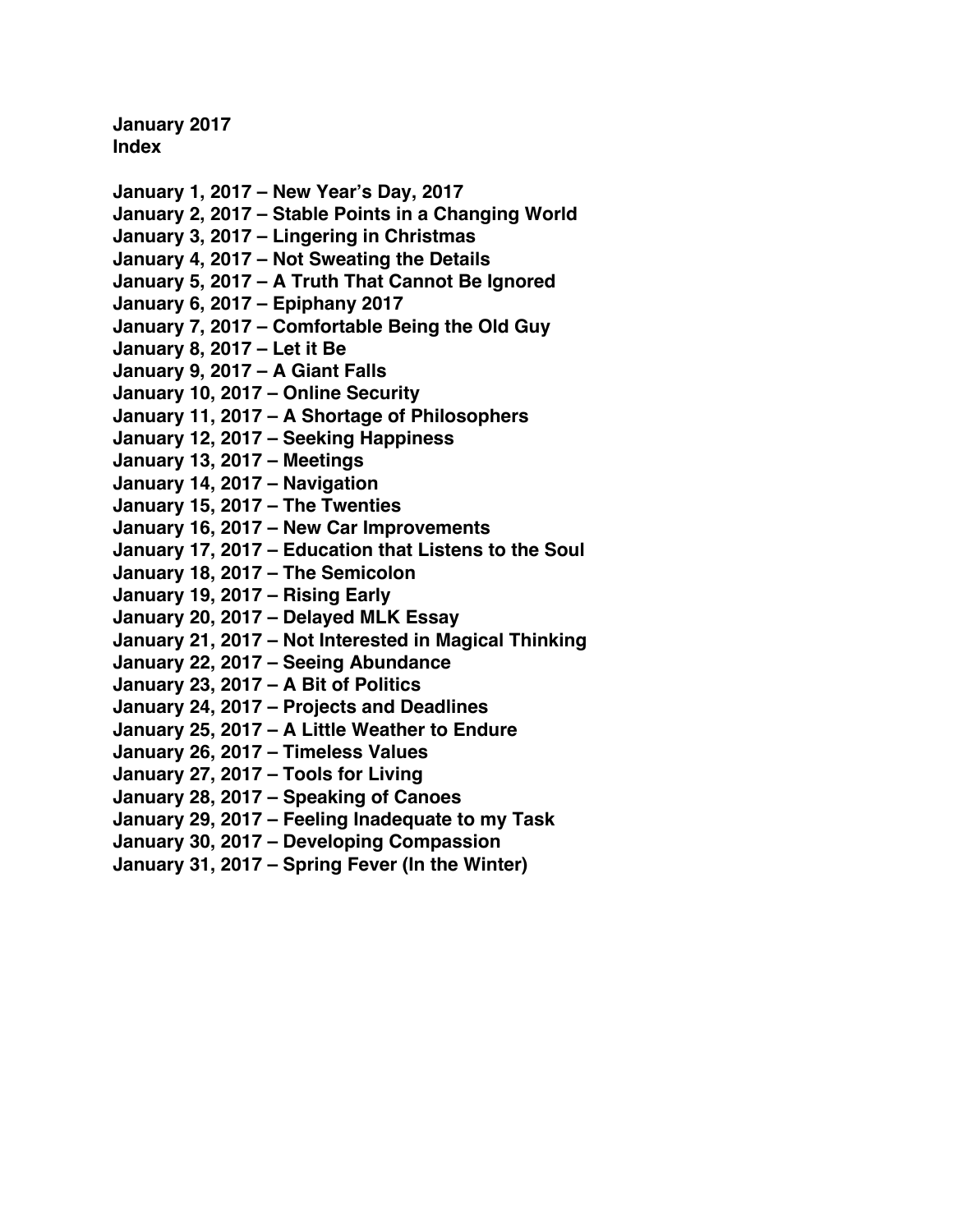### <span id="page-1-0"></span>**January 1, 2017 – New Year's Day, 2017**

I've been thinking for several days that I should write something dramatic to mark the beginning of a new year. The problem is that I don't seem to have anything very dramatic to write. It seems to be popular this year to list all of the bad things that happened in 2016, to declare the year a disaster, and to wish it good riddance. There were some dark moments in the year just ended and there are signs that the continuing deep divide in our national political situation is far from over. 2017 will see a dramatic shift in leadership in our country, with the in-coming president very different from the outgoing one. Our new president so far has proven himself and his decisions to be quite unpredictable and I'm sure that there will be surprises, but I'm in no position to have any insight on what or when the news will be rocked with headlines we didn't expect.

2017 might be a significant year in the history of the tiny island of Majit. Majit is a stony island surrounded by a fringing coral reef in the Pacific Ocean. These days it is home to about 300 people and is lush with pandanus, breadfruit and taro. It has a beautiful freshwater lake, which is rare in the Marshall Islands with indigenous ducks. 200 years ago, German navigator Otto von Kotzebue, sailing in Russian service, made landfall at Mejit Island on January 1, 1817. Apparently unaware that the Spanish expedition of Ruyu Lopez de Villalobos had recorded the island in 1542, and that the expedition of Miguel Lopez de Legazpi recorded it on January 9, 1565, Kotzebue named the island New Year's Island. The natives took no note of the new name, but the name New Year's Island stuck in German minds and in 1884, Mejit was claimed by Germany along with the rest of the Marshall Islands.

Then in 1917, with a world war raging in Europe and Germany's attention focused elsewhere the island came under the South Pacific Mandate of the Empire of Japan. That remained in place until it came under the control of the United States at the end of World War II. Finally, in 1986, the Marshall Islands became independent once again.

On the other hand, the events of 1817 and 1917 might not have been all that significant to the inhabitants of the island. They call their home simply, "paradise" and their main claim to fame is the production of pandanus leaf mats. When you live on an island in the middle of the Pacific Ocean it may be easier to ignore world politics and focus on getting along with your neighbors. After all the 300 or so people who live there have to share their island that is so tiny that the major division of the land is the runway of the airport.

All of which is to say that I don't really have any dramatic predictions about 2017. It appears that it isn't starting out quite as grim as 1917, when the war raging in Europe was soon to engulf the United States in its bloody and cruel machinations. Even though the war was fought on foreign shores, its toll on Americans was significant and it demonstrated how interconnected we are with partners around the globe. Something that happens in a distant location affects us here at home.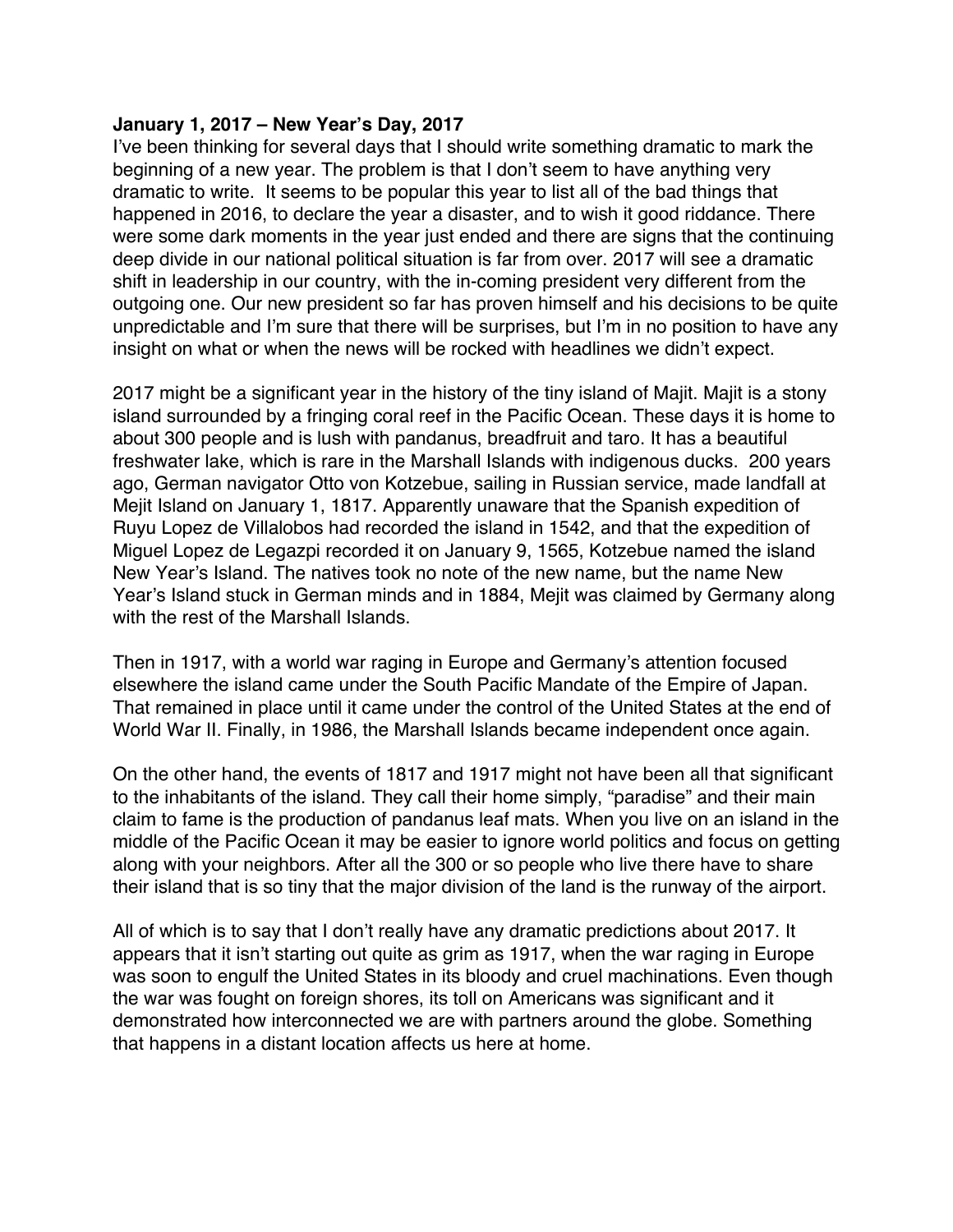The number 7 is one of the most significant in the Bible. It denotes completeness or perfection. After creating the world in six days, God rested on the seventh and the seven-day week has been adopted by virtually all human cultures. The number 17 seems to be a bit less significant, though it is a prime number.

But I know that the year will be significant for some people. There will be births and deaths and other events that deeply affect those whom I love and serve. There will be marriages and divorces and any number of major adjustments in the lives of families for whom I have deep concern. 2017 will see refugees forced to leave their homelands and join the mass of wanderers who are trying to make their way in a hostile world. It will see its share of tragedies and triumphs.

My first prayer for the new year is a prayer for peace. With saber rattling going on around the globe and angry rhetoric from world leaders, it feels as if peace is a very fragile commodity. And its absence in the Middle East especially in Syria and Iraq could see another year with 10,000 or more deaths. There seems to be no end in sight for the war in Somalia which drifts into Kenya. Communal conflicts in Nigeria continue to claim too many lives and the War of Darfur continues in Sudan. It is clear that we have not learned to live in peace with one another and that the killing of innocents continues. But we have been surprised by the outbreak of peace. The 2016 peace deal in Columbia reminds us all that peace is possible and worthy of our continuing prayers.

I also pray for truth. In John's Gospel Jesus declares, "You shall know the truth and the truth will set you free." Despite pundits who declare that all truth is relative and that we live in a "post-truth" society, I continue to believe that absolute truth exists and that humans can discern the truth. The quest for truth is a noble endeavor and we are not condemned to base our lives and our decisions on half-truths and outright lies. A prayer for truth seems in order as we begin the new year.

Peace and truth are sufficiently elusive to be high goals for the year to come.

Along with my family, friends, and neighbors I begin this year with a small degree of trepidation. I'm hoping that not all the surprises will be disastrous.

Perhaps, if I start working on it right now, my journal entry for January 1, 2018, can be more dramatic and meaningful.

Copyright (c) 2017 by Ted E. Huffman. I wrote this. If you would like to share it, please direct your friends to my web site. If you'd like permission to copy, please send me an email. Thanks!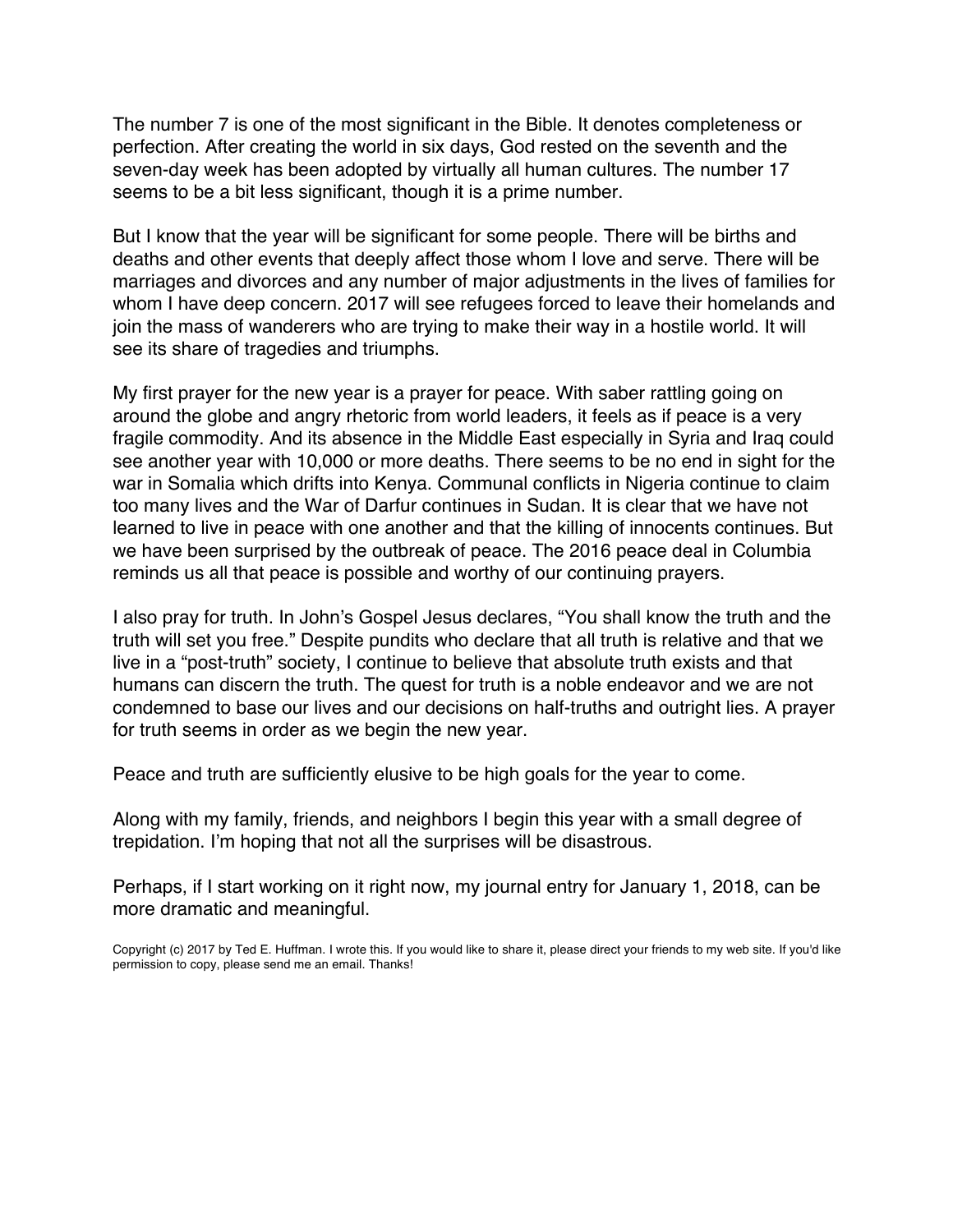### <span id="page-3-0"></span>**January 2, 2017 – Stable Points in a Changing World**

I've never been one to resist change. I find that change is healthy and a normal part of life. I am, however, aware that the rate of change continues to accelerate. The amount of change that I have experienced is nowhere near as much as will be experienced by my grandchildren.

One of the reasons that I have been able to embrace change is that I have some very stable points in my life. I was 20 when I married and was extremely fortunate to have found my mate at such an early age. We have both been blessed with good health and a growing relationship. After being students together for the first five years of our marriage, we began to work together. We have either job shared or worked for the same employer ever since. I've heard lots of stories about couples who found that working together wasn't the right choice for them. In our case it has been exactly right.

That means that both of us have been in the same career, working continuously for 38 years. During that time, we have served three parishes, a relatively small number in our field of work. After seven years in our first parish, we worked ten years in our next and have been in this placement for twenty-one years. That's also 38 years for both of us without a break in employment.

Young adults beginning their careers probably cannot expect such employment stability. There are very few jobs that will even continue to exist for an entire working life. Jobs that are essential today may cease to exist in the future. For example, at the moment our economy is dependent upon truck drivers. But someone starting out a career in that field can expect to be replaced by an autonomous vehicle long before retirement comes along.

Beyond the dramatic changes in the types of employment that are available, there are lots of other reasons that people currently working will experience major job transitions. The constant reconfiguration of corporate structures means that many productive employees will find their jobs eliminated not as a result of any action they have done, but because of changes in corporate policy. Huge corporations, striving to become even larger often eliminate positions in response to temporary conditions rather than the longterm best interests of the company. "Merge and purge" has become an accepted corporate strategy in a wide variety of fields. Successful corporations that are growing through mergers suddenly find that short term profits can be boosted by simply changing the number of employees.

Beyond that, I realize that we were extremely lucky to discover meaningful life's work early in our lives. I know a lot of stories of people who pursued a particular education and career only to discover that they really didn't enjoy the actual work that much. I know an engineer who left a high-paid research job to become a home handyman. I have a minister friend who started out as a meteorologist. There are plenty of stories of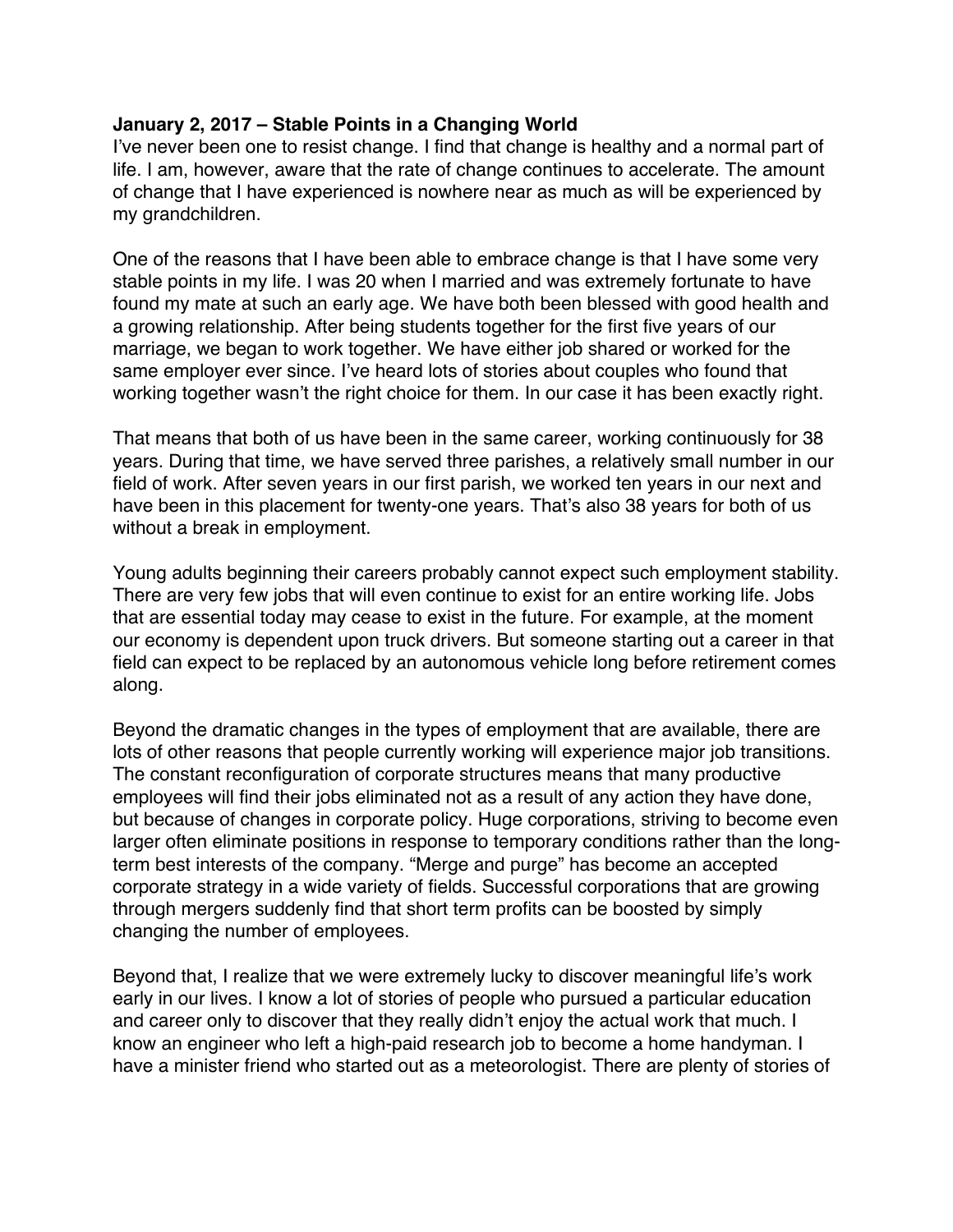people who have started out in one direction and have made a successful career change. Sometimes it takes a major change to discover one's true vocation.

As is true with other life ventures, sometimes the choice of a career sometimes requires a few false starts. There is no better way to discover the true nature of a job than to engage in that job. I have followed the career path of a person who started a 9 to 5 job after college and was continually dreaming of becoming his own boss. He had all sorts of ideas for entrepreneurial enterprises. One day he figured out how to start his own business. The stress of being responsible for everything was overwhelming. The fantasy of running his own business was very different from the reality of long days and late nights and constant worries about cash flow. His once predictable income was replaced by a series of ups and downs. After less than five years he shut down his business and went back to working for a large company. These days he runs a small enterprise on the side that sells his hobby products over the internet. It provides a supplement to the income from his regular job without all the managerial stresses of running a larger enterprise.

Looking back, I realize how extremely fortunate I have been in my own career path. I have a vocation that doesn't have much of a career ladder. the difference between the highest- and lowest-paid jobs in my profession isn't that great. There is no point in comparing myself to my colleagues. I have no aspirations to a job different from serving a congregation.

Stability in my employment has given me the luxury of being open to dramatic changes in other areas of my life. The church certainly isn't the same as it was when I began working for it. What I do in my daily life has many aspects that are very different from when I began my career. I couldn't have imagined that I would be spending time troubleshooting computer network problems at the beginning of my career. Knowing how to clean the type and replace the ribbon on a typewriter was the extent of the technical knowledge that was required. The processes of designing web pages and keeping up with social media was not a part of my academic training. Even consistent tasks, such as planning worship and providing pastoral care, have been changed dramatically by the rise of computers, cell phones and other devices. I am surprised by how much pastoral counseling I do over the telephone and am increasing the amount that is done by email and text exchanges. The changes aren't caused by my need for increased efficiency. When it comes to efficiency, there is no way of doing counseling that is better than face-to-face conversation. However, the complex schedules and lives of the people I serve demand flexibility from me.

Still, amid all the change, some things remain the same. And in a world of change I am grateful for the constants. There are probably millions of people who are beginning this year resolving to find a new job. Fortunately, I'm not one of them.

Copyright (c) 2017 by Ted E. Huffman. I wrote this. If you would like to share it, please direct your friends to my web site. If you'd like permission to copy, please send me an email. Thanks!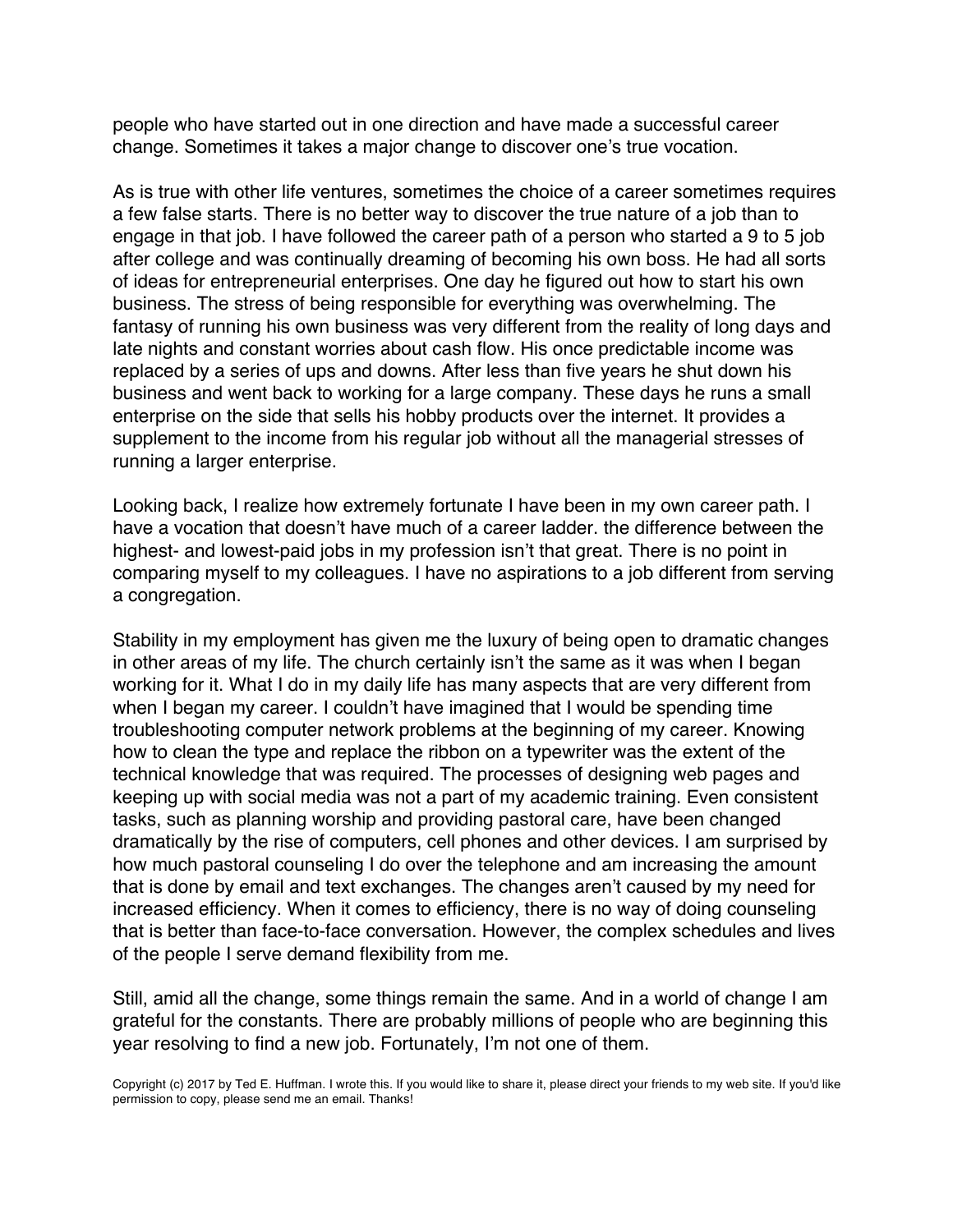### <span id="page-5-0"></span>**January 3, 2017 – Lingering in Christmas**

There is wisdom to the season of Christmas. For many people, today marks the end of the holiday season. The solstice has come and gone. Christmas Eve and Christmas Day are past. New Year's Eve, New Year's Day and the Monday holiday have come and gone. Rapid City Area Schools resume their normal sessions today. The school busses will soon be rolling, and the halls will ring with the echoes of children. Offices that have been closed for the holidays will be bustling. The bank will be busy preparing end of the year reports and making sure that all of the accounting is properly done. Accountants will be gearing up for the busy tax season. Retailers will be making exchanges and getting their stocks for Valentine's Day and Easter.

And it is still Christmas. In the church, Christmas is a 12-day holiday, and it continues through Friday. We are in no rush to return to normal.

This year the weather seems to be carrying a similar message. Although the forecast doesn't call for much snow in the week to come, it will be cold, with overnight lows below zero through the week and next Sunday being our first chance of a high that is above freezing, and then barely so. The light may be returning to our northern location, but it is going to take a while before we feel its effect. It's a good time to hunker down and plan some indoor activities.

Parker Palmer reminds us that darkness can be a teacher and that we ought to look to this season for the lessons that we might learn. "Are we so eager to get to the light that we fail to dwell in the darkness long enough to learn what it has to teach us?"

He is not alone.

Theodore Roethke says, "In a dark time, the eye begins to see."

Wendell Berry says: "To go in the dark with a light is to know the light. To know the dark, go dark. Go without sight, and find that the dark, too, blooms and sings, and is traveled by dark feet and dark wings."

And Rilke says, simply, "I have faith in the night."

There are life-giving lessons to be learned even in the darkest times of the year.

It is very natural to anticipate the future and to want to rush to the seasons of dramatic change and new life. In the cycle of readings that is our lectionary we begin on Sunday a rush through the life of Jesus. We go from birth to death in the seasons preceding Easter. Friday is Epiphany with its celebration of the gift of light. Sunday is the baptism of Christ. This is the time of the year that we dwell in the Gospels, focusing on Jesus' disciples, ministry, and teaching.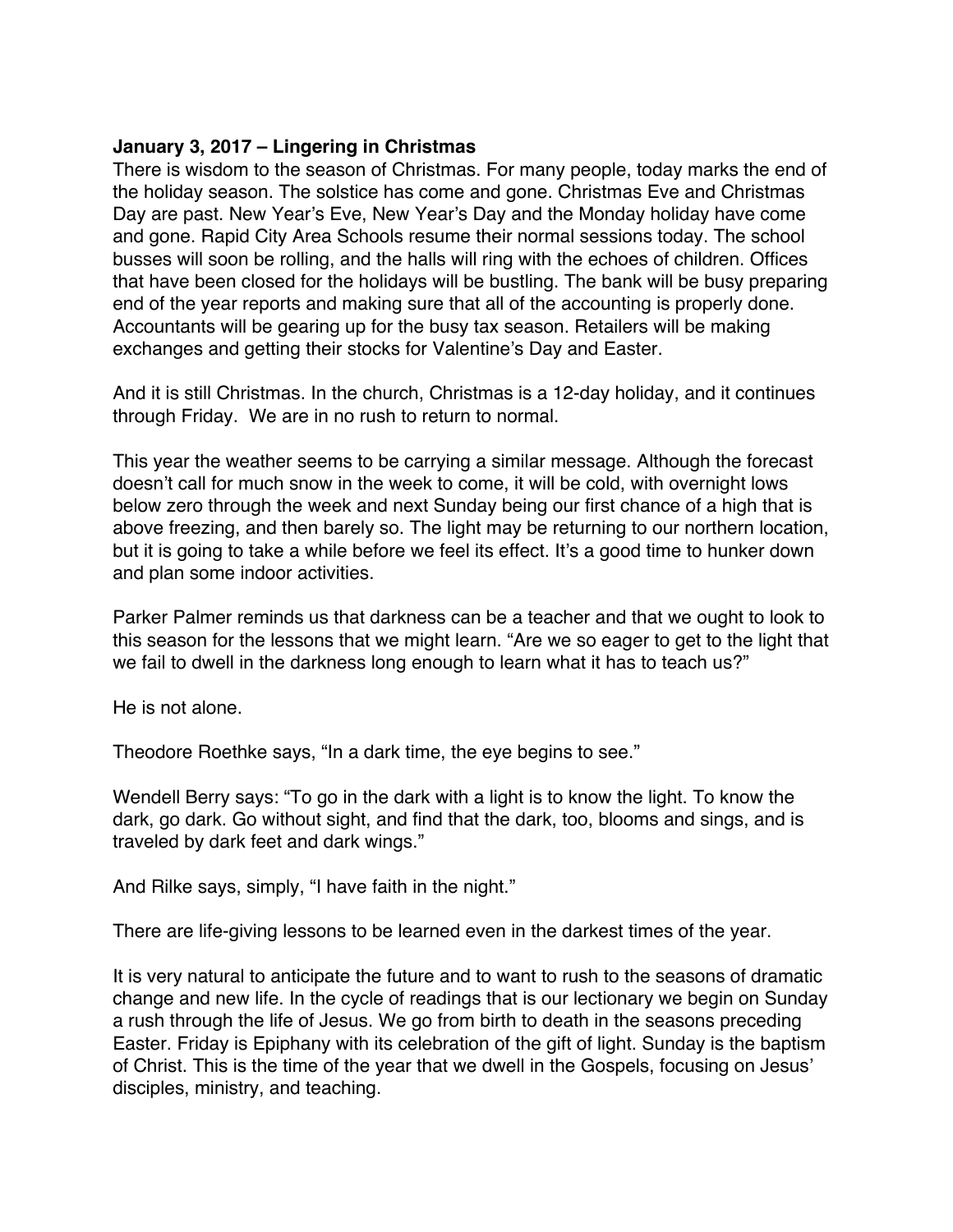But before we begin that rush, perhaps it is appropriate to dwell where we are for a few more days - to hunker down against the cold, to just sit with the images of Christmas, to learn the life-giving lessons that are present in this season.

One of the deep lessons of this season is the simple observance that we are not alone. God comes to us. Left to our own devices, we humans have all kinds of ways of getting ourselves into trouble. The simple commandments on living a life of freedom escape us. We turn to all kinds of idolatry and place our trust in any number of false gods. The lesson of the hard times in our lives, however, is the message of Christmas: God comes to us. We are not alone. That is a thought worthy of deeper contemplation. In the darkest days of our lives, when we are most tempted to feel lonely, God is present and persistent in our lives.

A poem by David Whyte has been stirring me this season:

Your great mistake is to act the drama as if you were alone. As if life were a progressive and cunning crime with no witness to the tiny hidden transgressions. To feel abandoned is to deny the intimacy of your surroundings. Surely, even you, at times, have felt the grand array; the swelling presence, and the chorus, crowding out your solo voice. You must note the way the soap dish enables you, or the window latch grants you freedom.

Alertness is the hidden discipline of familiarity. The stairs are your mentor of things to come, the doors have always been there to frighten you and invite you, and the tiny speaker in the phone is your dream-ladder to divinity.

Put down the weight of your aloneness and ease into the conversation. The kettle is singing even as it pours you a drink, the cooking pots have left their arrogant aloofness and seen the good in you at last. All the birds and creatures of the world are unutterably themselves. Everything is waiting for you.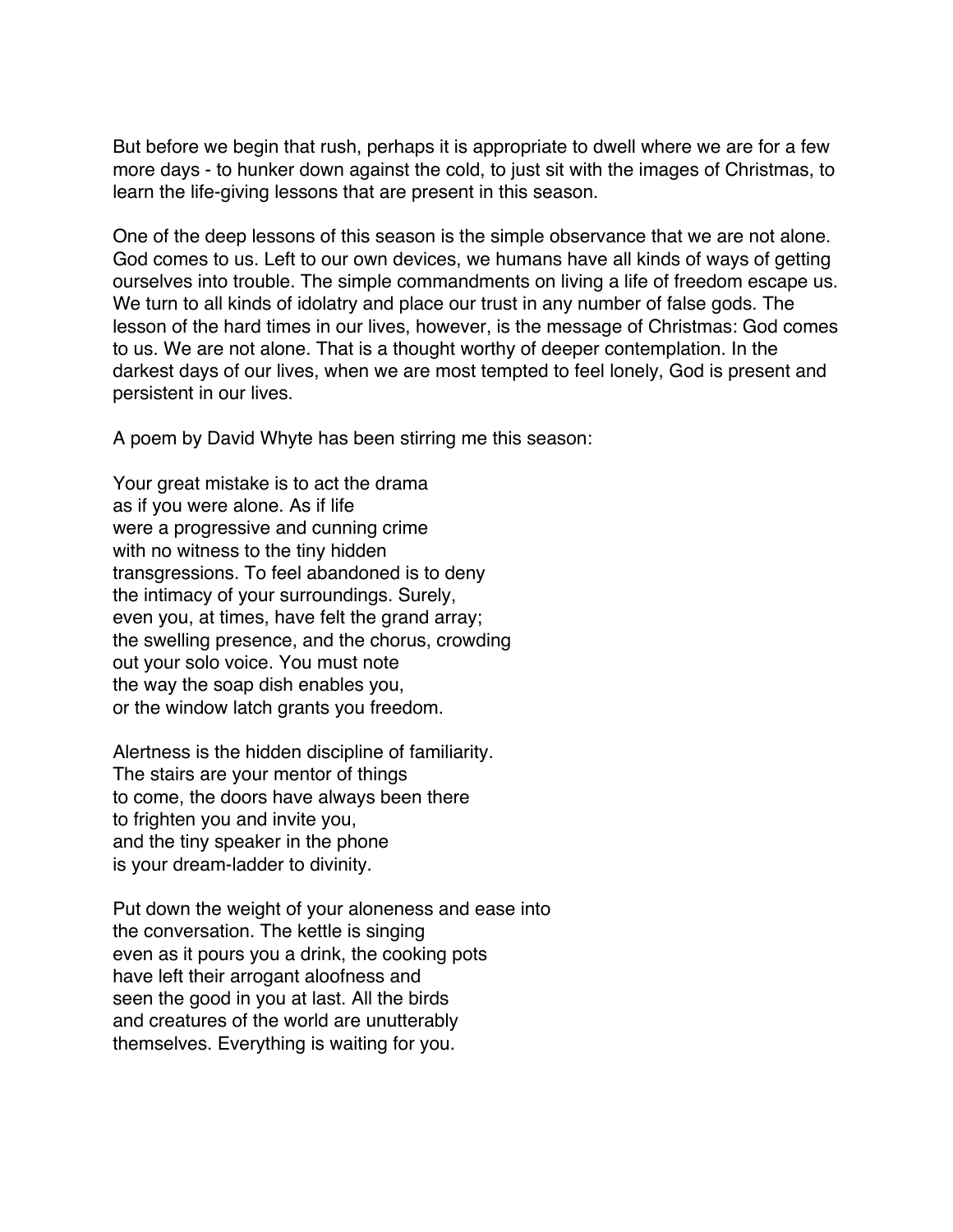<span id="page-7-0"></span>For the past several weeks I have been visiting a man who is confined to a very small room. His visits from others are infrequent. He can't get out. His days are filled with a mind-numbing loneliness. He watches too much television. He worries too much. Doing his laundry is the high point of his week. The food is boring and repetitious. The view out his window is the same every day. Some days the litany of his complaints takes up most of the time that we have together. I have given him a bible and try to guide his reading, but also want to allow him to read randomly - to wander through the scriptures in no apparent pattern, looking for things that others have not yet discovered. I pray with him. I pray for him. I ask him what he can teach me. Sometimes it is just a word of Lakota, a language he speaks that I do not. Sometimes it is a story of his past. Sometimes he thinks he has nothing to offer. Some days all I have to offer him is the reminder that he is not completely alone.

It is a season of waiting and watching. The answers are not all visible.

For now, I'm in no rush to have this season come to its end.

Copyright (c) 2017 by Ted E. Huffman. I wrote this. If you would like to share it, please direct your friends to my web site. If you'd like permission to copy, please send me an email. Thanks!

#### **January 4, 2017 – Not Sweating the Details**

I have a brother whose birthday is December 24. I was just 2 1/2 years old when he was born, and I have very little memory of the event. I can remember that we opened our Christmas presents in the hospital day room. I can picture that room in my mind with a Christmas tree. I have another memory of walking from our house, across the back yard and entering the hospital through the emergency entrance, but that could have happened any number of times and I'm not sure that the memory is of the time when my brother was born. We have a few pictures of the baby and at least one that was taken in the hospital. I don't remember anything about my mother being pregnant. I don't remember where the baby slept when he first came home. It wasn't long before we shared a room and most of my memories of my brother come from after we were sharing the room.

If you ask my sisters, they have clearer memories of my brother's birth. The sister closest to me in age was 4 1/2 at the time. She can remember a few details. My older sister has been through a major cardiac event and surgery in recent months and some of her memories are a bit clouded.

My brother, of course, has no specific memories of his own birth.

Our parents are no longer living, so information from them is limited to our memories of the stories that they told.

Last month, on December 24, 2016, my brother turned 61. At least we all agree on the date and the number of years that have passed.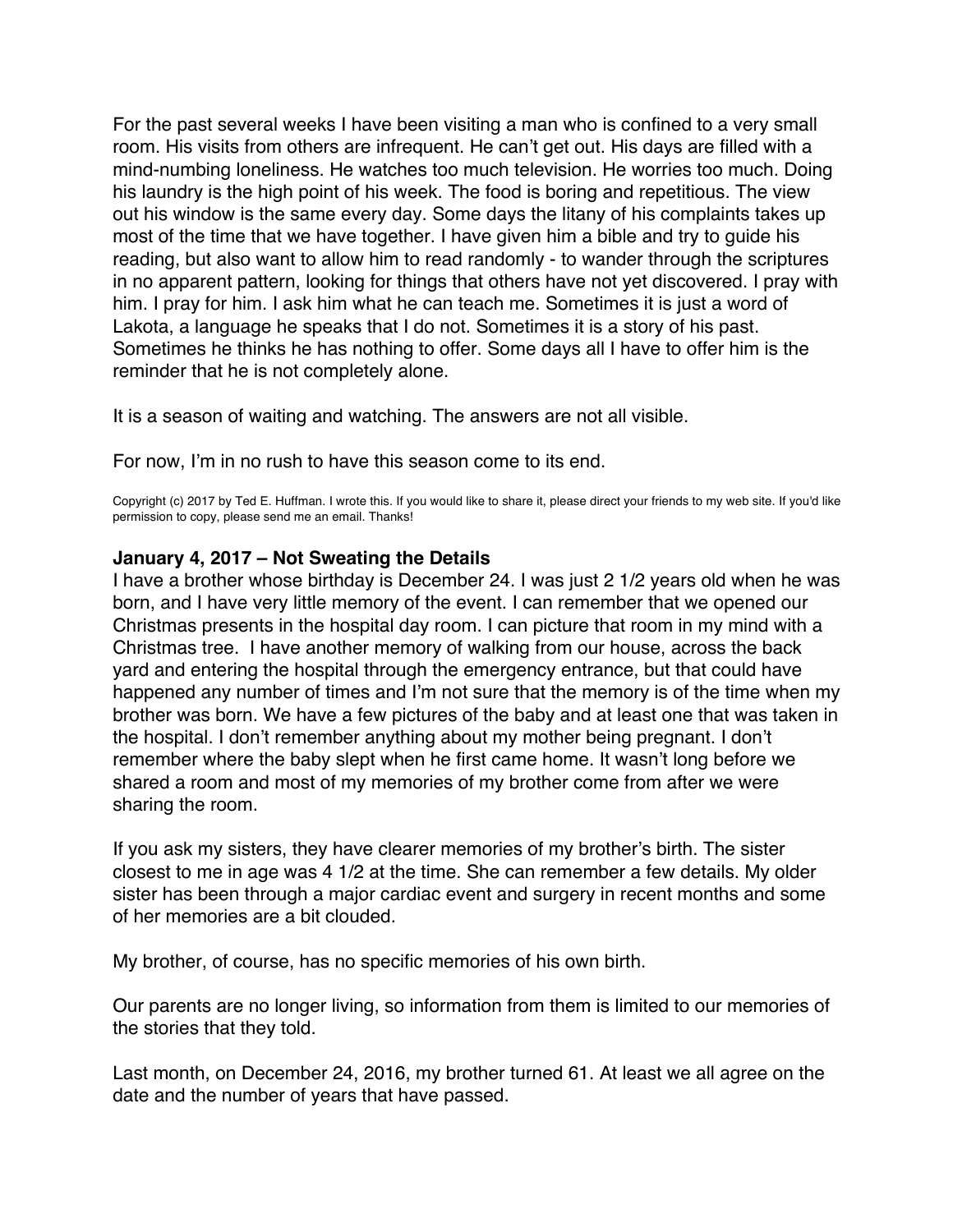Many Biblical scholars agree that the Gospel of Mark was the first of the four gospels to be written. There is some disagreement about the exact date that it appeared, but it is common to place the dating of the gospel at about 70 AD. That's about a century after the birth of Jesus. We shouldn't be surprised if it is lacking detail about his birth. Mark's gospel doesn't have a birth narrative. It begins with the prophecy of Isaiah and the story of John the Baptist's preaching followed by the story of Jesus baptism as an adult.

Matthew and Luke were written independently of each other, one or two decades after the Gospel of Mark first appeared. Matthew contains a genealogy of Jesus, traced through his father's side of the family, followed by Joseph's discovery that Mary was found to be with child by the Holy Spirit. Then it goes on to say that she bore a son and Joseph named the child Jesus. Matthew also reports of the visit of wise men from the east and the flight of the holy family to Egypt to escape Herod's killing of the innocents. Neither of these details are reported in any of the other gospels.

It is from the Gospel of Luke that we get the story that we tell every Christmas. The second chapter of the Gospel contains the familiar story that begins with the decree of Caesar that all must go to their ancestral homes and the birth of the baby, who was laid in a manger because there was no room for them in the inn. Of course, our modern telling of the story adds all kinds of characters and details that are not included in the narrative of the Gospel. We think of an "inn" as a public accommodation rather than the guest room of a common home, which is what the word refers to in the gospel. That word is only used one other time in Luke's gospel, and that is in the reference to the upper room where Jesus shared the last supper with his disciples. We've also added the character of an innkeeper and details of "no vacancy" as the reception of the couple. We've added the presence of animals, though there is nothing in the gospel to indicate that there were any animals other than the sheep who were not at the home, but rather out in the fields with the shepherds at night.

And, unlike the stories in my family about my brother's birth, we do not agree on the day or even the year of Jesus' brith. Precise dating is made even more difficult by the fact that there have been a couple of changes in the calendars that we use over the centuries. The shift from the Julian Calendar to the Gregorian Calendar shifted things dramatically. The only clues we have to the season of the year is that the shepherds were out keeping watch over their flocks by night, which probably means that it wasn't the dead of winter, when the flocks were brought back into shelter at night.

The placing of the celebration of Christmas as a major event in the Christian Calendar didn't occur until centuries after Jesus' death and resurrection. The first recorded date of Christmas being celebrated on December 25th was in 336, during the time of the Roman Emperor Constantine. The official order of the church to celebrate Christmas on December 25 occurred a few years later when Pope Julius I officially declared the holiday. Many of the traditions that surround the celebration have their roots in other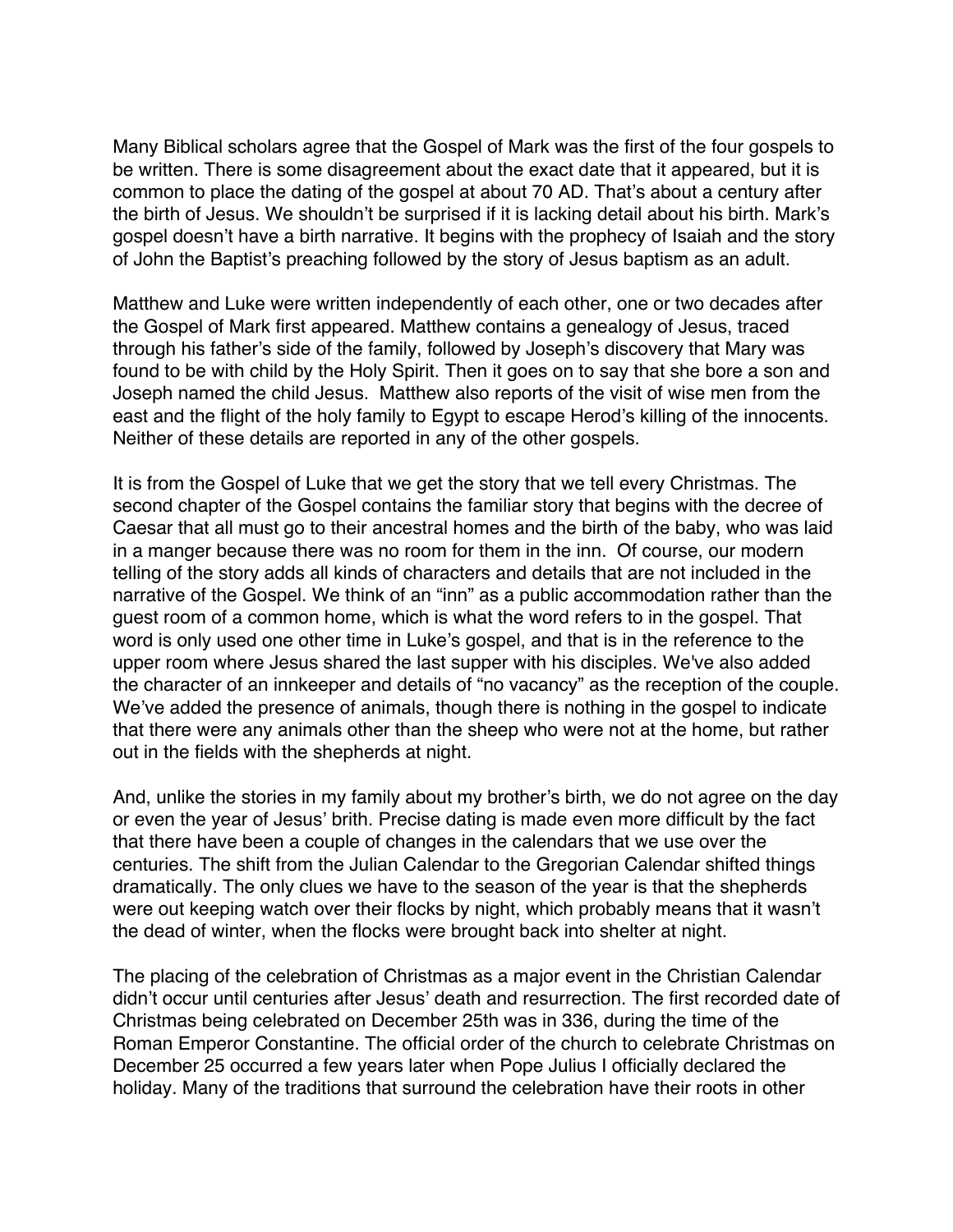<span id="page-9-0"></span>non-Christian winter festivals. Germanic peoples celebrated a festival called Yule or Yuletide during late December and Early January. Various other winter festivals were observed in other parts of the world as well.

I don't think that I need to know all the details to acknowledge my brother's birthday. It seems like an occasion worthy of celebration even if I can't recall exactly what happened. We've even had some good family celebrations in which we brought different and sometimes conflicting memories to the table.

It shouldn't surprise us that the focus of our Christmastide celebrations is elsewhere than complete historical accuracy. We've discovered meanings that are important to our faith that include interpretation and millennia of traditions. Those who want to get too picky about the details might find themselves left with very little to celebrate. For the rest of us the season of hope, peace, joy, and love is an important part of our annual cycle.

Copyright (c) 2017 by Ted E. Huffman. I wrote this. If you would like to share it, please direct your friends to my web site. If you'd like permission to copy, please send me an email. Thanks!

### **January 5, 2017 – A Truth That Cannot Be Ignored**

Some of the readers of this blog may be getting tired of my repeated commentaries about life in a "post truth" society, but I simply can't buy the concept. In fact, truth continues to exist. Not everything is subject to interpretation. Facts catch up even with the most ardent deniers. Say what you want about death, for example, and you will still one day die.There are absolute truths whether or not they are acknowledged.

The way we get our news has changed dramatically from just a few decades ago. There is less commonality about news sources than was once the case. When America had only three major television networks, most of us got our news from the same source. As recently as 1990, the average episode of "Cheers" on television was garnering 20 million viewers. In 2016, the top-rated news program garnered 3.42 million viewers. These days a YouTube video with a million hits is viral. A single news source is unlikely to garner the kind of following that was common in previous times. More sources mean more viewpoints, but that is only a potential because people tend not to sample a variety of sources, but rather stick with a few limited sources. The average American viewer is not connecting with a wider variety of sources, but rather only watching the perspectives with which that viewer agrees.

This makes it more difficult for the truth to be communicated.

In the 1990's when leaders mounted a campaign against drunk driving and the concept of a designated driver became popular, major television shows aired episodes on the subject. People got the idea. Highway fatalities dropped.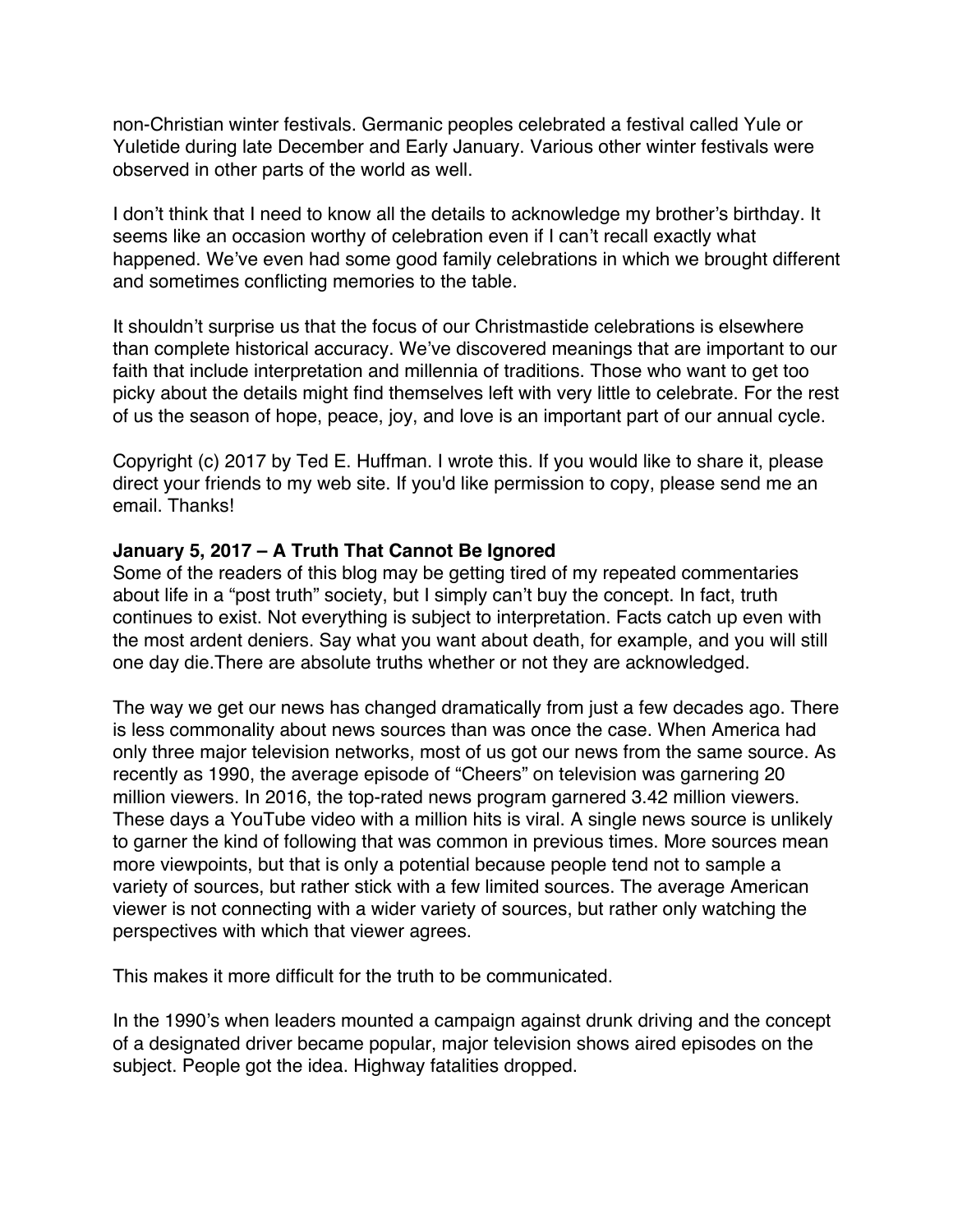It is a different matter for the campaign against distracted driving. Although most states have laws against texting and driving, enforcement is limited. And when drivers are caught, the penalties are relatively light. Here in South Dakota, for example, the maximum fine for texting while driving is \$100. A first offense DUI, by comparison carries a minimum suspension of driver's license of 30 days. A fine of up to \$1,000 and a jail sentence of up to one year can be imposed.

But the reality is that distracted driving is killing people in our country. Say what you want about post-truth, the truth is that people are really dying. 2015 brought the biggest percent in U.S. traffic deaths in 50 years, with an 8 percent increase. That surge in deaths continued into the first six months of 2016, with a 9% increase. There is little doubt that the increase will be sustained when the statistics for the last half of 2016 are released.

Driving is a difficult task and there are many reasons for accidents, but there is little doubt that the biggest reason for the sudden increase in traffic deaths is driving while distracted. Recent polls show that people believe that distracted driving is a problem, but those same people believe that they do not drive distracted. In other words, people believe that the problem is with other drivers. They believe that they are above average and are the exception.

The problem isn't just texting and driving. People are carrying on deep conversations while driving. Even when a hands-free device is being used, attention is being diverted. In addition, people are taking quick glances at their e-mail, checking Facebook, using their smart phones as navigational devices, and doing countless other tasks while driving. Popular culture has led us to believe that we are good at multi-tasking. The problem is that multi-tasking is inconsistent with safe driving. We live in a busy, fastpaced world where our brains are already overloaded, and we have become accustomed to not allowing our brains to process what our eyes see.

A safe, effective driver has heightened situational awareness. Rather than focus attention on a tiny screen, driving is a task that requires awareness of the big picture. The eyes must be constantly scanning from mirror to windshield, from windshield to gauges. Understanding what is going on down the road as well as what is going on in adjoining lanes is critical. Tunnel vision is dangerous.

We are not doing a good job of teaching teens the skills needed to be effective drivers. And we are not providing them with good examples, either. Becoming a sophisticated, attentive driver requires practice of specific skills. Retaining those skills requires constant practice as well.

Getting this message out, however, is much more difficult than it was back in the days of the educational campaigns seeking to reduce drunk driving. We no longer have true mass media. It has been replaced with many different, smaller outlets. And those outlets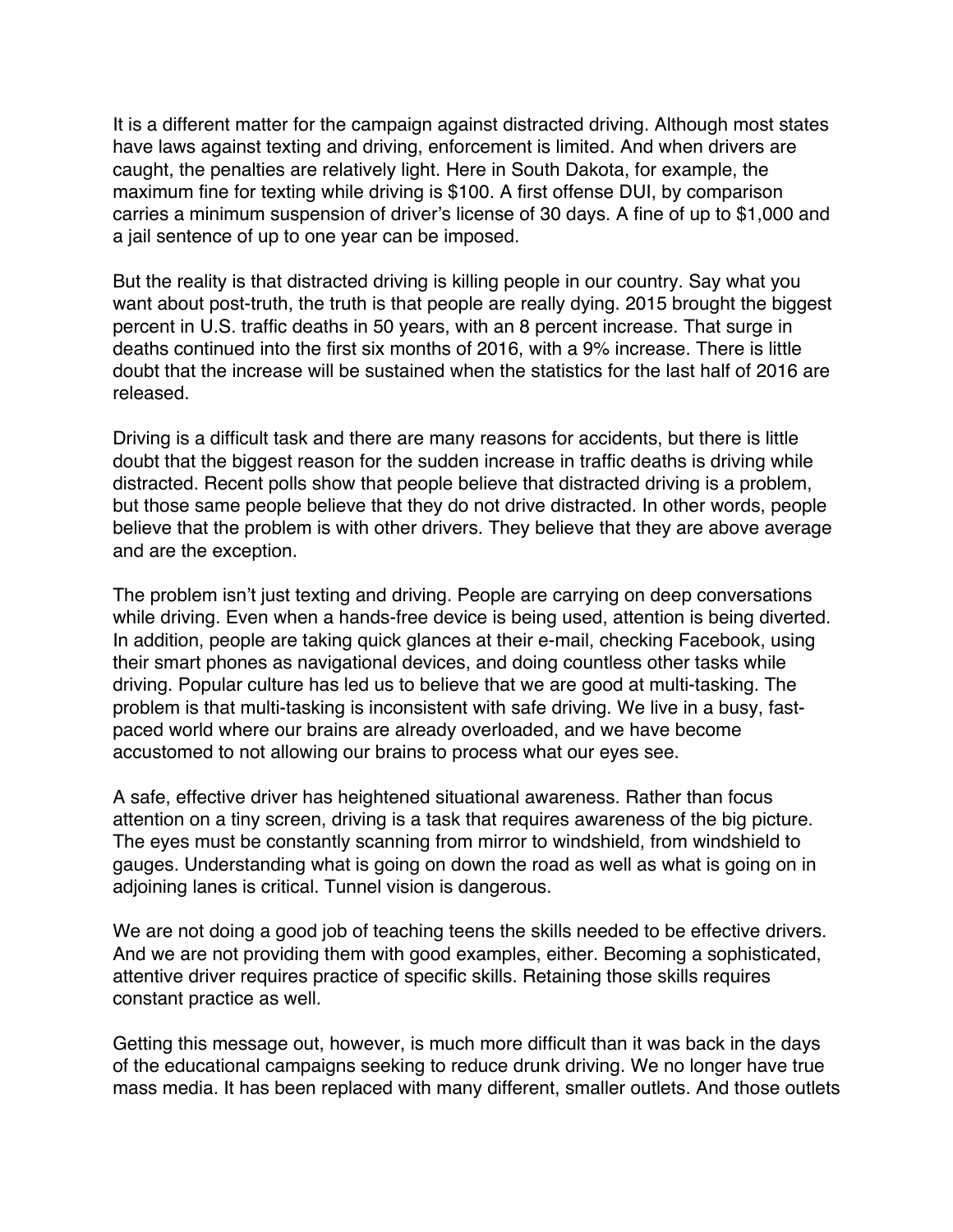<span id="page-11-0"></span>have become accustomed to competing by providing contrasting opinions. There are very few subjects on which the media outlets allow themselves to express agreement. "Our truth is better than their truth" arguments are constant and when played in certain ways increase profits for the media outlets.

All of that wrangling, however, doesn't change the bottom line. Americans are slaughtering themselves and others on our highways. It is getting more dangerous out there. And there is no quick technological fix for the problem. While autonomous vehicles that don't require constant driver awareness are in the works, it will be a decade or more before they are common enough to have much of an impact on highway safety.

40,000 people a year is a reality that cannot be ignored. If we lost one tenth of that number to a terrorist attack, the outrage would be impossible to ignore. Somehow, however, we have become accustomed to highway deaths and accept them as "normal." There is nothing normal, however, for the families who have lost loved ones to distracted driving.

Driving is one of the riskiest activities any of us undertake in spite of decades of vehicle design improvements and traffic safety advancements.

So put down the phone, pay attention and drive carefully. Take a defensive driving course from time to time. Practice your situational awareness and stay alert. This is serious business.

Copyright (c) 2017 by Ted E. Huffman. I wrote this. If you would like to share it, please direct your friends to my web site. If you'd like permission to copy, please send me an email. Thanks!

#### **January 6, 2017 – Epiphany 2017**

In our congregation, we have two hymnals. Our "old" hymnals are The Pilgrim Hymnal, the 1959 edition. The congregation had previously used the 1939 edition of the same hymnal. Our "new" hymnals are The New Century Hymnal, published in 1995. We've had the new hymnals in the pews for nearly 20 years now. There are still several hymns in the book that are unfamiliar to the congregation. That should not come as a surprise, because there are also hymns in the Pilgrim Hymnal that were also in the 1939 edition that are unfamiliar to the congregation. Churches tend not to sing all of the hymns in the hymnal but discover favorites that are repeated.

One of the hymns that is in our hymnal that our congregation has not yet learned to love is the George Eldekin adaptation of the Charles Wesley hymn, "Hark! the Herald Angels Sing." The hymn uses the traditional words and blends them with the refrain of "Jesus, the light of the world." It also has a chorus:

"We will follow the light, beautiful light, come where the dew-drops of mercy are bright,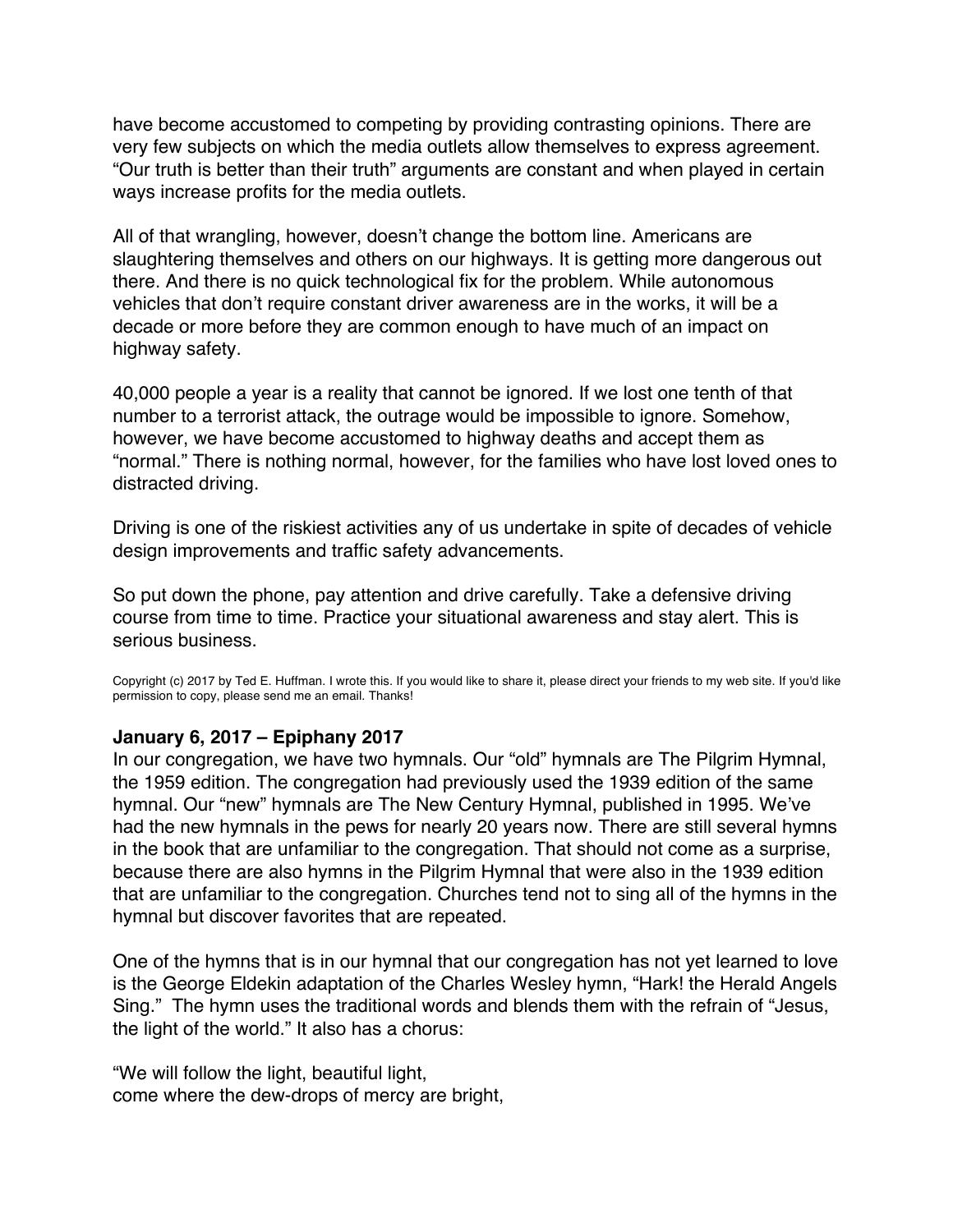Shine all around us by day and by night, Jesus the light of the world."

This is becoming one of my favorite Epiphany hymns. There are several performances of the hymn that have been uploaded to YouTube and if you search "Jesus the Light of the World" or "Hark the Harold Angels-Jesus the light" you can find several choral renderings of the song.

I think that our wonderful, classically trained organist is a bit intimidated by more jazz rhythms that are a bit irregular, though when he sets his mind to it he does a wonderful job with whatever music we ask him to play. Perhaps it is more a case of a pastor who is a bit sensitive he hears negative comments from the congregation about any element of worship, including the selection of hymns.

Still, I can't help but believe that if our congregation got to know the song, it would quickly become one of its beloved hymns.

Today is Epiphany Day, the day set aside for the telling of the story of the journey of the magi and their gifts to the infant Jesus. Epiphany is the season that reveals the identity of Jesus and celebrates the introduction of Jesus to the entire world. As the magi were from distant lands and presumed not to be Jewish, the telling of the story celebrates the identity of Jesus as savior of all people and not just the Jewish family to which he was born.

The season is filled with narrative stories that are a joy to a preacher with my style. The baptism of Jesus, the wedding at Cana, stories of preaching and teaching and healing.

T.S. Elliot's poem, "Journey of the Magi" is a sermon, an imaginative reflection of the events outlined in Matthew's gospel:

A cold coming we had of it, just the worst time of the year for a journey, and such a long journey: the ways deep and the weather sharp, the very dead of winter. And the camels galled, sore-footed, refractory lying down in the melting snow. There were times we regretted the summer palaces on slopes, the terraces, and the silken girls bringing sherbet. Then the camel men cursing and grumbling and running away, and wanting their liquor and women, and the night-fires going out, and the lack of shelters, and the cities hostile and the towns unfriendly and the villages dirty and charging high prices: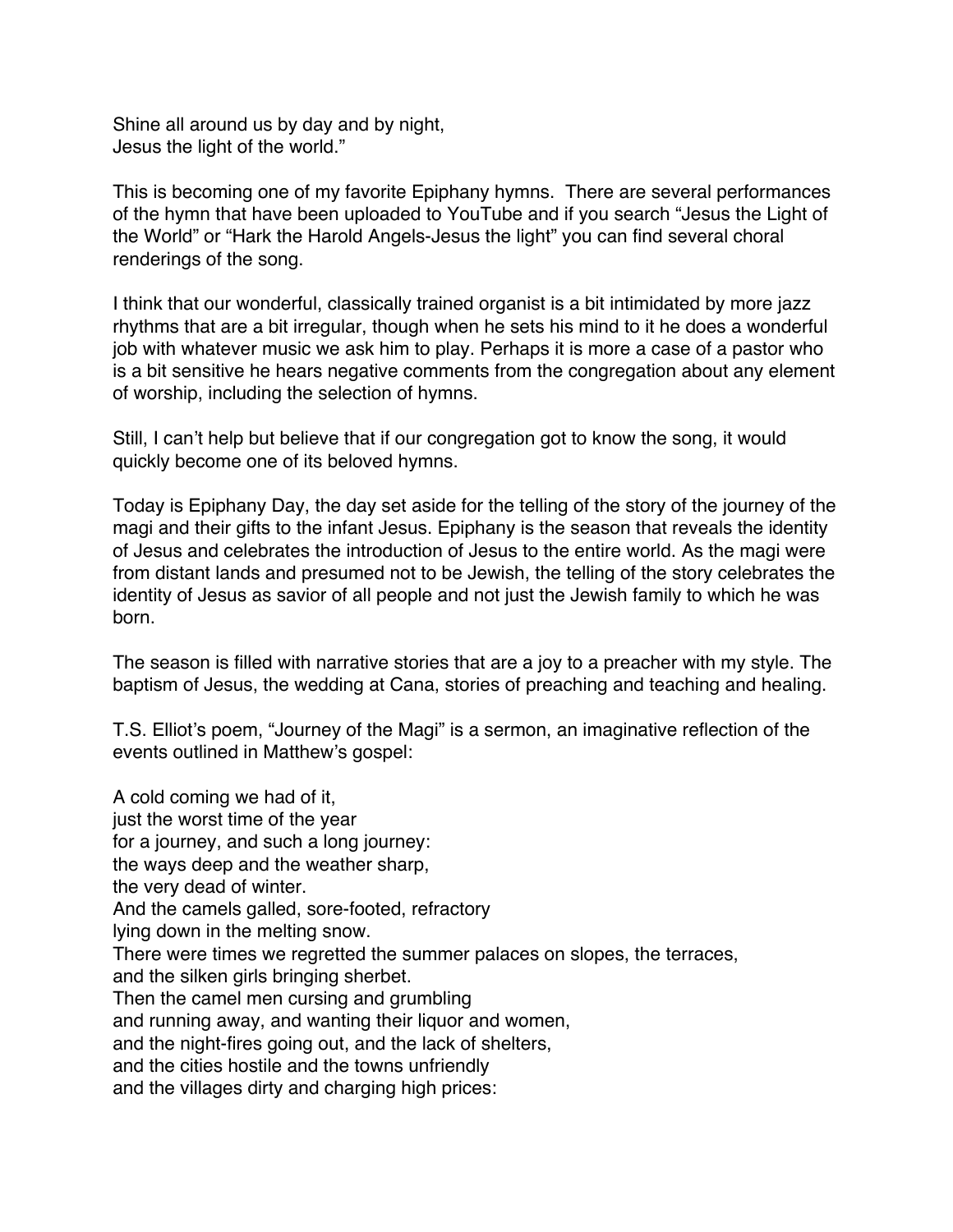a hard time of it. At the end we preferred to travel all night, sleeping in snatches, with the voices singing in our ears, saying that this was all folly.

Then at dawn we came down to a temperate valley, wet, below the snow line, smelling of vegetation; with a running stream and a water-mill beating the darkness, and three trees on the low sky, and an old white horse galloped away in the meadow. Then we came to a tavern with vine-leaves over the lintel, six hands at an open door dicing for pieces of silver, and feet kicking the empty wine-skins. But there was no information, and so we continued and arrived at evening, not a moment too soon Finding the place; it was (you may say) satisfactory.

All this was a long time ago, I remember, and I would do it again, but set down this set down this: Were we led all that way for Birth or Death? Thee was a Birth, certainly, we had evidence and no doubt. I had seen birth and death. But had thought they were different; this Birth was hard and bitter agony for us, like Death, our death. We returned to our places, these Kingdoms, but no longer at ease here, in the old dispensation, with an alien people clutching their gold. I should be glad of another death.

The element of the journey that we usually emphasize in this season is the star that guided the magi. That star, which gamers no motion in Elliot's poem, is a reminder of the light of Christ.

John wrote: "What came to being in him was life, and the life was the light of all people. The light shines in the darkness and the darkness has not overcome it."

The hymn rings in my ears as I reflect on the season:

"We will follow the light, beautiful light, come where the dew-drops of mercy are bright, Shine all around us by day and by night, Jesus the light of the world."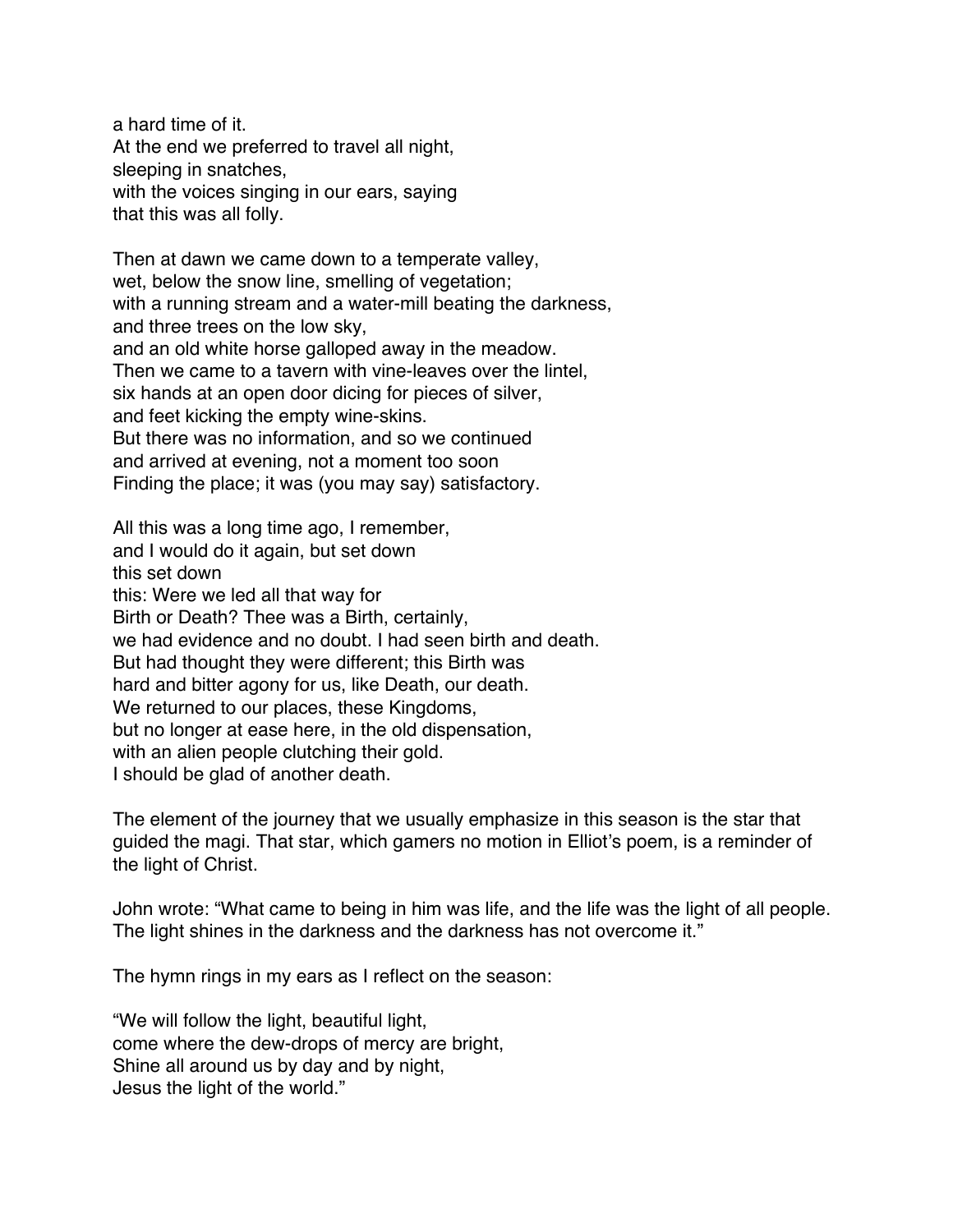<span id="page-14-0"></span>There is no shortage of darkness in our world today. It is not difficult to find things about which to be upset and even fearful. The uncertainty of world politics, the frailty of financial systems, the continuing segregation of the environment and the dirtying of water and air. One wonders what kind of a world we are leaving to our grandchildren. We, however, choose not to dwell on the darkness, but rather to turn to the light:

"God is my light and my salvation; whom shall I fear? God is the stronghold of my life; of whom should I be afraid?" (Psalm 27:1)

Copyright (c) 2017 by Ted E. Huffman. I wrote this. If you would like to share it, please direct your friends to my web site. If you'd like permission to copy, please send me an email. Thanks!

#### **January 7, 2017 – Comfortable Being the Old Guy**

One of the joys of the church is that it is truly a multi-generational institution. People bring their babies to church shortly after birth. Our church school's largest age cohort is preschoolers: children under the age of 5. We have members in every decade of life, including those over the age of 100. Right now, we only have one member in that age category, but there have been times in the past 20 years when we have had more. We have sent mission teams to our sister church in Costa Rica with at least one member of each of seven decades: teens, twenties, thirties, forties, fifties, sixties, and seventies.

There aren't many other institutions in our society that embrace such age diversity. Even family-based institutions such as the YMCA do most of their programming by dividing people up into age groups. We have a time every week when we gather for worship and intentionally bring together people of all ages.

As a result, I have friends who are 30 or more years older than I as well as those who are 60 years younger. I started working as a pastor in my twenties and now have served in that role through a broad swath of my middle life. As I have served, my perspective on age has changed. When I began my career, I would think of those older than me in two categories: those who were actively working and those who were retired. For the most part, these were two age divisions, though people retire at different ages. From the perspective of my twenties, those who were retired were really old, while some of those who were actively working seemed to be not so old, even though they might be decades older than I.

For a long time, I was too young for some areas of church leadership. When I began my career, I didn't know anyone younger than 40 who was pastor of a congregation of 500 or more members. Most of the people I knew who served as Conference ministers and in the national setting of the church were likewise 40 or older. That has shifted a bit over the decades, and we now see a few younger people serving in leadership roles previously reserved to those who were mid-career or older. Because there are many ministers who entered the ministry as second or third careers, the age of a minister doesn't reveal much about how many years of pastoral service are behind that pastor,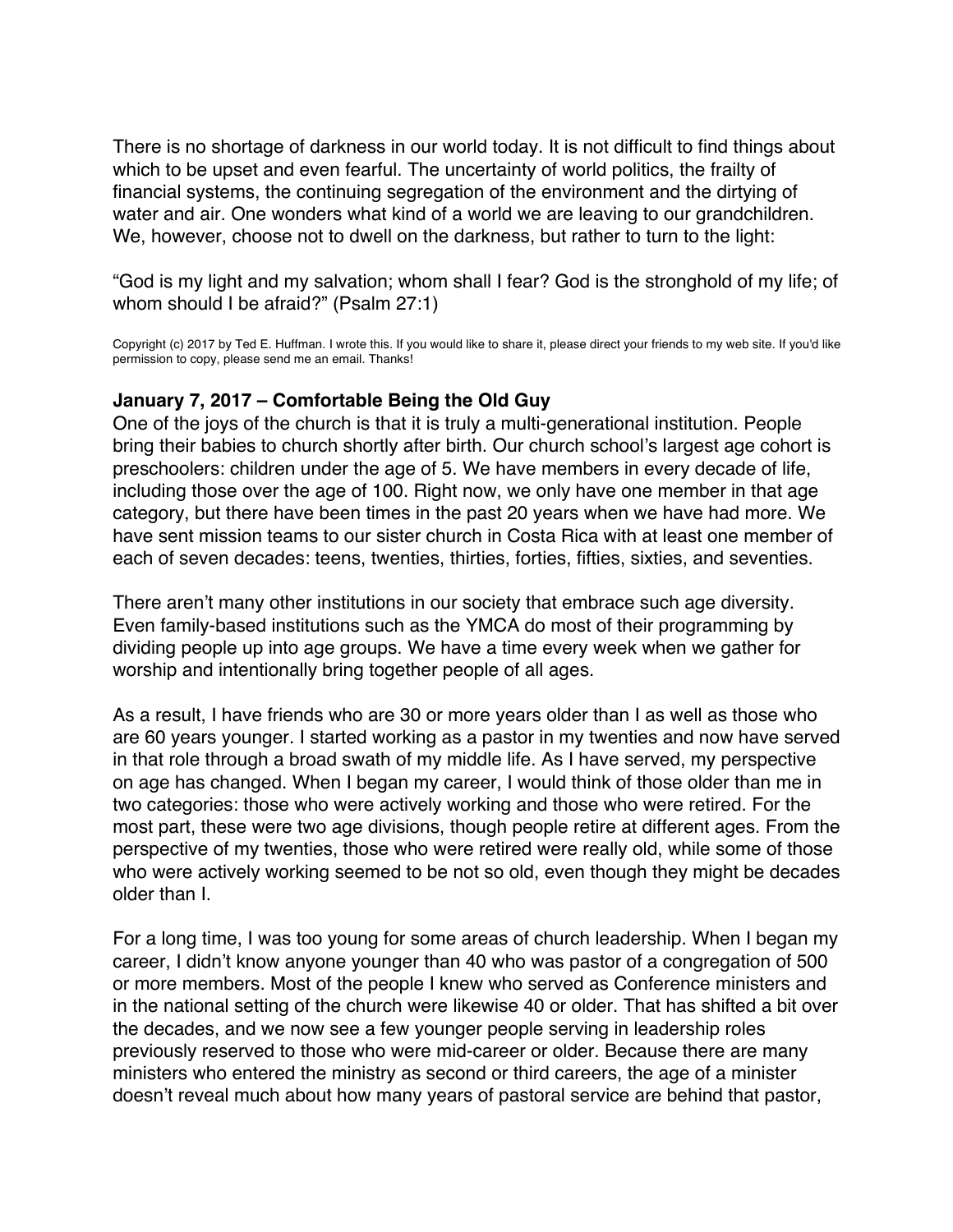but there are a lot of different life experiences that can contribute to the effectiveness of pastoral leadership, so just having spent a long time as a pastor doesn't necessarily mean that the person is somehow more capable than one who is newer to the vocation.

I have been thinking about age quite a bit recently because with the new year I have been shifting my areas of responsibility as a Pennington County Sheriff's Chaplain. Recently I have been spending more time at Western South Dakota Juvenile Services Center. We are fortunate in our community to have a facility that has achieved the highest level of accreditation from the American Correctional Association. This system of continuing assessment of the strengths and weaknesses of the facility and its policies and procedures assures that quality of life for both those who are confined in the facility and those who work there is always foremost in the minds of its leaders. I am enjoying the change and the process of getting to know some members of our community that I had not previously known.

From the perspective of the youth who are receiving treatment and education at the center, I am really old. I'm pretty sure that I am the oldest person who is regularly spending time at the facility. When I go into a staff briefing, I'm clearly the oldest person in the room. Just yesterday I was having a conversation with a corrections officer who was surprised to find out that I have a regular job in addition to my volunteer work. He had just assumed that I was retired and picked up the volunteer position to keep up community involvement.

There are many youth in the facility who simply cannot imagine ever being as old as I have become. WSDJSC is designed to provide services to youth from 10 to 20 years old. It isn't uncommon for teens, especially those who have experienced trauma, abuse, addiction, or other problems, to believe that their lives will be short. Even for "at risk" youth life expectancy is in their seventies, but many believe that they will die before they reach the age of thirty. Thinking of what it might mean to be over the age of sixty is a real challenge for some of the youth.

This holds some distinct advantages for me. Although my role at WSDJSC is primarily as chaplain to the staff, and I don't have very much direct contact with the youth, they see me as an anomaly. I'm no threat to them. I'm just that old guy with the white beard. However, I hope that I can help some of them to discover that they too are in the process of aging - one year at a time, just like me. Although nothing can prevent tragedy from enfolding some of these youth, many of them will live long lives. Some of the habits and decisions they make at this age will have life-long effects. They are far more likely to end their life's journeys after many seasons of chronic pain than in a burst of glory in a dramatic event. And some of them are making choices right now that will increase the amount of chronic pain they will experience. But that isn't a lesson they are able to learn from an old guy like me.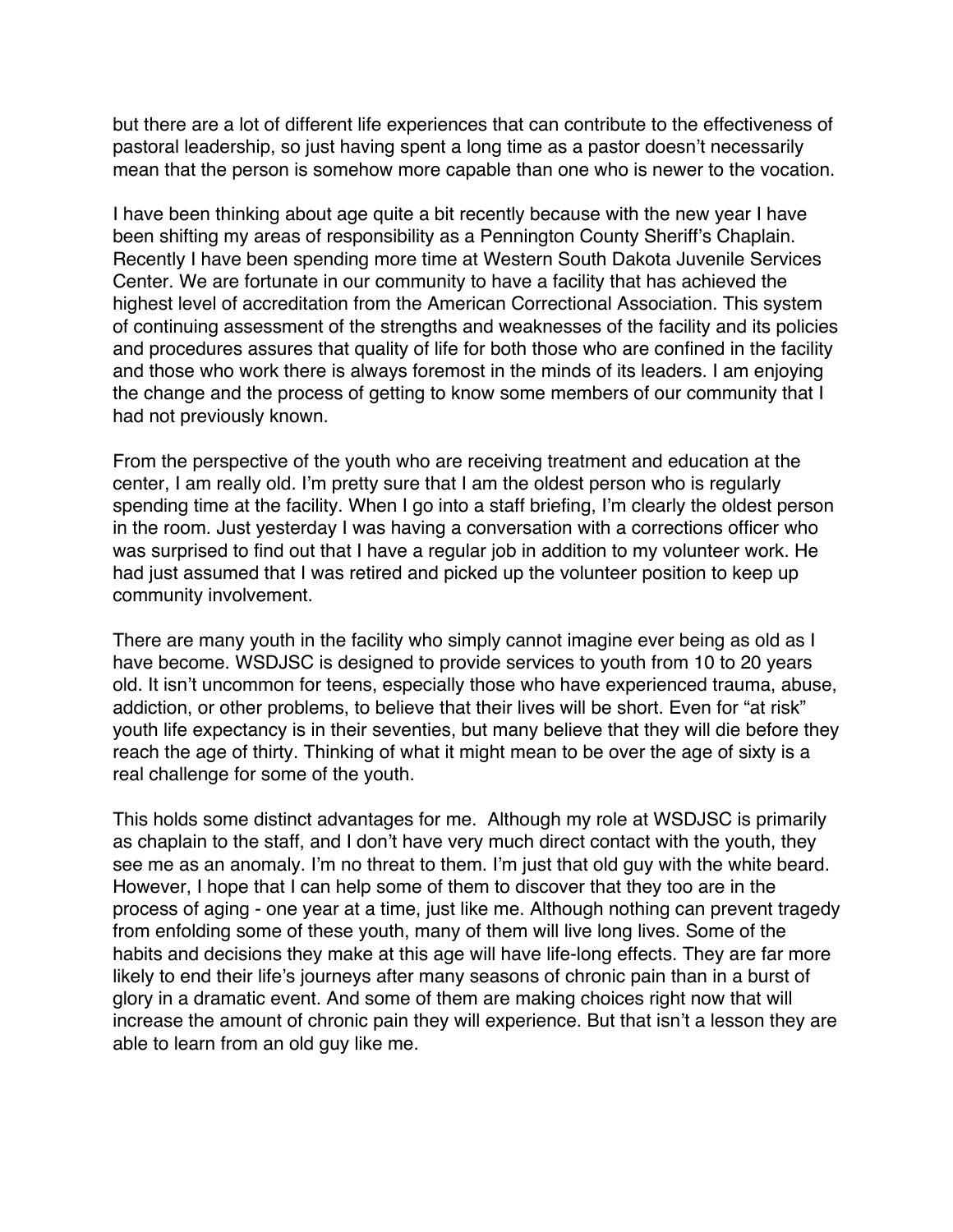<span id="page-16-0"></span>I'm just hoping that I can get some of them to consider the possibility of growing old. I'm not sure how to do that. For now, just being who I am and being visible to the youth seems like one step in the right direction.

Copyright (c) 2017 by Ted E. Huffman. I wrote this. If you would like to share it, please direct your friends to my web site. If you'd like permission to copy, please send me an email. Thanks!

#### **January 8, 2017 – Let it Be**

The Gospel of Matthew reports that John was reluctant when Jesus presented himself to John for baptism. "I need to be baptized by you, and do you come to me?" Jesus, however, persisted, saying "Let it be so for now."

We like to imagine the life of Jesus as being perfectly ordered, without any mistakes, with every event preordained and anticipated. The gospels, however, present quite a different story. Jesus made his way through life with a normal amount of making do with the circumstances in which he found himself. In his encounter with his cousin, he doesn't offer a final solution or a perfect resolution. "Let it be so for now."

Matthew devotes only four verses to the report of the baptism. Mark is even more brief, leaving out the exchange about John's reluctance. Luke, too is brief, reporting the event with just two sentences. John's gospel gives no report of the baptism, but rather speaks of John having seen the spirit descend on Jesus. The baptism gets a brief indirect mention in Acts, "the word which was proclaimed throughout all Judea, beginning from Galilee after the baptism which John preached." That's it. just a handful of verses, mostly repetitions of what others have said.

From these few verses, tradition has handed us the festival day that marks the first Sunday of Epiphany. What the Gospels report is that the Spirit of God descended. Three of them mention God's voice saying, "This is my Son, the Beloved, with whom I am well pleased."

The story might have carried special weight in the early days of the growth of the Christian movement among Jewish communities. Convincing faithful Jews that Jesus was the Messiah was a bit of a hard sell. The anticipation of the messiah carried with it expectations of political and governmental upheaval. Jesus brought no such change. The stories that had been told about the coming messiah promised a return of Israel's prominence among the nations. Nothing like that happened. What happened was that Jesus was crucified. His death and resurrection brought something that was entirely different than what was anticipated. The people were looking for an easily recognizable assertion that God oversees the entire universe. What Jesus brought was the assertion that God is intimately involved in the details of human life - even the decision to be baptized.

We've had a lot of discussion - some would say argument - over baptism across the history of the church. Some baptize infants. Some feel that active consent must be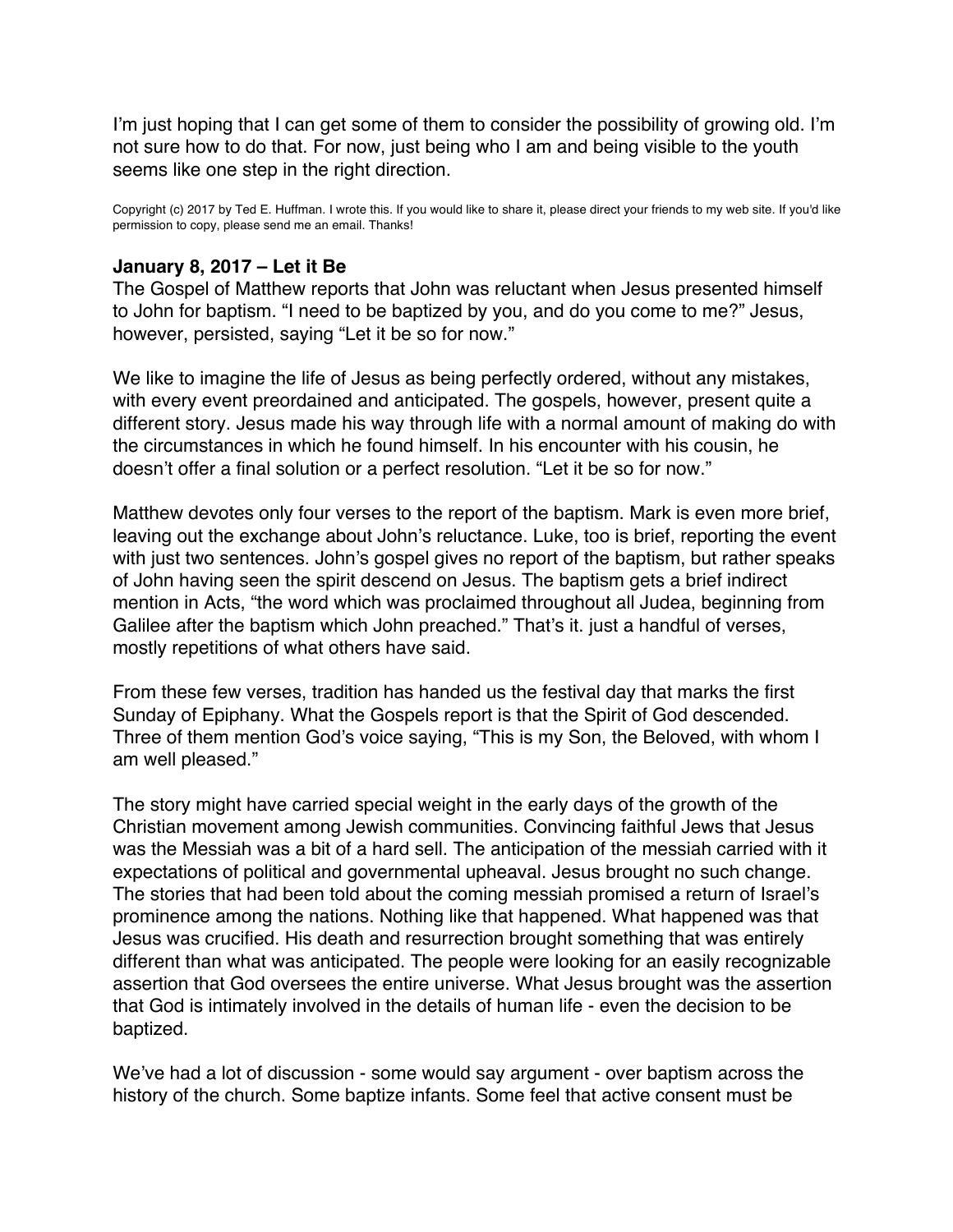involved and wait until the child is older. Some use water as a symbol, springing or splashing or pouring a bit of water on the one baptized. Others are literal, immersing the entire body beneath the surface of the water. Those discussions have resulted in divisions in the family of Christianity - different denominations have different interpretations. Some don't even recognize the baptisms of other parts of the church as valid.

We don't often dwell on that discussion between John and Jesus. John argues that it should be one way. Jesus says, "Let it be so for now." Despite our centuries of arguments over the precise method of baptism, which is not fully described in any Gospel account, we seem to have missed the fact that Jesus' baptism was a bit of an improvisation. It wasn't carried out exactly the way John had imagined. John might even have questioned the need for Jesus to be baptized in the first place. After all, from what did Jesus have to repent? Jesus replies simply, "Let it be."

The Beatles song attributes the words of wisdom to Mary: "And in my hour of darkness she is standing right in front of me, speaking words of wisdom: let it be."

There is another aspect of the exchange that interests me. Jesus doesn't interpret his baptism as a kind of permanent, once and for all event. After he urges John to let it be, he adds, "for now." Is this an indication of the temporary nature of the baptism - or of the temporary nature of life itself?

It is possible, of course, that I am employing the old preacher's trick of reading far too much meaning into far too few words. Looking for things in the text that aren't really there. On the other hand, the words of God reported by the synoptic gospels do get repeated. In the seasonal traditions of the church, we read those words at the other end of the season of Epiphany, at the transfiguration, when the voice from the cloud says, "This is my beloved son, with whom I am well pleased; listen to him." It is a different event, with different witnesses. The words are remarkably consistent.

Not long afterward those words are even more poignant when the gospels reveal that the beloved of God has been executed in one of the cruelest forms of capital punishment ever devised. It wasn't the role for God's chosen envisioned by many people of faith. We seem to be better able to imagine God present in the moments of Glory and recognition than alongside the outcast of society on the cross.

I've felt the stirrings of the spirt at baptism. I've looked into the eyes of a child as I touch their foreheads with a wet hand. There have been moments when there has been no doubt in my mind whatsoever that this is a child of God deeply beloved by God.

At those moments there is no need for further confirmation of the goodness of God - it is undeniable. Even though human life is fragile; even though this child will experience pain and grief and may even be the cause of pain and grief for others; even though the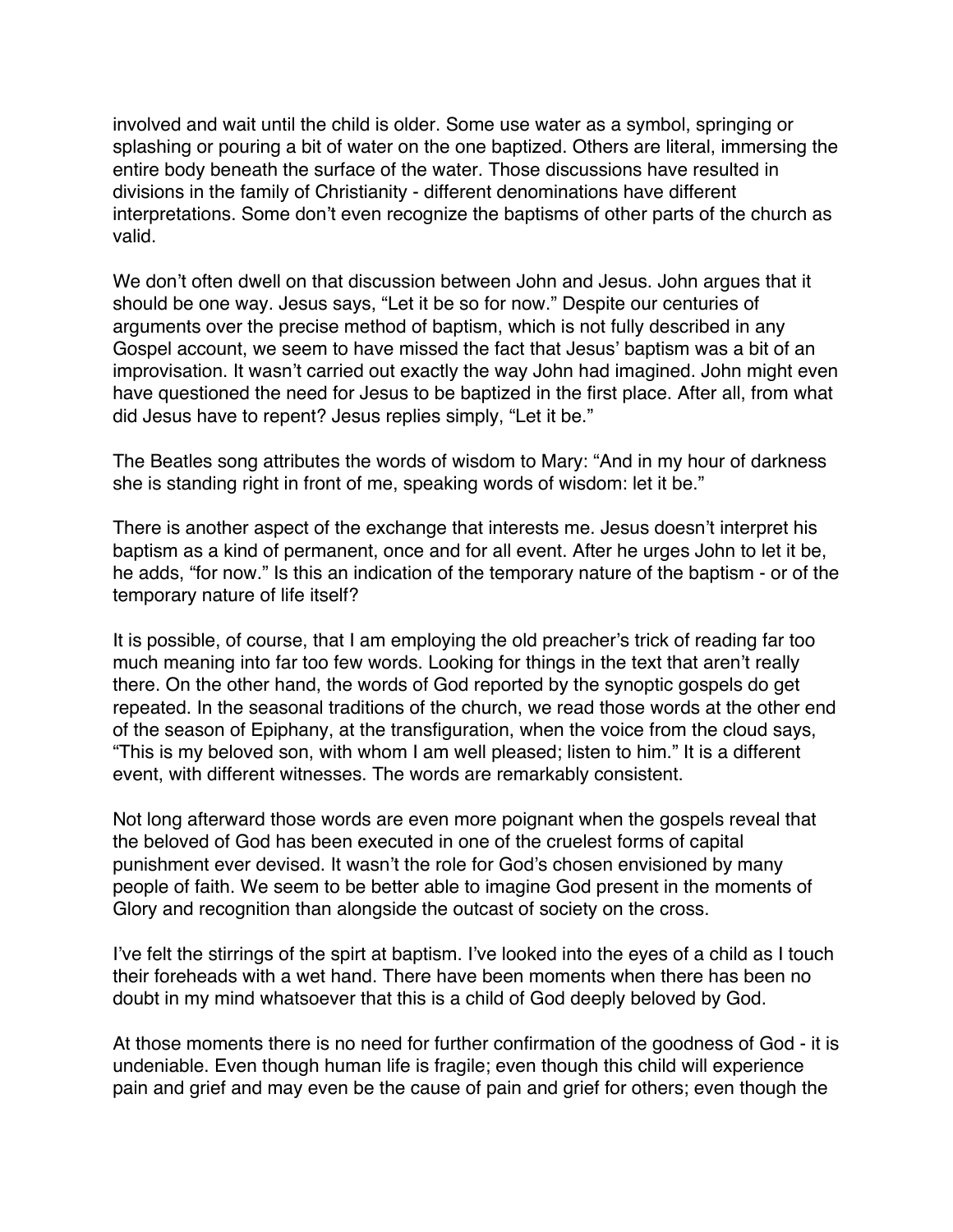<span id="page-18-0"></span>span of our lives is short - God's love is undeniably present. At moments like that it makes sense to let it be and simply acknowledge the power of the experience.

My life and my ministry still incorporate a fair amount of improvisation. I'm not often sure that I'm right or that I fully understand the consequences of my choices and behavior. I am, however, grateful for the moments when I feel permission to "Let it be for now."

Copyright (c) 2017 by Ted E. Huffman. I wrote this. If you would like to share it, please direct your friends to my web site. If you'd like permission to copy, please send me an email. Thanks!

### **January 9, 2017 – A Giant Falls**

The weather that makes the news is the weather of extremes. We have no need of cable television in our home, but when I visit in nursing homes, one of the popular channels for the televisions is the Weather Channel. I really wish that nursing home administrators would re-think this practice, because the channel is a stream of the most dramatic and disastrous weather occurring in the world and it only takes a slight amount of dementia to make it difficult to distinguish between the report on the television and the actual conditions outside of the building. The Weather Channel drifts from disaster story to disaster story:

- California, Nevada Face Major Flooding
- Helena Kills 6, Wreaks Havoc in Northeast
- Beijing Residents Warned to Toxic Snow
- Watch! They Can't Stop Sliding
- Watch the Tree: Lightning is About to Strike
- The Coldest Weather We've Had for 20 Years
- Trapped: Cross Flooded Streets and it Could be You
- European Snowstorm Kills More than a Dozen
- Southern Travel Shut Down

You get the picture.

Another place where you'll often find the Weather Channel jumping from disaster to disaster is in the waiting areas of an airport. I sort of get it. Weather is a very important factor in commercial aviation. But you're unlikely to get a story reporting on the fact that 2016 was one of the safest years in the history of modern aviation from the Weather Channel. When I'm preparing to board an airliner, I'd prefer not to focus my attention on stories of disaster. I enjoy flying and don't want that joy taken from me.

Weather and weather extremes are part of our natural world. Great storms and the plants that survive them are among the wonders of nature. The beloved pine trees that cover the Black Hills are here in part because they are highly resilient to harsh weather and bad soils. The forest endures deep cold, high wind, periods of drought and times of flash flooding. There are survivor trees even in the largest wildfires. A cousin species to the Ponderosa Pine, Pines longaeva, also known as Bristlecone pine, is among the longest-lived life forms on the planet. Those trees tend to grow in places that are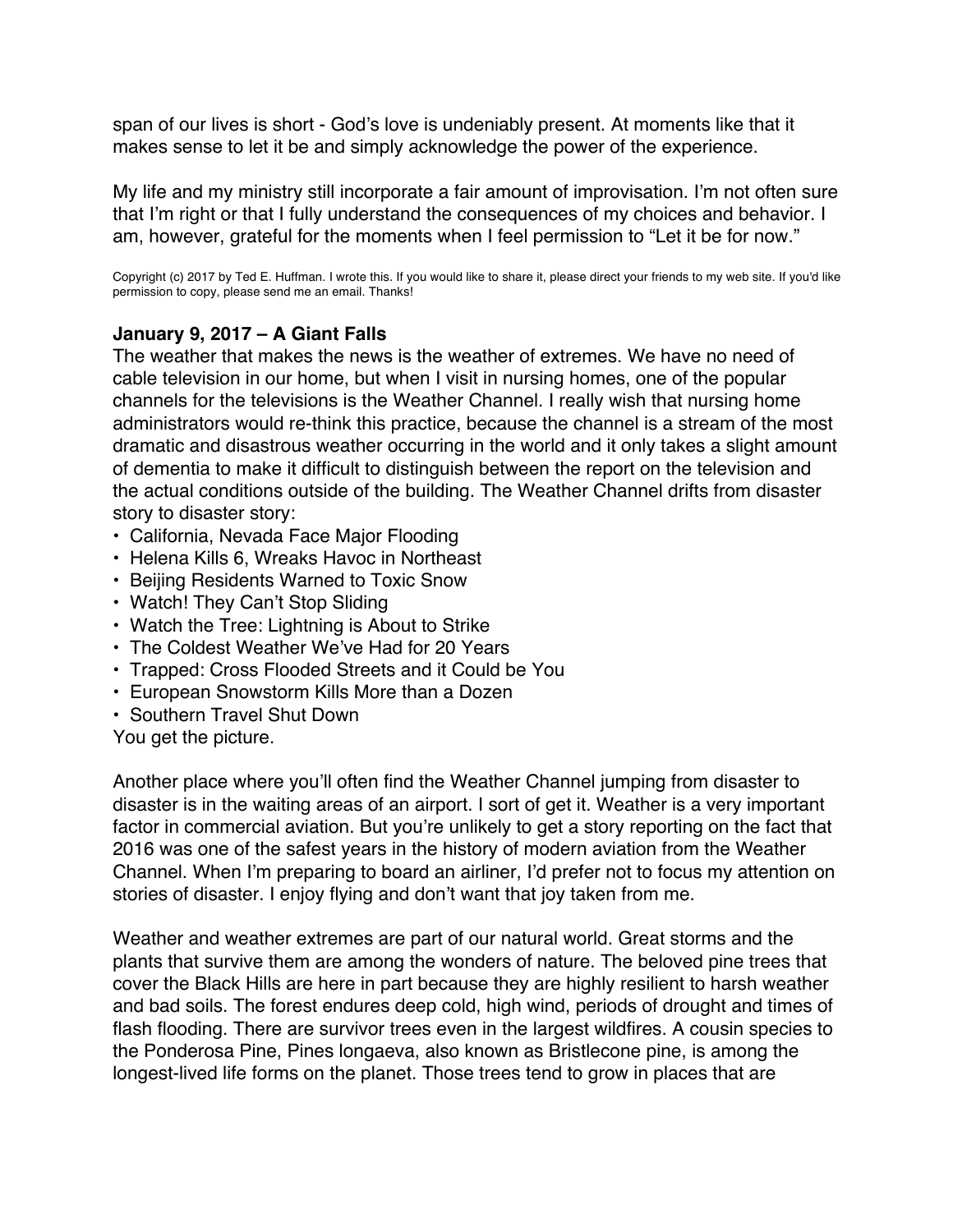exposed to some of the greatest weather extremes. They have persisted in spite of storms and winds and freezing temperatures.

Still, part of extreme weather is that some of the trees will fall. When winter storm Atlas blew across the plains setting records early in October of 2013, two of the trees in our back yard ended up on the ground. It was sad to lose them. It is, however, the way of nature.

In the way of the world, one of the forest giants fell yesterday afternoon. The Pioneer Cabin tree, sometimes called the tunnel tree, located in Calaveras Big Trees State Park in California succumbed to the winter storm that has closed the Generals Highway in Sequoia National Park and led to flash flooding in several northern California locations.

At 150 feet, the Pioneer Cabin tree was tall compared to anything that grows around here. It was not, however, particularly tall for a Sequoia. They have been measured at heights up to 279 feet. It was, however, very wide in diameter - about 33 feet. 137 years ago, when the grove in which it is located was on private land, the owners carved a tunnel through the base of the tree wide enough for a car to drive through. The tree became famous because of all of the pictures tourists took of it. The tunnel exposed large areas of hollowness within the tree, creating a chimney like effect. Tourists flocked to the tree and in the early days carved their initials into the soft wood. By the time I saw the tree, they were no longer driving cars through it, but you could walk on a paved path right through the center of the tree. The entire grove of trees is awesome and leaves a permanent impression on visitors. the opportunity to look up into the heart of a living tree was an added bonus.

That tree must have endured some monstrous storms. It also survived several fires that burned the duff off of the ground and left scars on the tree that subsequently healed. Giant sequoia trees don't survive storms by being deep rooted. The roots are very shallow for such large trees. They survive by being flexible. the giant trunks bend as the tops sway in the wind. The great weight of the trees allows the bases to remain firmly planted even when water washes out around the roots. Their height keeps the branches out of the reach of fire and the trunks have an amazing ability to heal when burned.

But somehow, the winter storm of 2016-17 proved to be the one that felled this tree. The pictures which have been posted in many newspapers and on the website of the Calaveras Big Trees Association show the giant shattered into many pieces on the ground.

In the way of big trees, if the tree is left to lie where it fell, it will become a grandmother tree. New seedlings will take root in the decaying wood on the forest floor and will be nurtured by the nutrients from the tree. In time the old tree will disappear as the younger trees take root in the soil. That process doesn't, however, occur quickly. Giant sequoia trees take a long time to grow and live very long lives. The oldest recorded sequoia by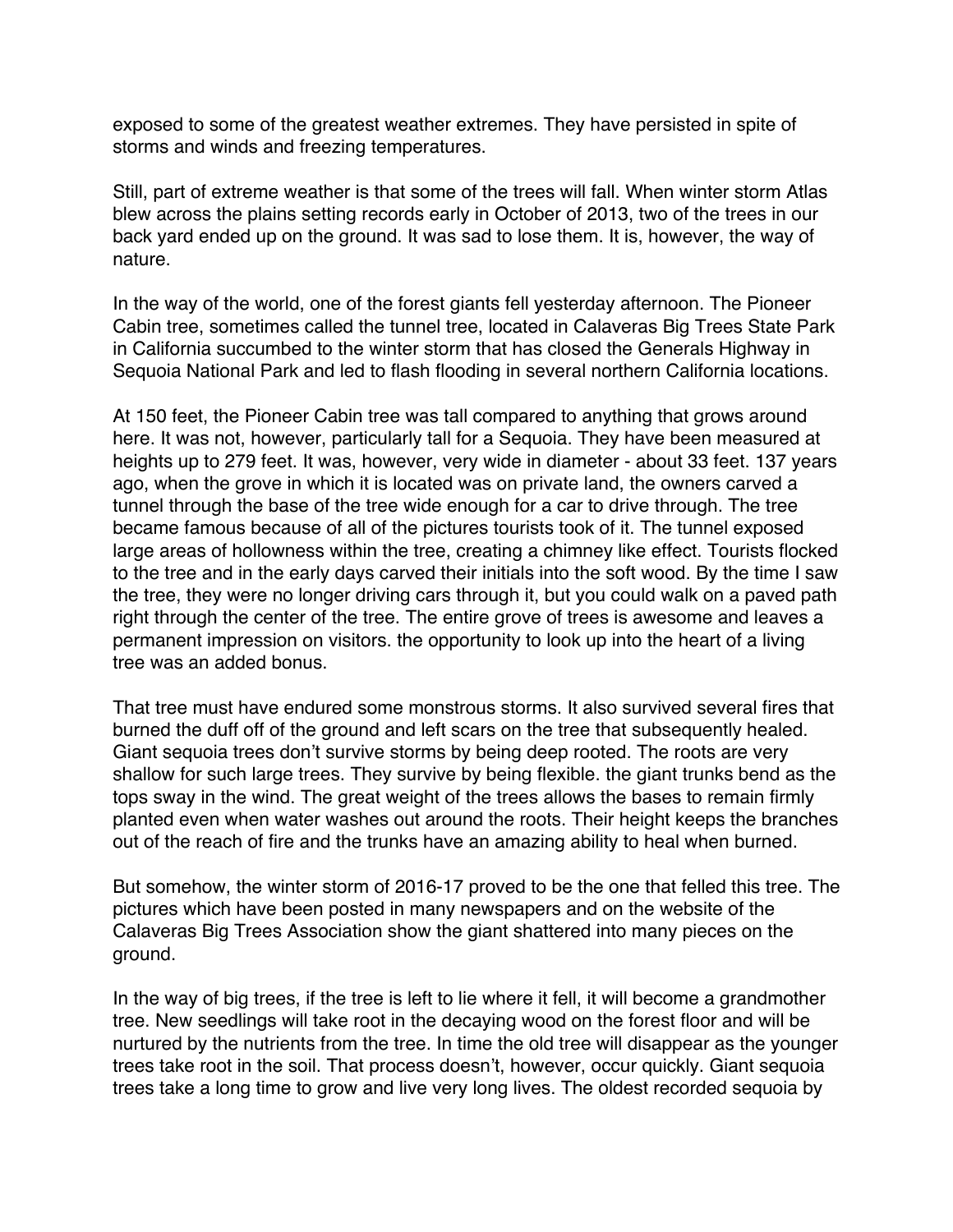<span id="page-20-0"></span>ring count was 3,500 years old. It was a substantial tree when Jesus was born. A sequoia pinecone can remain green and closed for as long as 20 years after it falls from the tree, opening only when conditions are right for new growth.

I hope no one decides that the tree needs to be replaced. I see no advantage in carving a tunnel through another giant tree. Still, I'm glad that I was around to see this tree. It is a sight I'll never forget.

And, as for the weather channel, I don't think this one's a disaster. It is the way of the forest.

Copyright (c) 2017 by Ted E. Huffman. I wrote this. If you would like to share it, please direct your friends to my web site. If you'd like permission to copy, please send me an email. Thanks!

#### **January 10, 2017 – Online Security**

I had to stop by a local financial institution yesterday to sort out a problem with my online banking. This institution uses security questions as a means of decreasing the likelihood that an unauthorized person could gain access to the account. Some cyber security experts have decided that passwords are insufficient because users often choose the same password for multiple applications or use words or phrases that are easy to guess.

It seems like a good idea. I want my online banking to be secure. It would create all kinds of problems if it were to be hacked. The problem is that I've read a summary of the new Google study that said that the effectiveness of security questions is minimal at best, warning that these questions "are neither secure nor reliable enough to be used as a stand-alone recovery mechanism."

Here's what happened to me. I set up my security questions and answers quite a while ago - more than a year. Because the system asks the questions randomly it happened that one question hadn't been asked for a long time. The question that hung me up was this: "In what state does your nearest sibling live?" OK the problem poses a problem for me right off the bat. I grew up in a large family. I have four remaining siblings. I was taught not to play favorites. Does the question imply closest in physical location, or closest in age, or closest emotionally? Then, once I choose a sibling, I must decide how I answered the question. Did I put down just the name of the town, or did I put in city and state? Did I abbreviate the state or spell it out? Did I put a comma between the city and state? I know where my siblings live, but that doesn't give me the answer to the question. Then, there is the simple matter of the fact that a couple of my siblings have moved. Was the question asked before or after the move?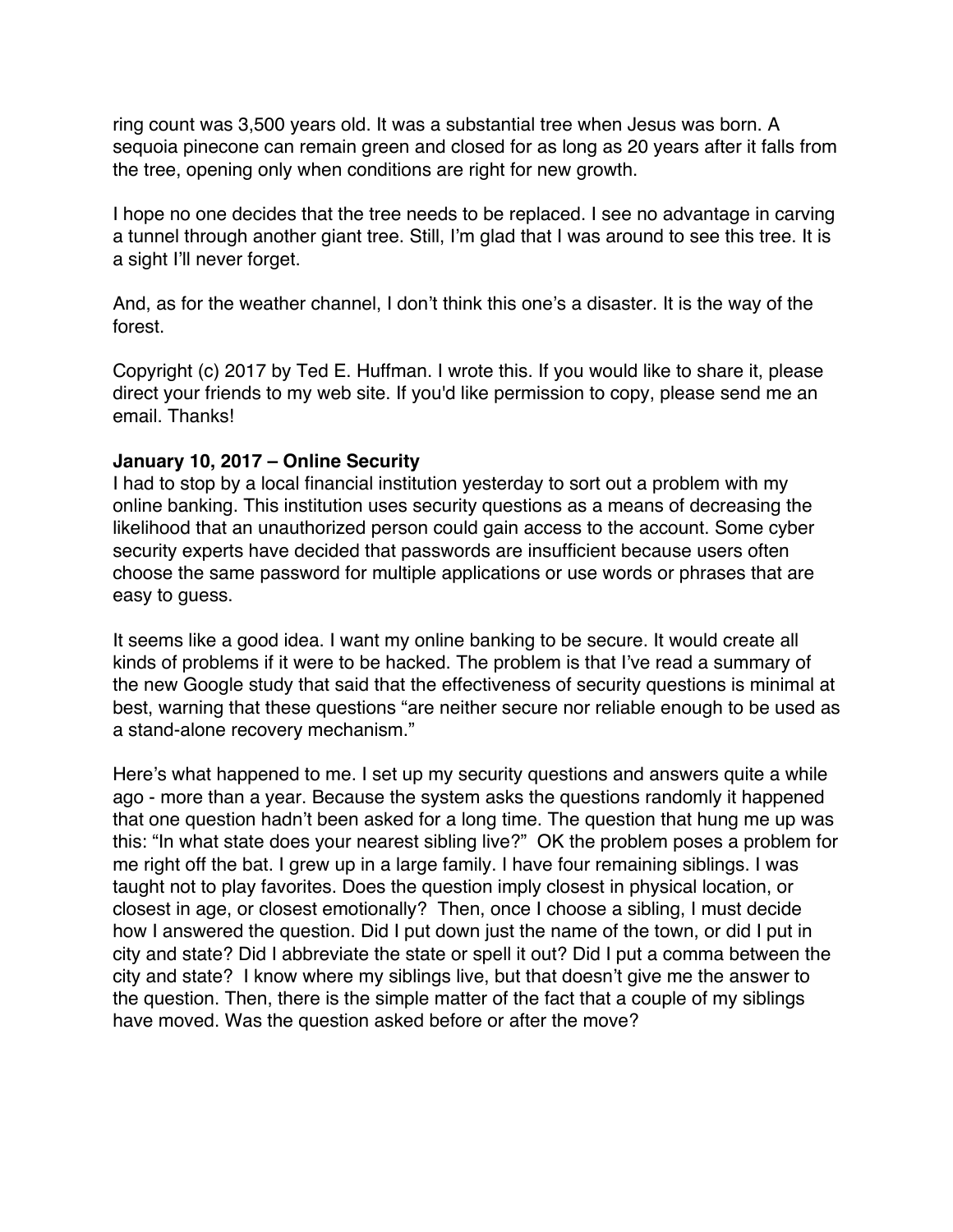To make matters worse, once you answer incorrectly five times the system locks you out. Hence my trip to the financial institution. You can do this over the phone, by the way, if you can remember your password for telephone assistance.

In the office at the financial institution (notice how carefully I am avoiding giving the name of a specific institution - not for security reasons, however) the person assisting me was able to discard the problem security question forcing the system to ask me another. Fortunately, I got the right answer to the second question, which was strange as the question was "Where was your wedding rehearsal dinner held?" That's a trick question in my case as we did not have a wedding rehearsal dinner. We did, however, have a reception with refreshments and I remembered where it was even after more than 43 years. "Whew!" I was into the system. Of course, now, I had to select and set up five new security questions. The system lets you choose from a list of about 20 or 25 questions. You must provide a distinct and different answer to each question. It seems to me like the best way to go with the questions is to give honest answers. However, that is not as easy as it sounds. More than half of the questions begin with "What is your favorite?" That's something that really changes - a lot!

"What is your favorite type of candy?" I have no idea. I can't even decide on my favorite type of cookie. Some days it's molasses cookies. Some days it's ginger snaps. Then I would have to decide whether to capitalize the names of the cookies. I thought about making every answer lower case, despite grammar rules. Then I remembered that the answer that I did get right included capitals. Hmm . . . it was a dilemma. I ended up writing down the answers to the security questions and answers. When I got home, I transferred the information to a secure online digital vault that I maintain. Of course, that is dependent upon my being able to remember my user name and password for that digital vault. I guess I should share that information with a trusted love one as a bit of back up. You can see how "security" soon becomes a bit less secure.

Back to the question about favorite candy. This could be a big issue for people who chose that question. I did not. On the day after I struggled with the financial institution's security questions, I got up to read in the Washington Post that "Candy and gum are no longer Mars' biggest business." Say it isn't so! The maker of Snickers, Spearmint gum, Milky Way and M&M's just spent \$7.7 billion to buy a doggie day-care company based in Los Angeles.

Don't get me wrong. I like dogs. Man's best friend and all. I have two "grand-dogs," beloved pets owned by our children. I guess diversity is good for business. This isn't the first foray of Mars companies into pet care. The company already owns Mars Petcare, based in Belgium, with 40,000 employees in 50 countries. Still, mixing candy and pet care? What will they do next, mix chocolate and peanut butter in the same candy? OK, I know that's Hershey's not Mars.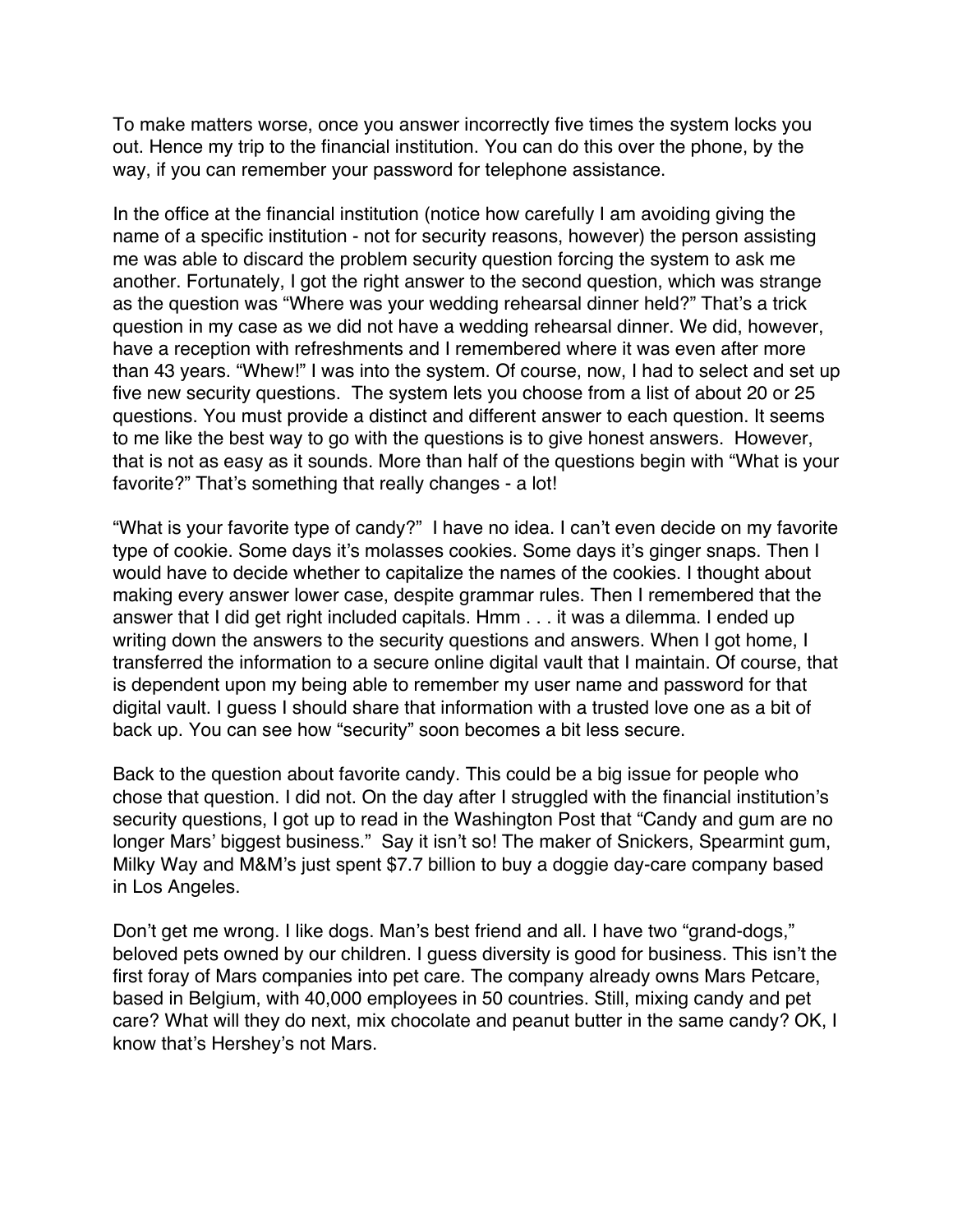<span id="page-22-0"></span>I guess we'll just have to think of them as a candy/gum/pet business. They're not making it any easier to determine what my favorite type of candy is.

I guess I could go with a generic answer like "chocolate," but I'm not sure that is true. Do I like chocolate more than cinnamon? I don't know. Caramel is a good flavor and I like toffee. I don't think "chocolate" would be a secure answer. Any hacker could guess that one.

Here is the deal. Security questions don't work. According to SecurityWeek, 40 percent of English-speaking users in the U.S. said they couldn't recall their answers on demand. 37 percent choose false, easy to remember answers instead of answering the questions honestly. According to the Google study, hackers had a 19.7 percent success rate a guessing the favorite food of English-speaking users on the first guess. Hackers are better at getting the right answer to my security questions than I am.

I'm glad the financial institution is relatively small and local and that I know that people who work there. It seems like I'll be in to see them again and again. Online banking might not be saving much time.

Copyright (c) 2017 by Ted E. Huffman. I wrote this. If you would like to share it, please direct your friends to my web site. If you'd like permission to copy, please send me an email. Thanks!

#### **January 11, 2017 – A Shortage of Philosophers**

The traditions of the western academic system demand that people who are truly educated be evaluated as to the broad scope of information and skills, not just to their ability to master a narrow field of information. It is no mistake that the highest academic degree is the PhD, or Doctor of Philosophy. Up until about the last 50 years or so it was equaled in status only by the ThD, or Doctor of Theology. In the traditional structure, a bachelor's degree indicated basic competence in a specific academic discipline. A master's degree indicated sufficient competence to be able to teach the subject. A doctor's degree indicated a more broad-based level of education that enabled the bearer of the degree to teach courses in other fields as well as provide general oversight to educational programs. Over the centuries, certain fields began to require advanced degrees for the simple practice of the discipline. These practical degrees included specialized doctorates, which do not traditionally include as broad-based education as a PhD, but which require similar amounts of time in order to obtain advanced specialized education. Chief among these professional doctorates were JD (Juris Doctor), the professional law degree; MD (Medicinae Doctor), the professional medical degree; and D.Min (Doctor of Ministry), the professional ministerial degree. Interestingly, in traditional studies, the Ph.D required proof of competence in at least two languages. The professional doctorates required working knowledge of Latin as well as demonstrated ability to read and write professionally in an additional language.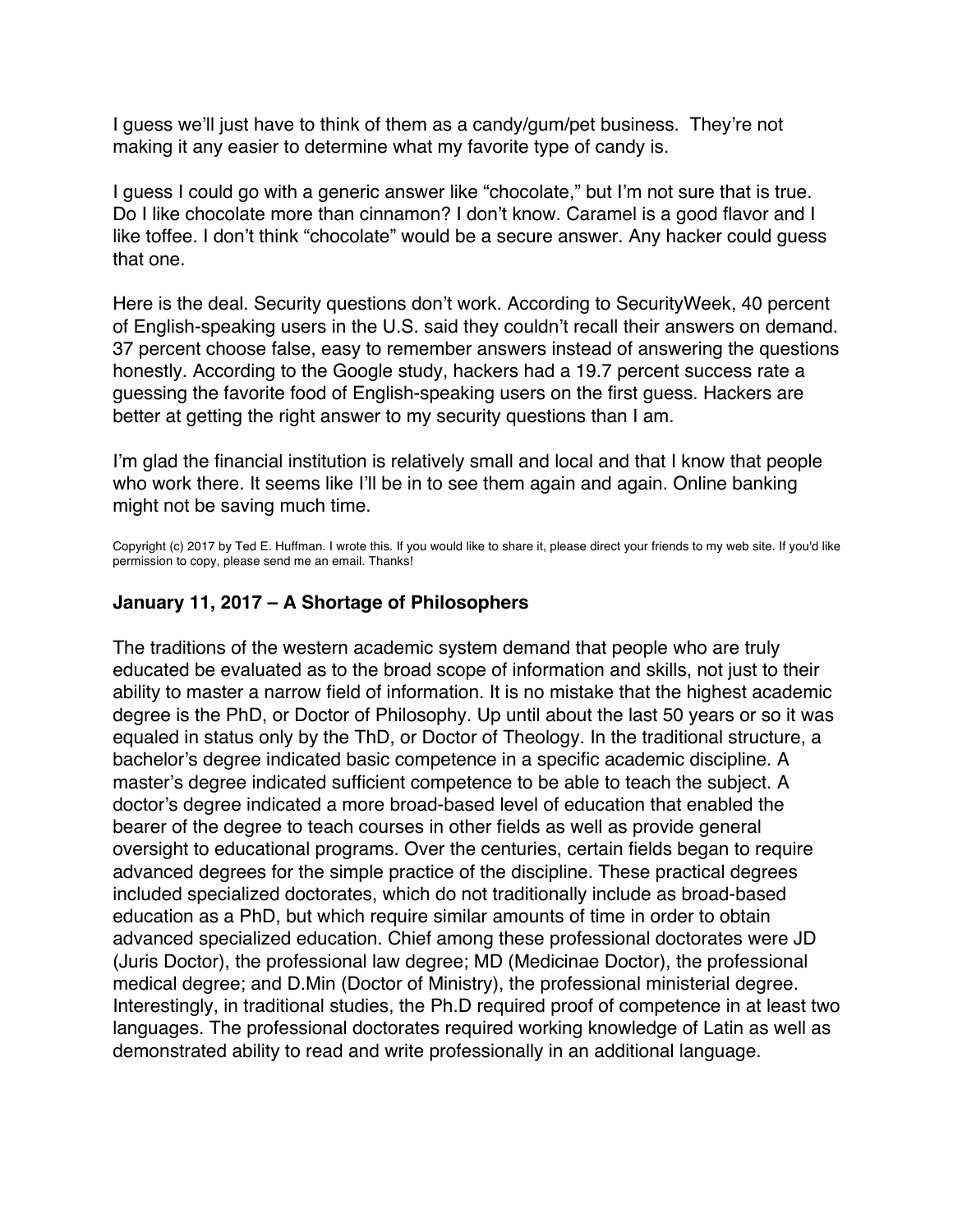Over the past half century, however, educational standards and degree requirements have shifted and changed. Increasingly, PhD degrees are awarded to those who have extreme specialization without the broad-based educational background previously assumed. Requirements to have mastered basic philosophy, the history of philosophy and the philosophy of a specific discipline have fallen away. The result is that more time is freed for specialization and advanced study in a particular field. As philosophy requirements have fallen away, the amount of specific research involved in a PhD thesis has increased.

Concurrent with these changes in advanced education, there has been a general decrease in liberal arts as a field of study for bachelor's degree. Increasing pressures to evaluate degrees in terms of earning capacity has produced a great expansion in focused undergraduate degrees. It is common for a student to earn an engineering degree without having seriously studied philosophy, art, religion, biological sciences, or even so called "soft" sciences such as sociology or psychology.

I know all of this is pretty boring to those who aren't involved in academia, but there are noticeable effects of this increased specialization in education. We have produced a generation of people who are competent, even brilliant, in their fields, but who lack basic ethical and philosophical skills to evaluate the results of their work.

There are brilliant engineers who can write the algorithms to make FaceBook connect people with each other, but they want to absolve themselves of responsibility for the role of their product in spreading false news and outright lies. There are superbly competent geologists who can lead the search for fossil fuels who don't even see the connection between their professional activities and the environmental costs of rapid extraction and burning of those fuels. The brilliant minds that create the ability to amass huge wealth through short term gains, know too little of the basic principles to understand that short term wealth amassed comes at a future cost.

In another field, contemporary economists frequently quote Milton Friedman as the source of the phrase "there's no such thing as a free lunch," meaning "you don't get something for nothing." The problem with this thinking is that without knowing the deeper origins of the phrase, they don't understand its role in American history and politics. The phrase certainly did not originate with Friedman, who loved to use it in his writing and lectures. The idea was controversial in the days leading up to prohibition in the United States between 1920 and 1933. A free lunch was a common practice in those days. The term "free lunch" wasn't used to describe handouts of food to poor and hungry people, however. It denoted free food that American saloon keepers used to attract drinkers. Free lunches were provided to anyone who bought a drink. Obviously the temperance lobby didn't like this inducement and were quick to point out that the drinkers were actually paying for the lunches in the prices paid for the drinks that were served. Advocates of temperance filed claims of false advertising against those who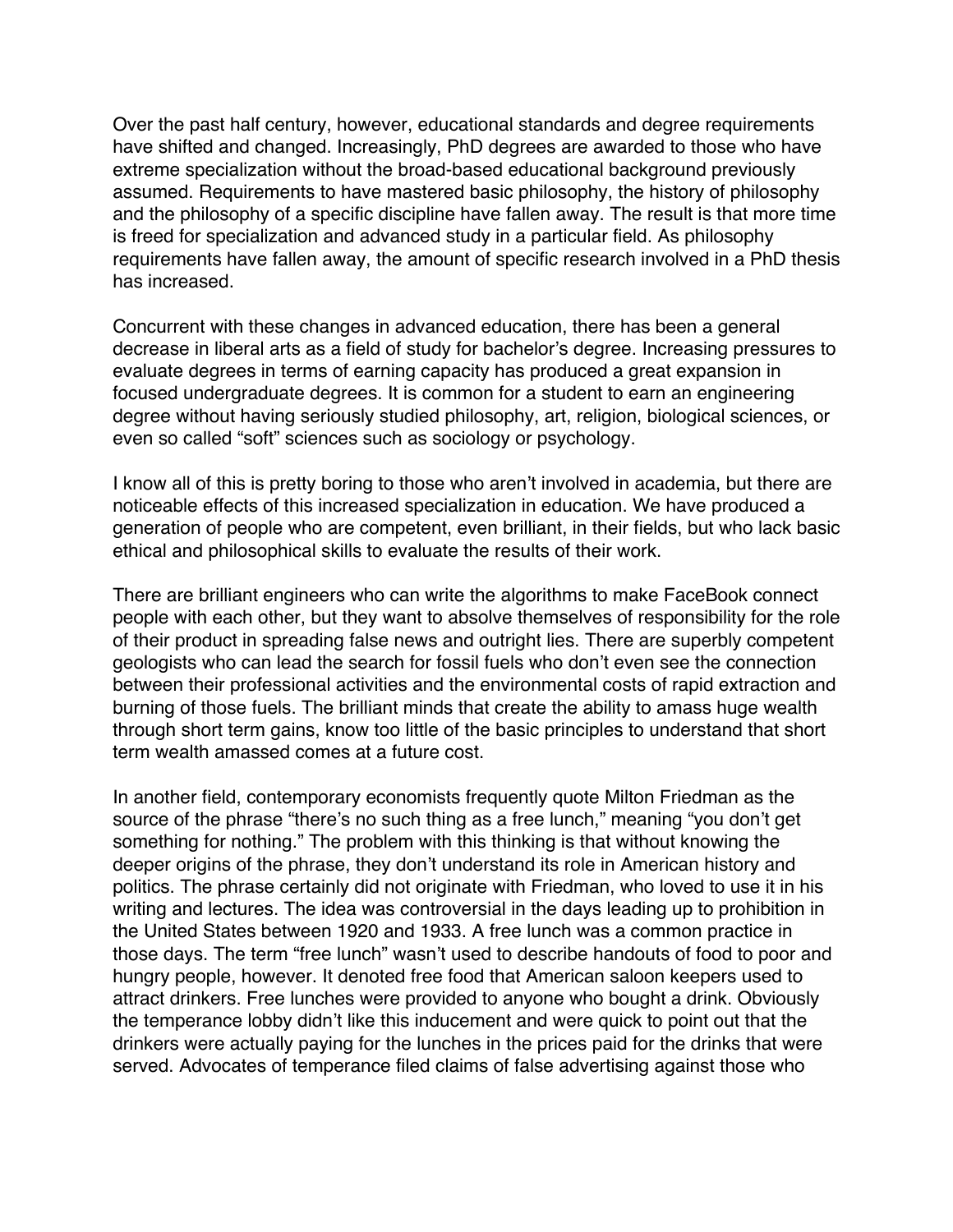<span id="page-24-0"></span>were using free lunches to promote their establishments. In some cases saloon keepers were successfully prosecuted for such false advertising.

In the post-prohibition era, Henry Wallace, the second person to serve as Vice President under Franklin Roosevelt, wrote an article for The Atlantic Monthly in which he argued for a worldwide system that provided for "minimum standards of food, clothing and shelter" for people throughout the world. He offered the opinion that "if we can afford tremendous sums of money to win the war, we can afford to invest whatever amount it takes to win the peace." Although Wallace never claimed that such standards of food, clothing and shelter would come without a price, only that the price was affordable by modern societies; his critics were quick to accuse him of proposing the impossible using the phrase "there is no such thing as a free lunch."

OK, that's a lot of history, and perhaps too much for a simple point, but the bottom line is that when we fail to teach the depth of complex concepts in our institutions of higher education the result is graduates who are not able to foresee the consequences of their actions. Failure to recognize the consequences of actions generally results in significant trouble down the road.

We live in a society that is experiencing a severe lack of ethical and philosophical education. Just because we are able to build advanced technologies doesn't mean that we should build them. We might be able to engineer the genetics of human beings, but if those who are designing those genetic engineering feats have no ability to consider the consequences of their actions, the results could be disastrous.

My parents taught me a basic philosophical concept early in my life: "If you make a mess, you are going to have to clean it up." We would do well to apply that concept to the engineers and politicians and seekers of short term profits in our time.

Copyright (c) 2017 by Ted E. Huffman. I wrote this. If you would like to share it, please direct your friends to my web site. If you'd like permission to copy, please send me an email. Thanks!

# **January 12, 2017 – Seeking Happiness**

Not long ago I heard part of a TED talk by Matt Killingsworth. Killingsworth is a Robert Wood Johnson Health and Society Scholar and the developer of a phone application called "Track Your Happiness." The application is designed to collect data on what makes people happy and gives them a sense of living a fulfilled life. It uses text messages to ask people what they are doing, how they feel, what they would rather be doing, and similar questions. Then it compiles the individual data and reports to the individual so that the person can see what activities make them happy and which ones diminish their sense of satisfaction with life.

The application also collects global statistics that aid in Killingsworth's research. He can go through the data looking for trends. What things in general produce happiness for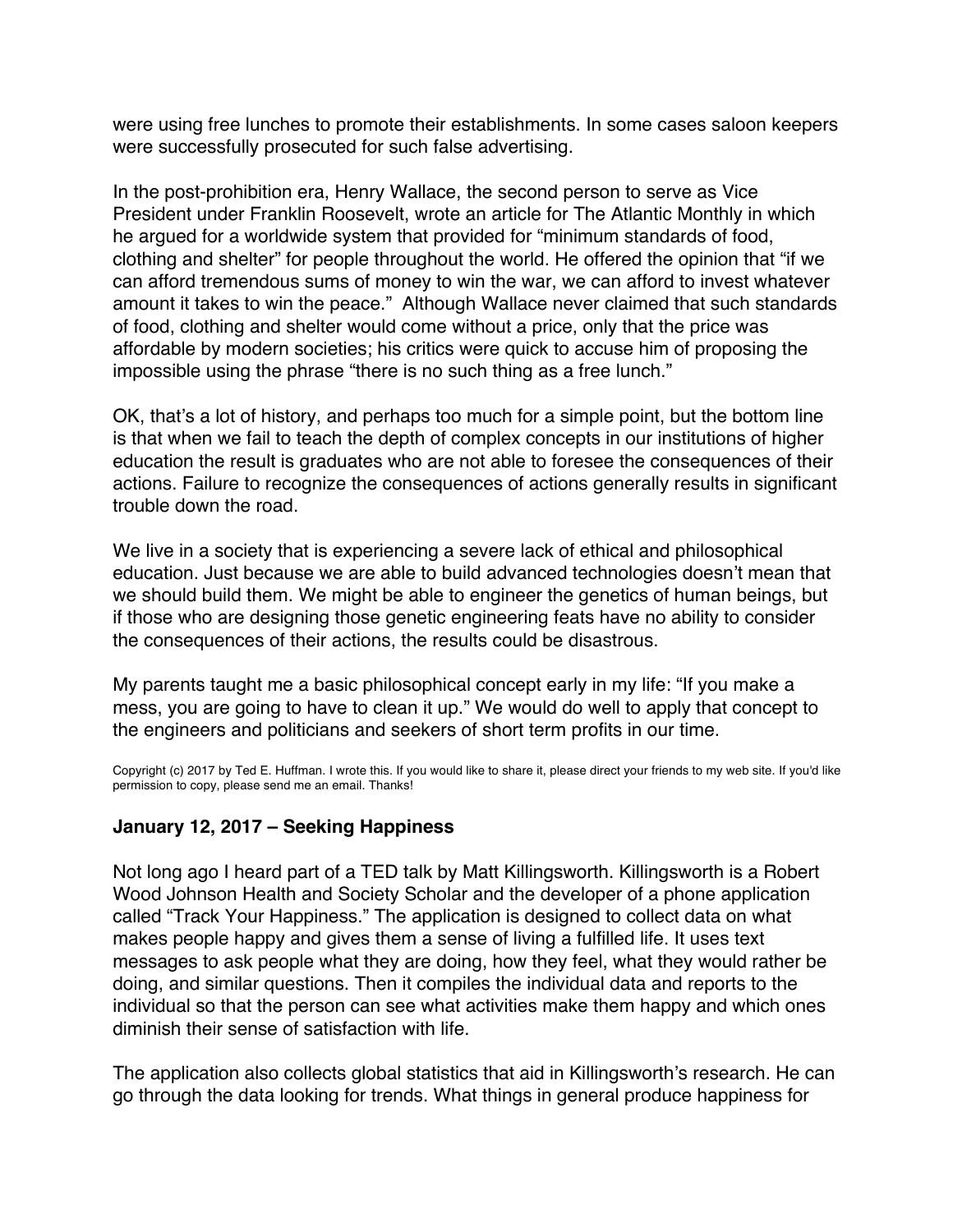people? Although Killingworth doesn't believe that there is any single key to happiness, he does believe that he has found some trends that are worth sharing.

Before I go any farther with my reflection on the data Killingsworth has collected, I need to say that I personally would never participate in such an exercise. If I am engaged in meaningful activities, which is most of my life, I'm not willing to turn my attention away from what I am doing to respond to a series of questions posed by my phone. Unless I was at a moment when I was bored, I'm unlikely to respond to the application whether it is sending me text messages. So, as an obvious example, I don't text when I'm driving. Therefore, the application can't evaluate whether or not I like to drive, which I do. I suspect that I'm not the only one who feels that way and therefore, the data produced by the application needs to be viewed with a fair dose of skepticism, because I think it could easily be inaccurate.

Having said that, in his TED talk Killingsworth noted that one of the things that seems to be consistent across differences of race, gender, ethnicity, income, and type of employment is that people report that they are less happy when they are distracted and daydreaming. Doing one thing while thinking of another does not produce happiness, according to his study. Multitasking makes people feel distracted and distraction leads to unhappiness.

Conversely, he noted that being completely focused on a single task - absorbed in the moment - leads to the most happiness for people.

I think he has just invested a lot of money an energy in discovering a truth that is selfevident. The things that capture our attention the most fully are the things that make us the happiest.

To the extent that this is true, the opposite is likely to also have merit: having to juggle too many thoughts, projects and responsibilities all at once leads to unhappiness.

There is such a tendency to remain overly busy in today's world. Parents over schedule their children and get them involved in constant activity from very young ages. Elementary students are enrolled in organized sports programs that have schedules that demand hundreds of hours of commitment each season. Children are carted from music lessons to sports practices to organized play events. Time for free play is diminished. By the time they are teens youth are expected to use electronic devices to organize their own schedules and compile lists of tasks to accomplish and things to do. The expectation that young people be able to do more than one thing at a time is so intense that responding to their cell phones becomes second nature to them. Studies show that teens who express strong support of laws against texting and driving themselves engage in the activity believing that they have exceptional abilities both as drivers and as users of technology.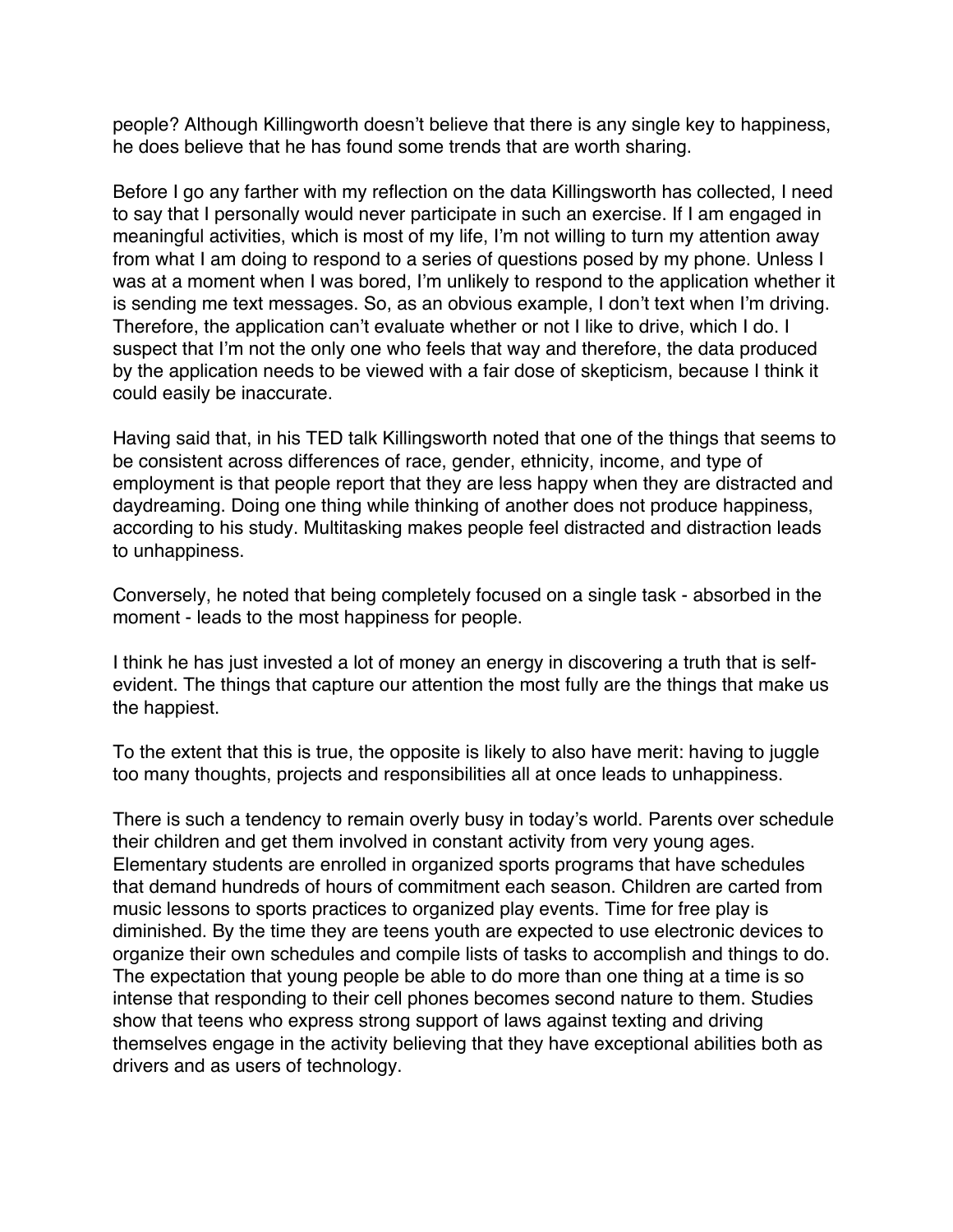<span id="page-26-0"></span>We shouldn't be surprised. We raise them to believe that doing many things at once is a virtue.

Killingsworth's research indicates that we may also be raising them to be unhappy.

Recently I was visiting with a couple in their home office. Both were sitting in swivel chairs with their backs to their desks upon which their computers were sitting. I was sitting in a chair talking to them about various church activities and projects. As we visited their computers would beep with incoming messages. From time to time one of them would swivel around, check what was going on with the computer and perhaps type a quick response, then turn back to the conversation. After some time of this activity my phone vibrated with an incoming message. I reached for it and looked at the screen to see the source of the message. This is something that I try to never do - be distracted by my phone when I am visiting with church members. But there I was, with my phone in my hand and my vision averted from the people I had come to visit. I apologized and quickly put the phone away.

It didn't faze the people with whom I was visiting in the least. One of them said, "Don't worry, you can answer it if you want." That may be acceptable behavior for a pastor in that person's mind, but it isn't the kind of pastor I want to be. When I lead worship, I remove my phone from my pocket and leave it on my desk or in the pocket of my jacket. I don't even take it into the sanctuary with me. Perhaps I need to do the same thing when I pay a call to church members. I could leave my phone in my car. I know if I did so, there would be some complaints that I'm slow in responding to messages, but that is already the case, and I can deal with that criticism. It probably would mean that my colleagues who spend more time in the office would receive more calls asking where I am and why I haven't responded. I suppose annoying them with interruptions isn't in the best interests of their happiness.

Having heard the TED talk, I have concluded that I am happier than the people who have installed that application on their phones. I have a pretty good life. Maybe the secret to happiness for me is to go through my phone and see what other applications I can remove. Then I can seek more opportunities to put the device aside entirely.

Copyright (c) 2017 by Ted E. Huffman. I wrote this. If you would like to share it, please direct your friends to my web site. If you'd like permission to copy, please send me an email. Thanks!

# **January 13, 2017 – Meetings**

One of the realities of my job is that I attend a lot of meetings. I get to see a wide variety of different leadership styles and institutional strategies. Lately I have been joking that one of the things I'm looking forward to at retirement is retiring from going to meetings. While there is seriousness to that statement, I know that the reality is that I will continue to attend meetings after I retire simply because many of the meetings, I attend are not requirements of my employment, but results of volunteer activities in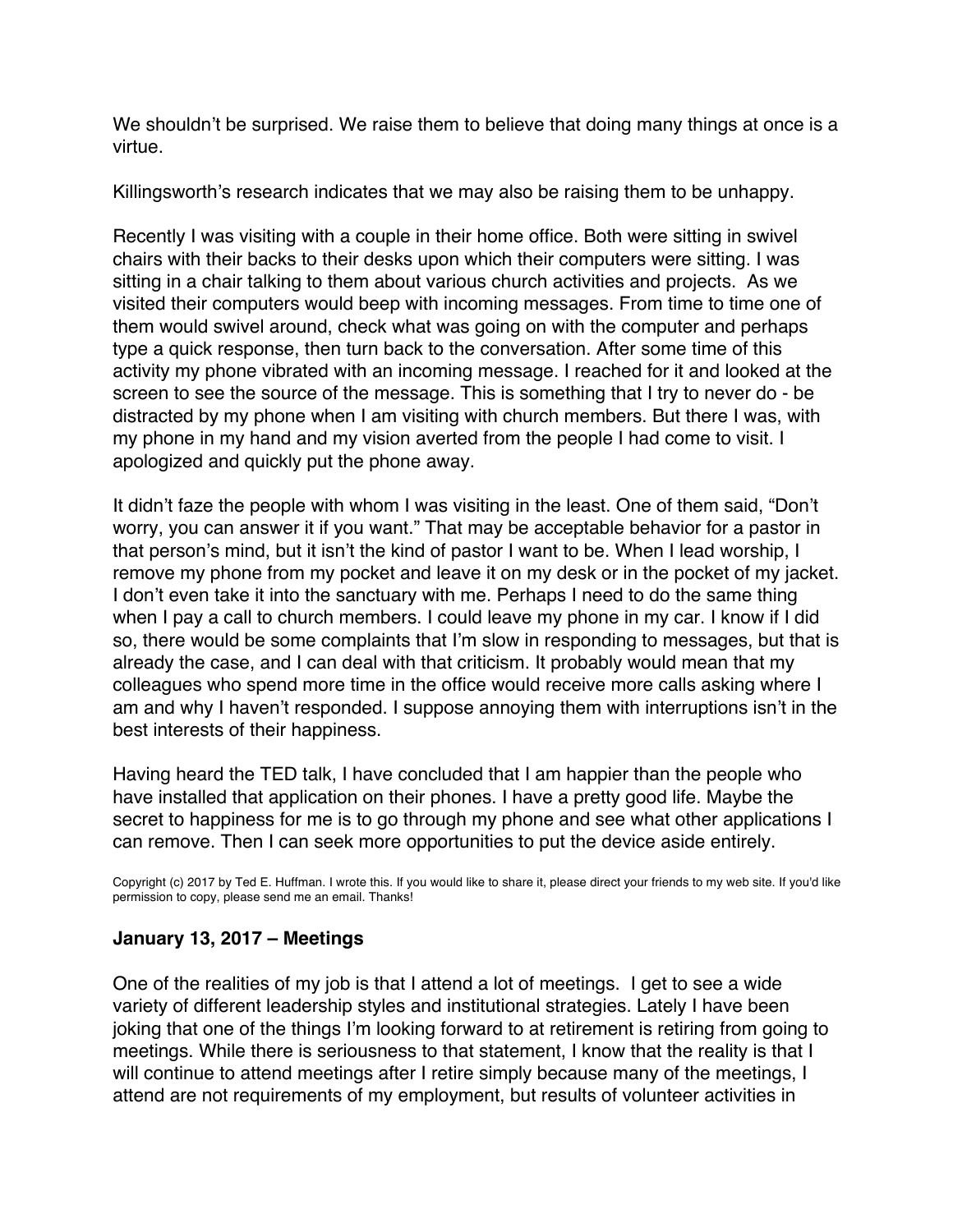which I am engaged. Still, I have cut back on meetings quite a bit in the last five years. I serve on fewer boards of directors of non-profit corporations. I have stepped aside in some institutions to make room for new leadership.

Yesterday was a particularly grueling day of meetings. My first meeting of the day began at 8 am and I was still in a meeting at 8 pm, having had a noon meeting so the day proceeded without a break. But as I went through the day, I kept thinking about how "at home" I feel in a variety of community institutions. Here is a brief view of my day through the lens of the doors through which I walked:

I strolled through the doors of the administrative building of Black Hills Works like I owned the place. I've spent a lot of time in that building over the years. I really love the institution. I've delivered invocations at fund-raising banquets, attended human-rights committee meetings, participated in hearings, and appeals, attended retirement parties, been trained, led trainings and presented human rights lectures in that building. Mostly, however, what I love about the place are the people that I meet when I walk down the halls. We've been through much together. They are my friends.

I shoveled a layer of snow off the entryway under the port cohere of our church before heading inside. I listened to the chatter of preschoolers arriving, hanging up their coats and saying goodbye to parents and grandparents as the buzz of the start of our day filled the building. I entered the code to alert the security service of our authorized presence in the offices. I sat at my familiar desk and checked my email inbox. There was the usual clutter with enough significant communication during all of the other stuff to require careful reading and sorting. I took a quick stroll through the sanctuary and allowed the memories to wash over me. I love this building. I love the people who are its congregation. I have so many memories that if I allow myself to dwell on them, I am overwhelmed.

Later I walked across the very familiar parking lot of Rapid City Regional Hospital. That building holds a lot of memories for me. It was the place where I sat in the waiting room as our pre-toddler son underwent orthopedic surgery. I remember the feelings of being out of place in what at the time was a huge institution to me. I remember being confused by entering through the emergency room on the second story and taking an elevator down to the first floor, which also was on the ground. The layout of the building confused me. These days I wear an official name badge, know exactly where I am going and have access to much of the building. It is the place where my mother died. It is the place where I have prayed with hundreds of patients and families. I am at ease in that place and know my role. There are familiar faces at every corner of the hallways. It is filled with my friends.

I still get excited when I walk through the doors of the offices of Black Hills Area Habitat for Humanity and climb the staircase to the training room. I remember when we didn't have an office for Habitat. I can remember when we had our first board meeting in the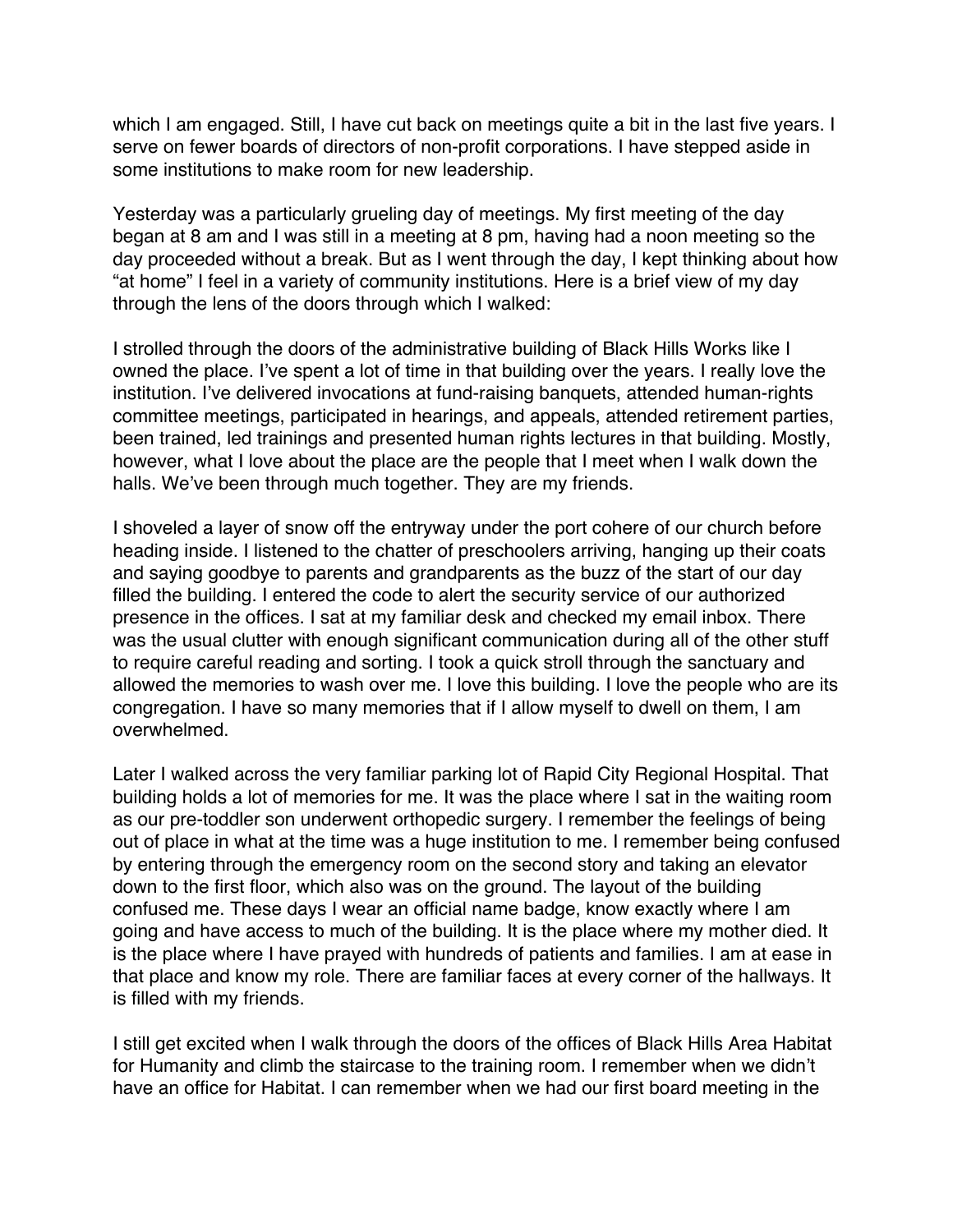little converted house that we had moved to the tiny lot on Herman Street. We were focused on building houses for others and didn't even have enough chairs for the members of our board at our first meeting there. Now we have a fully accessible twostory addition on our Re-Store and a staff of professionals and volunteers who serve a thriving community institution. We aren't just building houses, but entire subdivisions and engaged in extensive home remodeling efforts to provide for the needs of our community.

With my hospital ID badge put away and another official ID clipped to my shirt, I used the magnetic key card to enter through a doorway marked "Authorized Persons Only" at the Public Safety Building on our city's law enforcement campus. As I climbed the stairs to the chaplain's office on the second floor, I greeted patrol officers and investigators going about their business. I reflected on how at home I feel in the various institutional buildings run by the Pennington County Sheriff. I come and go from the jail, the juvenile services center, the city-county alcohol treatment center, and the county courthouse with the confidence of one who has spent enough time in those building to know my way around. I am familiar with procedures and know the people who work to keep us safe.

The next meeting of my day took me back to the church and territory that is very familiar. We had printed agendas, but I didn't need an agenda to know the business of the Department of Worship. As the group selected leaders and made job assignments for the year to come, it was probably a bit of a learning curve for the new members for whom it was their first meeting. They will be good leaders for our church and I'm looking forward to the work we will do together.

My last meeting of the day was at the downtown offices of our treasurer. We always hold our budget planning session in a meeting room at the CPA firm where our spreadsheets can be projected, and numbers adjusted in a way that allows us to keep track of the bottom line. Our treasurer began her work in the church a year before I did. That means that this is the 22nd budget on which we've worked together. We have a clear style of working together. I have a deep appreciation for her leadership and service to the congregation.

As I headed home for the evening, I thought to myself, "I'd better quit complaining about meetings. When the day comes that I need to move on to other things, I'm really going to miss these places and these people."

Copyright (c) 2017 by Ted E. Huffman. I wrote this. If you would like to share it, please direct your friends to my web site. If you'd like permission to copy, please send me an email. Thanks!

#### **January 14, 2017 – Navigation**

My parents were both pilots in a time before GPS. In fact, my father flew thousands of hours with virtually no radio navigation systems, and when he did have what were more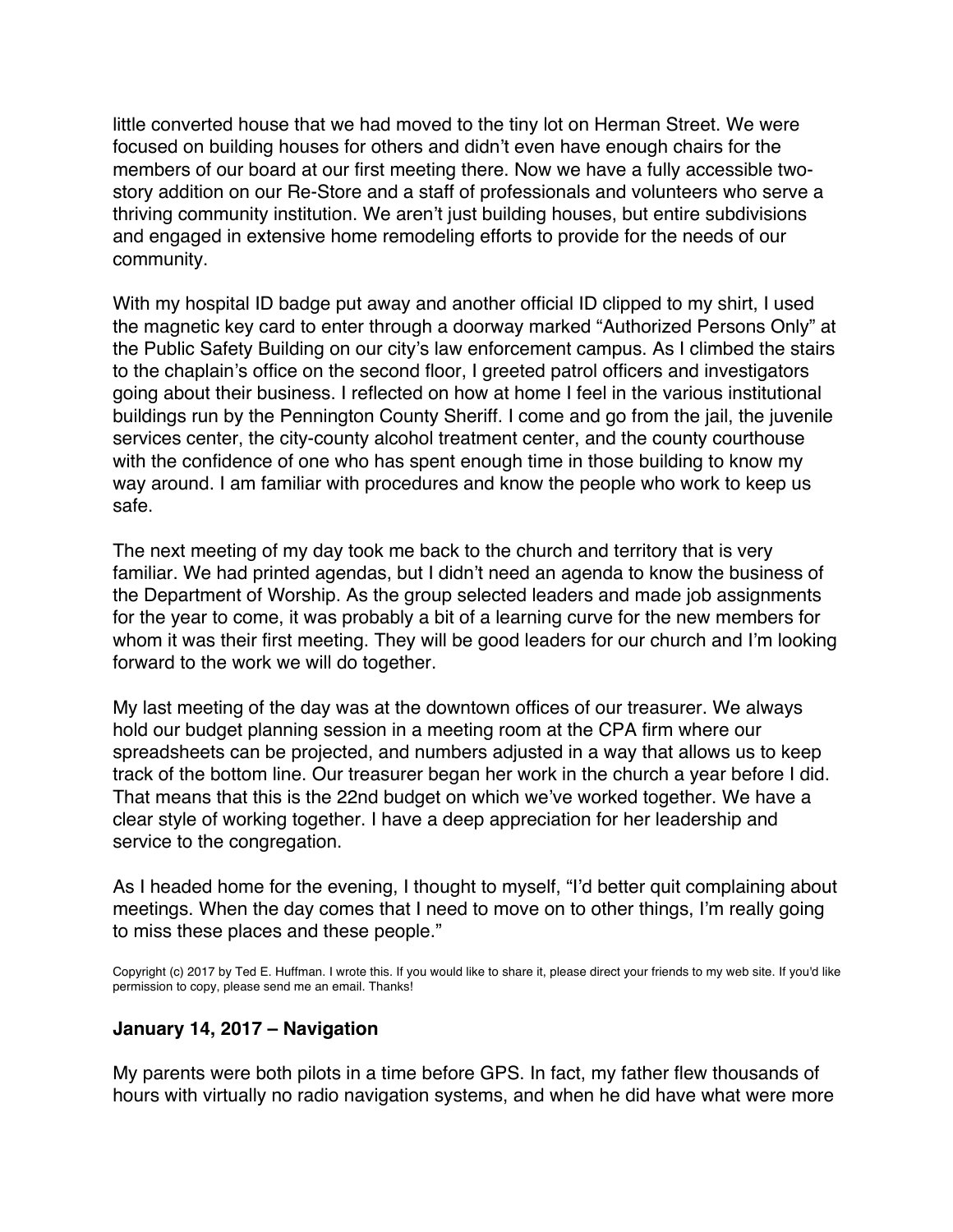<span id="page-29-0"></span>advanced instruments for the times, they were basic compared with the equipment that is found in every airplane today. Knowing precisely where he was was a matter of critical importance to him. I remember flying fire patrol with him when I was a child. He would have me name every creek and drainage as we flew over the mountains. He would quiz me about where we were and what landmarks I could see outside of the airplane windows.

Being aware of location and situation was grilled into us when we weren't flying as well. If we were hiking or hunting, he would ask what direction we were going. My brothers and I learned to keep track of where we were.

Maps were an important part of our household. We had sectional maps, designed for use by pilots, topographical maps showing elevations and details of mountain areas, highway maps of all the places we had visited, atlases and globes throughout our house.

As a result of growing up in this environment, I've always had a decent sense of direction. I'm generally aware of which way I am heading and I'm pretty good at figuring out where things are. That skill has been helpful to me as a pastor. I've served churches in rural areas where knowing how to find a home out in the country was an important skill.

Of course, giving directions is an acquired skill as well. I remember one time, early in my ministry when I asked an elder for directions to a home. "Just head north of town to the Johnson place and turn east on the county road." I politely informed the person giving directions that I didn't know where the Johnson place was. "It's that big place that used to belong to Larsons." Being new to the country, I didn't know either the Johnsons or the Larsons. I laugh every time I recall that exchange. After living in the area for seven years I was probably giving directions like that as well.

There have been sometimes when my sense of direction has failed me. Of course, it is easier to keep track of direction on a sunny day when you have the angle of the sun as a major point of reference. Cloudy days and blizzards can confuse directional awareness. Driving in a ground blizzard can be especially confusing because of the moving snow. However, if you concentrate on wind direction, it helps to keep you oriented.

In the days when we lived in Chicago, I got pretty good at getting around the city. The city is built on a grid with eight blocks to the mile and despite a few diagonal streets, it's easy to get a sense of the layout of the city. The numbering system is consistent, making addresses easy to find. There was one place in Chicago where I consistently got confused. Back in the seventies, the anchor department store in downtown was Marshall Field and Company. The huge store occupied a half of a block, and we'd ride the elevators up and down navigating within the store. Then, when we had finished our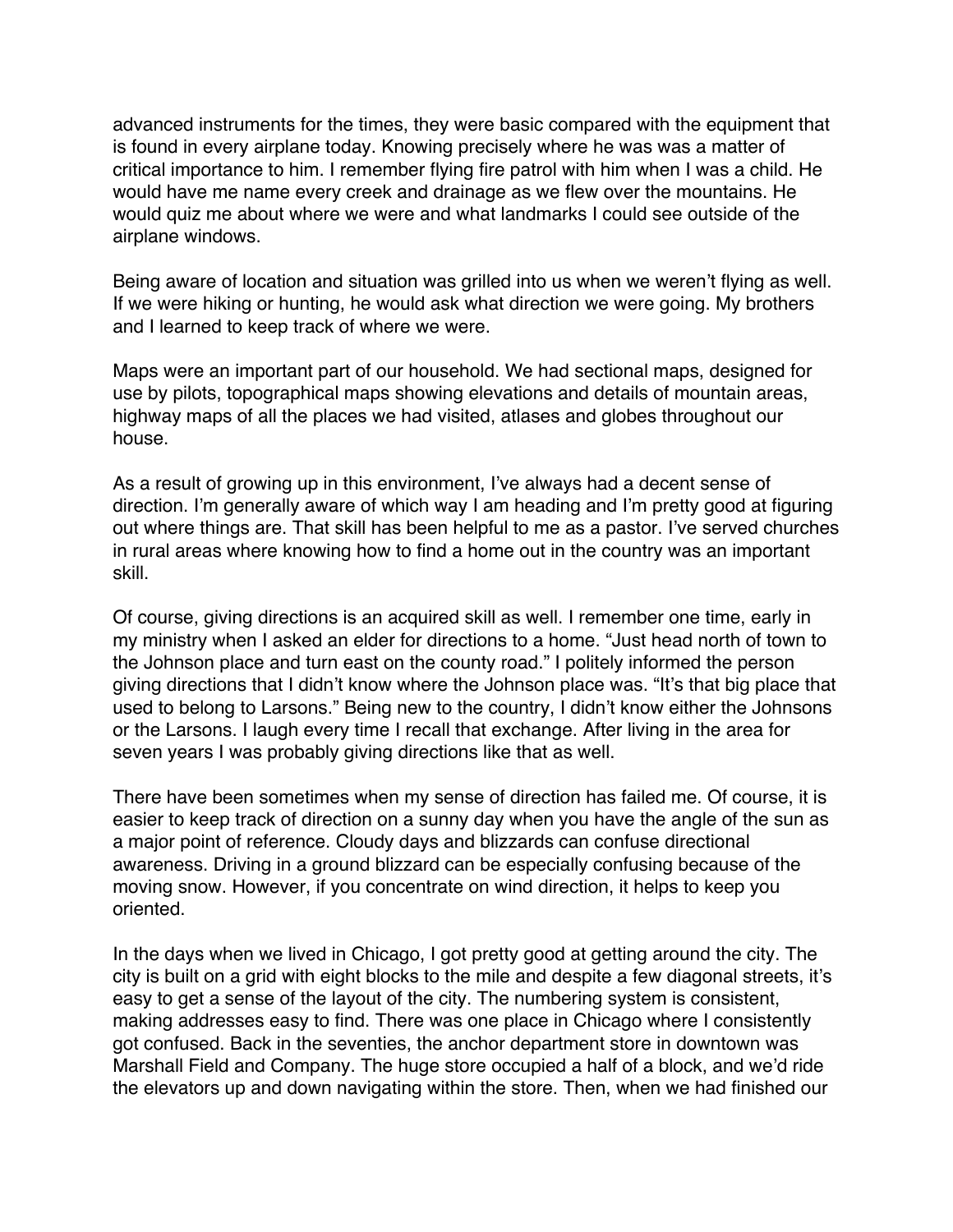shopping we'd head for an exit, which may or may not have been the same one by which we entered. After an hour of wandering in the store, I would exit the building thinking I knew where I was and head the wrong direction. It happened several times and each time it took me a few blocks of walking to regain my sense of which way was north, south, east, and west.

It reminded me of a family we knew back home whose property was condemned for highway construction. They decided to have their home moved and when it was situated in its new address it had been turned around 180 degrees, so it faced exactly the opposite direction from its previous location. The owner would get into his car in the garage, back out of the driveway and head the wrong direction morning after morning. It took several weeks for him to adjust.

I was thinking about directions and situational awareness yesterday as we drove to a new location to drop of firewood. The house was located between two towns on a US highway. The general direction of the highway was east west, but the area where the home was located the road was taking a turn and we were traveling from northwest to southeast. Our directions said to look for the house on the east side of the road. It really was mostly on the north side of the road, but we knew that it would be on our left regardless of the direction of the highway at the moment. We found the house without much confusion and got the wood delivered.

I wonder of youth growing up in the age of GPS and every structure having an official address, will be able to find places that they never have been without the use of their devices. There are still quite a few places in rural and isolated locations that don't have addresses recognized by the GPS database. You can use Google Maps to get a visual sense of how the roads and landmarks lie before heading out, but a sense of direction and the ability to look for landmarks is a useful skill when trying to get to some locations.

George Michelsen Foy, in his book "Finding North" explains that navigation and the brain's memory centers are inextricably linked. He warns that losing our navigation skills can influence our ability to recall memories. I am not fully educated on the exact nature of the link, but it makes sense that some of the skills that are essential to our human nature require practice to be fully functional. We need to practice navigation to have a sense of direction. We need to practice recall to have accurate memories.

Despite the wonderful electronic devices, we have to aid our navigation, I think we would do well to practice situational awareness and teach it to our children. It may be a key part of what makes us human.

Copyright (c) 2017 by Ted E. Huffman. I wrote this. If you would like to share it, please direct your friends to my web site. If you'd like permission to copy, please send me an email. Thanks!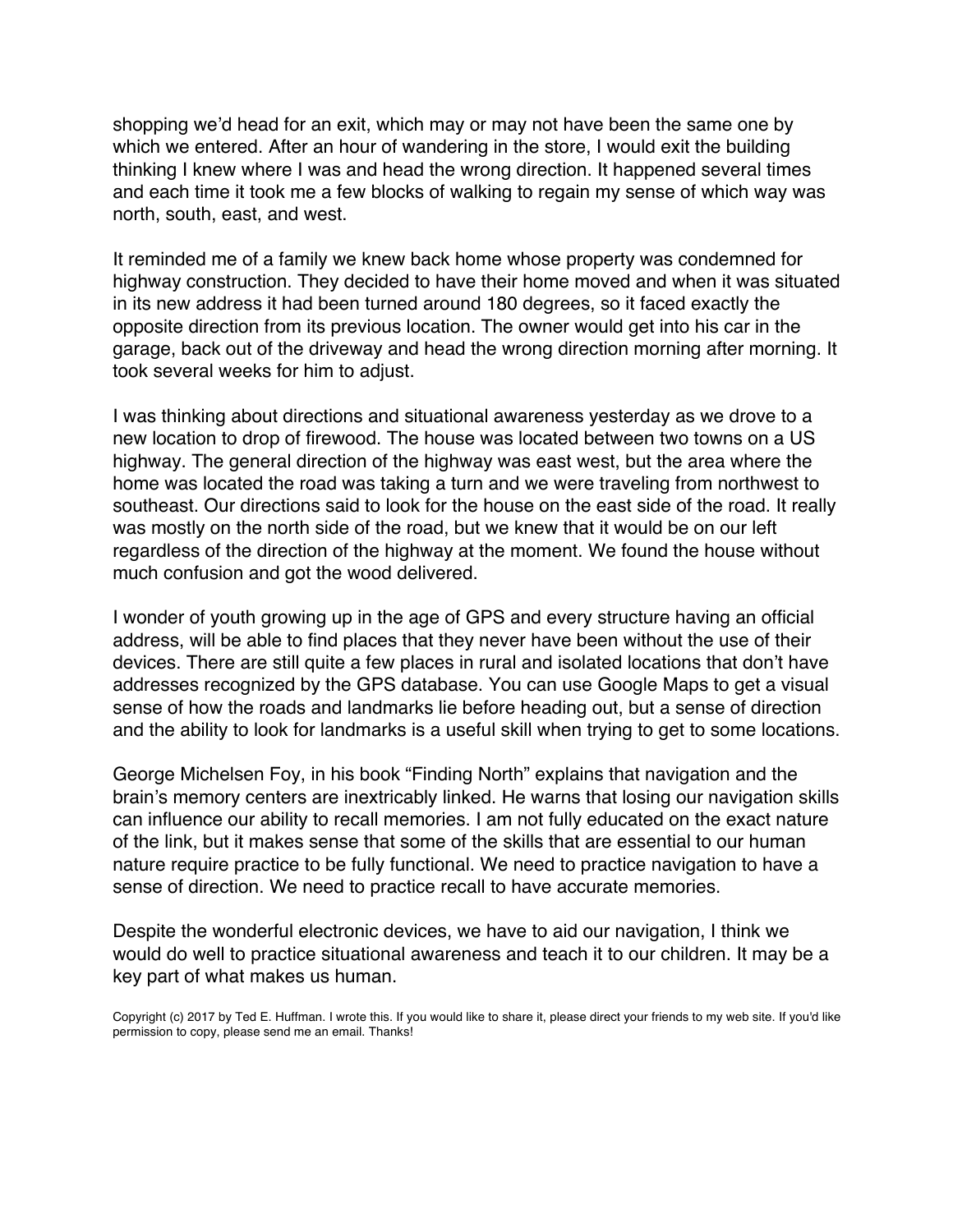#### <span id="page-31-0"></span>**January 15, 2017 – The Twenties**

Years ago, when I was serving as an intern at Union Church of Hinsdale, Illinois, I remember having multiple conversations with parents and church leaders about their concerns for the teen years of the youth in the church. There was a sense that these years were particularly difficult to traverse. Teens were growing into new responsibilities and new freedoms and with those responsibilities and freedoms came risks. Some of the decisions that teens faced had life-long consequences. High on the lists of concerns were driving and the risks inherent in allowing inexperienced drivers out onto the freeways and other areas. There was also talk about teenage drinking, which though illegal was common. The risks of dating and sexual explorations were also of great concern to families of teens. In those days there was less known about drug use among teens, but both illegal drugs and prescription drugs were being abused by teens and adults alike.

It seemed as if the world was fraught with danger for teens. "If you can only get them to 20 or 21," was a comment that I often heard. We designed church programs to reach out to teens, involved them in mission trips and camps and outings and other activities that appealed to them and offered safe alternatives to some of the pressures of society outside of the church.

Of course, we couldn't insulate people from what was going on in the world. I knew of teen deaths from accidents and suicide, of lives plagued by addictions and plans destroyed by unplanned pregnancies. I counseled heartbroken teens who paid high emotional costs for decisions made in their teenage years.

Our teens are still at risk. They are given huge responsibilities and allowed last amounts of freedom, and they make decisions that can have life-altering consequences. One thing that has changed, over the course of my career, however, is that we have less access to our teens. While most of the teens with whom I worked early in my career had very strong support of their parents for participation in church activities, today's teens are far busier, and church is often presented as one among many choices. In many cases, other activists simply take precedence over participation in church. Parents often say they want their teens involved in the church and then support their involvement in activities that conflict with church. We have had to be more creative in our planning. We can no longer count on teens being available on Wednesday evenings, or even on Sunday mornings. Regular church attendance from teens is rare. Scheduling a simple confirmation class is a logistical nightmare.

Lately I have been aware of the worry and anguish that remains with parents as their young adults navigate their twenties. That old concept of just getting your kids through their teenage years has fallen by the wayside. The twenties seem like a perilous minefield for young adults.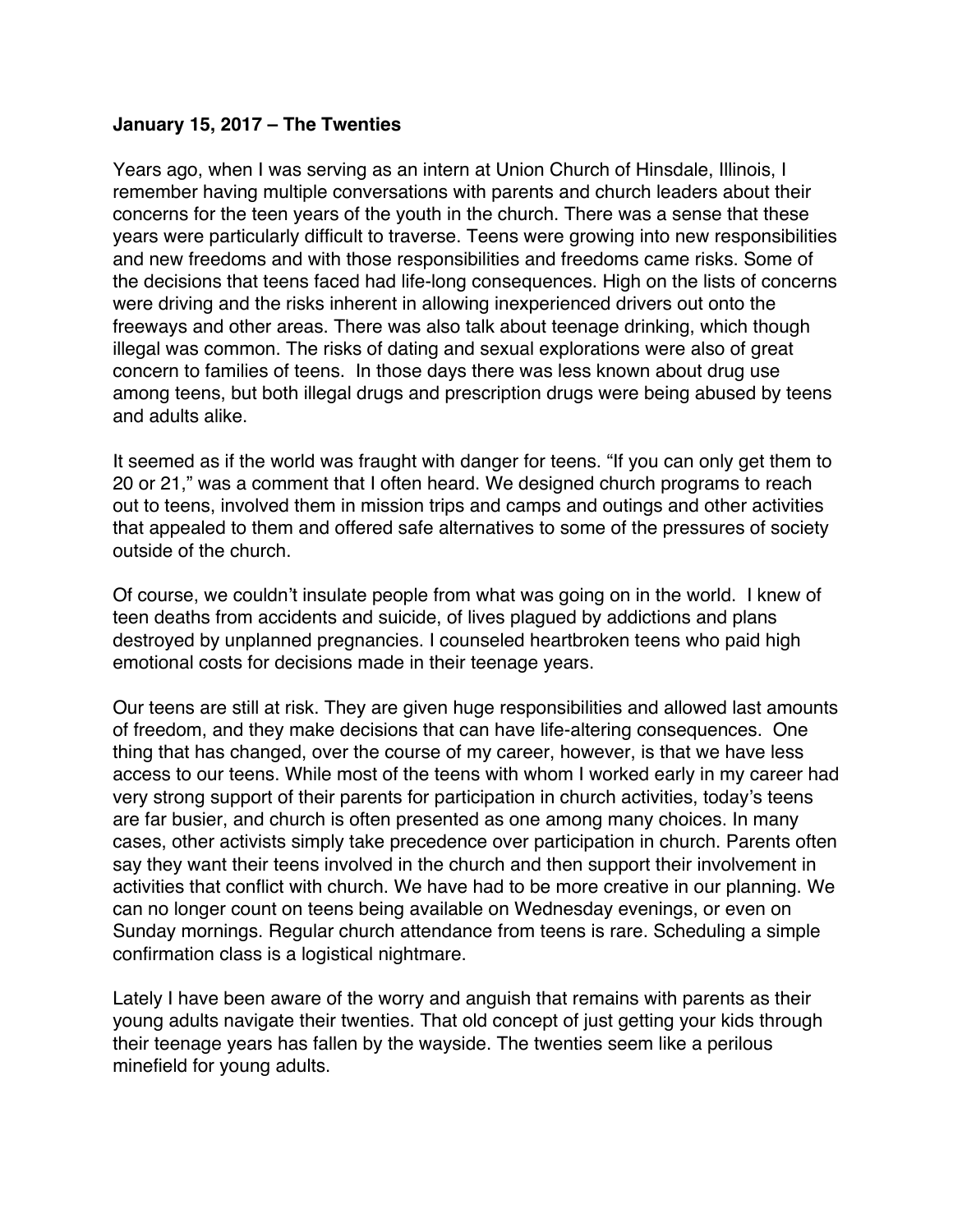Yesterday we attended the funeral of a son of a colleague who died by suicide at the age of 25. At the luncheon that followed the service we sat at table with friends who had lost their son to suicide at the age of 24. Later that afternoon I visited with a 24-year-old who is preparing to be transferred from our hospital to a specialty rehabilitation hospital as he seeks to adjust to his new life as a spinal cord injury victim. An accident has left him paralyzed from the waist down.

Those are just three examples from one day of my life. I've spent time with people in their twenties who have experienced the breakup of relationships that are every bit as painful as a divorce, but without the legal paperwork and the social recognition that comes with a divorce. I've spent time with people in their twenties who are so severely addicted to substances that jail seemed like a good alternative that gave them a better chance of remaining alive that life on the outside.

It isn't right for me to tell others' stories and a list of the things I have witnessed isn't the point of this blog. What is clear is that the decade of their twenties is a difficult and challenging time for many young adults and the dangers that they face are real.

Unfortunately, participation in church in that age range is very low and the lack of involvement is generally accepted by society. Parents who themselves are very involved in the church often excuse the behavior of their children, noting that they will come back to the church when they are settled in career and family. That may be true, but it certainly seems that the need for a loving and supporting community of faith is as critical for those in their twenties as it will be for them later in their lives.

People in their twenties have a lot to offer to the church as well. Their honesty, creativity, energy, and enthusiasm are all valuable in a multi-generational community. When we can cross age boundaries and engage in serious connection with people whose age is different from ours, community grows in amazing and wonderful ways.

Despite the pain experienced by the people with whom I met yesterday, I know that what brought us together in mutual care and support is the institutional church. Our faith and our participation in a community of faith gives us the context and the opportunity to join together, to support and love one another, to be honest about the realities of this life and to move forward into new realities that unfold when our lives take us into places that we never imagined we would have to go. Healing doesn't erase the pain and grief that occur, but when we share that pain and grief, we learn to live with it and to continue the journeys of our lives.

Maybe every decade presents special challenges. Maybe we all are "at risk."

Certainly, we are all in this together. Our calling is to form a community of care that is present for everyone at every age and stage of life.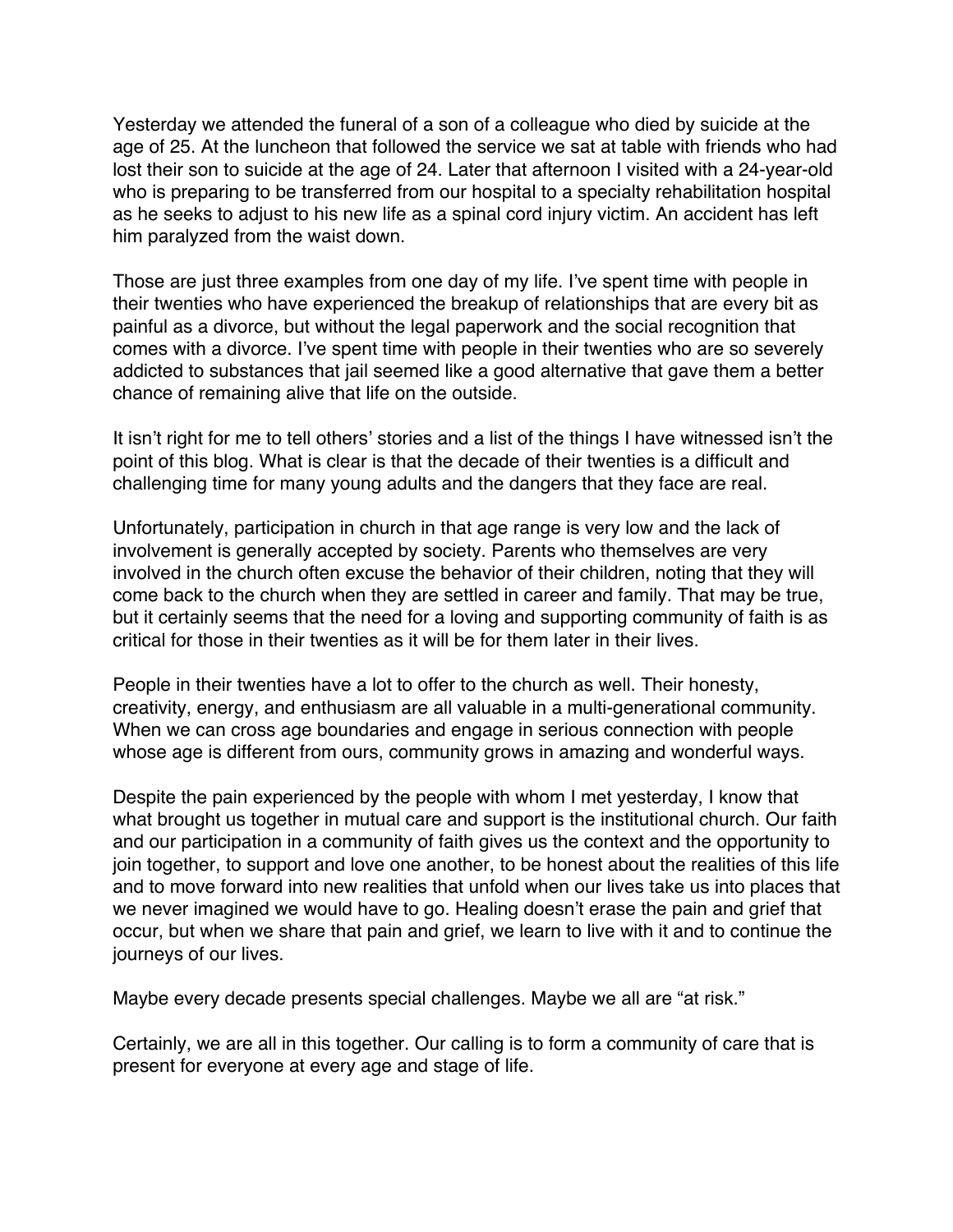<span id="page-33-0"></span>Copyright (c) 2017 by Ted E. Huffman. I wrote this. If you would like to share it, please direct your friends to my web site. If you'd like permission to copy, please send me an email. Thanks!

#### **January 16, 2017 – New Car Improvements**

For the first five years of our marriage, we drove a 1966 Opel Kadett. The small, twodoor car was manufactured in Germany and was sold at a price comparable to the much more popular Volkswagen beetle. They were imported by General Motors and service was generally available at Buick dealerships. The car was inexpensive to purchase and operate for the most part. What I remember about the car is that it was hard to keep properly aligned and it was hard on tires. It also had a very inefficient heater and, in the winter, when it got below 0, we would have to scrape ice off of the inside of the windshield to see where we were going.

Compared to today's prices, tires were inexpensive. In the days before steel-belted radial tires, I used to feel like I was getting pretty good tire wear if I could make a set of tires last 10,000 miles. Times have changed. These days we expect to get 50,000 miles out of a set of tires, and on our cars, we often get 70,000 or more miles. Most of that change is due to the technology of the tires themselves. There have also been some minor improvements in the materials from which valve stems are manufactures. Valve stem failure, which was more common years ago, is relatively rare these days.

In those days, our car was driven relatively few miles for much of the year. As students, we didn't need to drive to get to class or to our jobs. We walked most places that we went. When we wanted to go downtown in Chicago, we rode the train. The car was mostly for trips to visit our family. Chicago to Susan's Parents' home in Billings, Montana was about 1250 miles, and it was another 80 to my folks' place. Two of the three summers that we spent in Chicago, we worked in Montana. One year we drove home for Christmas. Each of those trips required preparation. I would check the air pressure in all four tires, which usually required a little more air to be right. I inspected the tires for tread wear. I usually changed the oil and sometimes even performed a minor tune-up to get ready for the trip. Our last trip away from Chicago, I was trying to get by with some marginal tires and ended up purchasing two tires during the trip just to make it to our destination. By then, I had given up on the speedometer, so I don't know exactly how many miles were on the car, but it was coming to the end of its service life. After we began our first job out of graduate school, we traded the car in on another. I knew I wasn't getting anything for my trade, but at least I was getting rid of the car and moving on. The dealer later told me that the car was left as an abandoned vehicle less than 100 miles from where he sold it.

We have much more reliable transportation these days. But one still has to pay attention to some of the details when one is driving. A few luxury vehicles had tire pressure monitors installed back in the eighties and nineties. All vehicles produced after September 2007 are required to have tire pressure monitoring systems here in the US. The technology has since been made mandatory in other countries as well. If you own a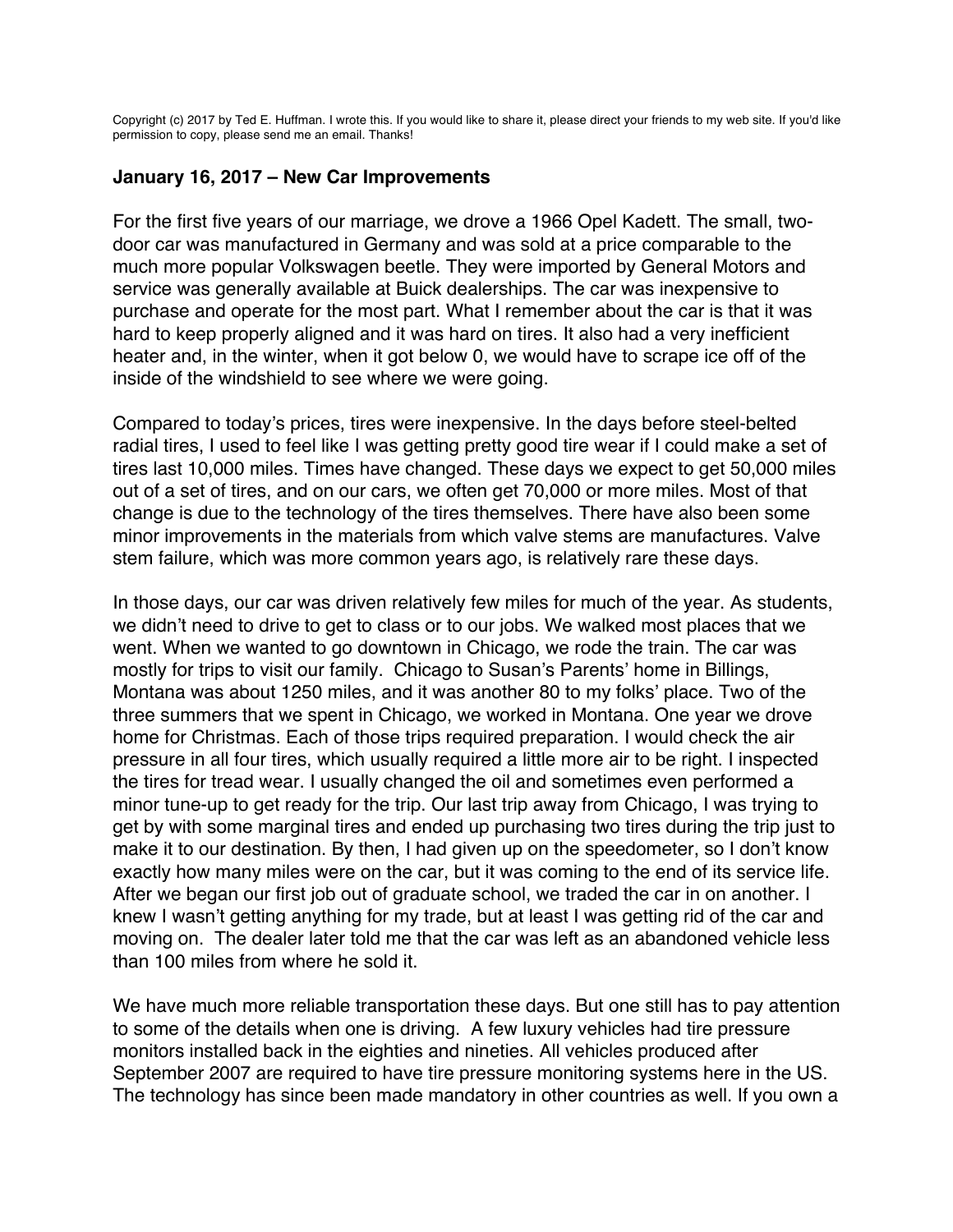newer car, you are probably aware of the yellow warning light that sort of looks like a cross section of a tire with an exclamation point in the middle. Tire Pressure Monitoring Systems (TPMS) are made up of battery-operated transmitters that are incorporated into the valve stems on the tires and a receiver in the car's computer that relays information to the dashboard warning light. The system is made to alert drivers of either excessive pressure or low pressure. It is a safety feature when it works.

For those of us who usually purchase used vehicles and then like to keep our cars for a while flaws in the system are common. The batteries in the sensors are designed to last for 5 - 7 years. Our "new" car is 6 years old. However, we haven't yet experienced a battery failure. What we do have is one sensor (and there is no way to tell which) that sends the low-pressure signal at about one pound PSI less than the amount recommended by the manufacturer. That means that the light will come on when it gets cold outside. The easiest solution is to fill the tires to a couple of pounds more than recommended. This isn't dangerous and generally keeps the light on the dashboard off. More expensive cars have more sophisticated systems that will tell you which tire is registering low, but ours isn't so equipped. The problem is that most of the time when the light comes on there is nothing wrong. A quick look at all four tires shows that none have dangerously low pressure. When it is cold and nasty outside, the tendency is to ignore the problem until the car is at home in the garage where it is easier to check tire pressures. Since the light comes on so often, we've gotten accomplished at ignoring it. One wonders if such a system really increases safety.

It does, however, increase price. The retail price for a set of four sensors for our car is about \$275. The tires must be taken off the rims to install the sensors, so installation isn't a do-it-yourself project. While that cost is significantly less at the time of original manufacture due to volume and the order in which the car is put together, it is another maintenance cost that is added a few years down the road.

I'll probably pay the price and have the sensors replaced when the dashboard light becomes a nuisance, but there is always that "in between" time when one tries to defer the expense. We may have reached that place with this car.

Modern cars are nice. I'm not wanting to return to that old Opel. But there are days when I look back and recall fondly a car that was so simple that I could do all the work myself and that provided reliable transportation for a couple of hundred dollars a year.

Copyright (c) 2017 by Ted E. Huffman. I wrote this. If you would like to share it, please direct your friends to my web site. If you'd like permission to copy, please send me an email. Thanks!

#### **January 17, 2017 – Education that Listens to the Soul**

Attending college in the early 1970's was a very fortunate experience for me. US colleges and universities were undergoing a lot of changes in a relatively short period of time. The dormitory where I lived for my freshman year was all male. Women were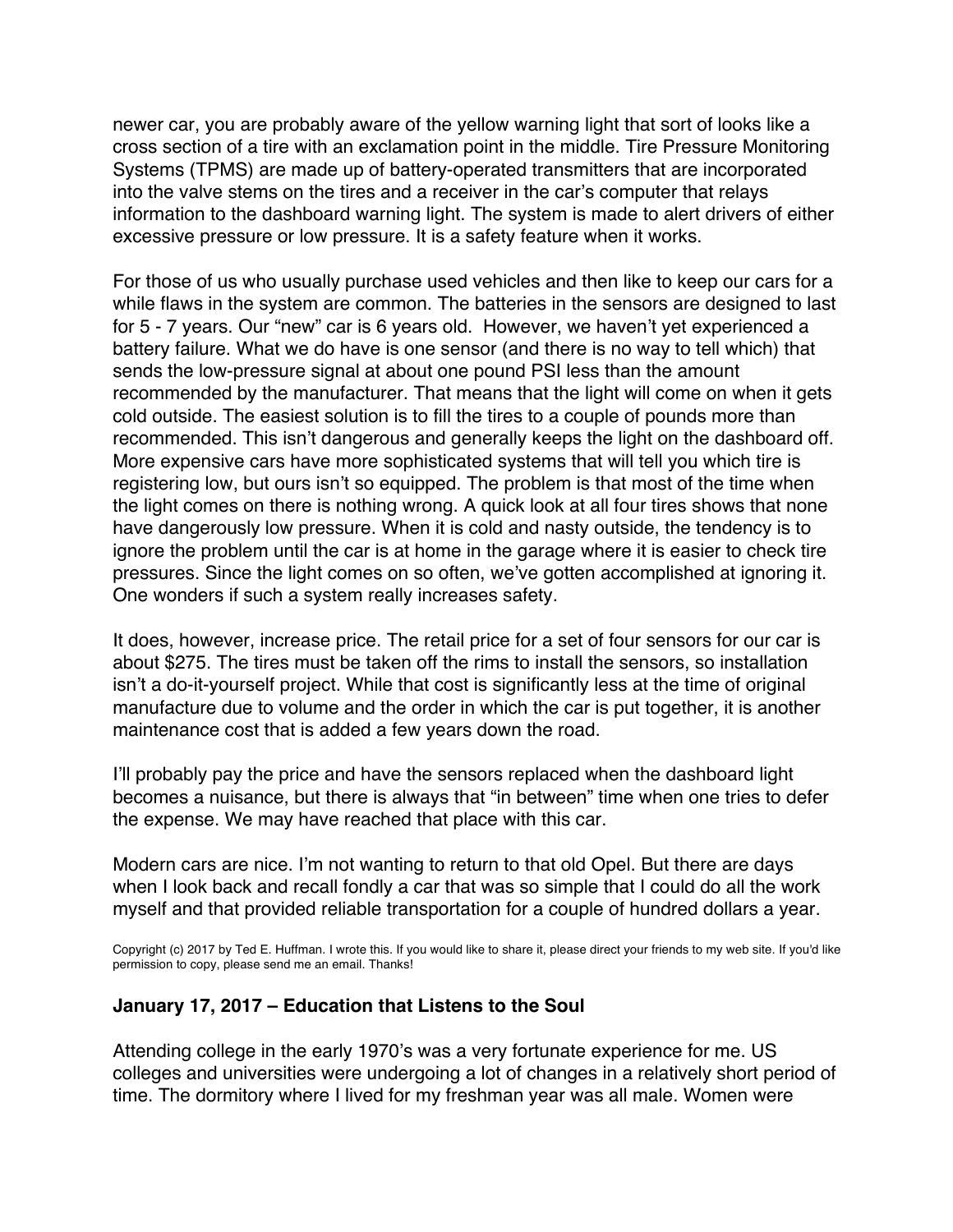<span id="page-35-0"></span>allowed short visits in common areas during limited parts of the day. There was a curfew, and the building was locked overnight. Two years later, when I was a junior, I was living in a coeducational dormitory. That is just one of the changes the college was experiencing. At my first orientation meeting as I began my college career, we were required to declare a major field of study and were assigned academic advisors related to that field. Although majors could be changed, we were advised that doing so might extend the amount of time required to earn our degree. I graduated under an independent studies program that allowed a customized plan of courses. Although my plan included sufficient courses for a traditional academic major as well as two minors, that was not technically required of independent study students.

This period of change provided significant freedoms for us as students. With those freedoms came increased responsibilities as well. We were challenged to define not only what we would study, but why we wanted to pursue courses and educational activities. By the time I graduated from college, I had a clear-cut plan of the next steps in my life. Although my course led me directly to graduate school, I knew that there were abundant jobs available for college graduates should I choose to enter the workforce upon graduation. Many of my peers had already lined up their employment by graduation day.

My vocation is one that requires a careful balance between the evaluation by external officials and careful internal processes. Ministers must meet specific requirements for ordination and continued standing in the church. There are courses that are required. There are continuing education activities that must be completed. We are held accountable not only to our congregations, but also to the Committee on Ministry of our Association or Conference. At the same time, we have been taught to be attentive to our inner lives and are held accountable for personal patterns of devotion, study, and spiritual practice.

That balance is not well maintained in contemporary higher education. Sarah Bradley and Alan Webb, creators of a program called "Open Masters" note that many students take a "zombie walk" through college or grad school:

"That feeling of, 'I don't really know why I'm here but it's what I'm supposed to do.' It's shocking that we would spend so many resources as a society putting people through a multi-year experience that they themselves don't understand the reason for. Not only that, but thousands of students, faculty, teachers, and administrators report that the culture of schools and universities has become 'toxic' or even 'soul crushing'. I have heard from far too many parents that, rather than forming whole humans, institutions of learning are sapping the love for exploration and creativity from their children."

The high costs of college and graduate school have contributed to huge pressures on students to justify that cost. Academic programs have become focused on specific job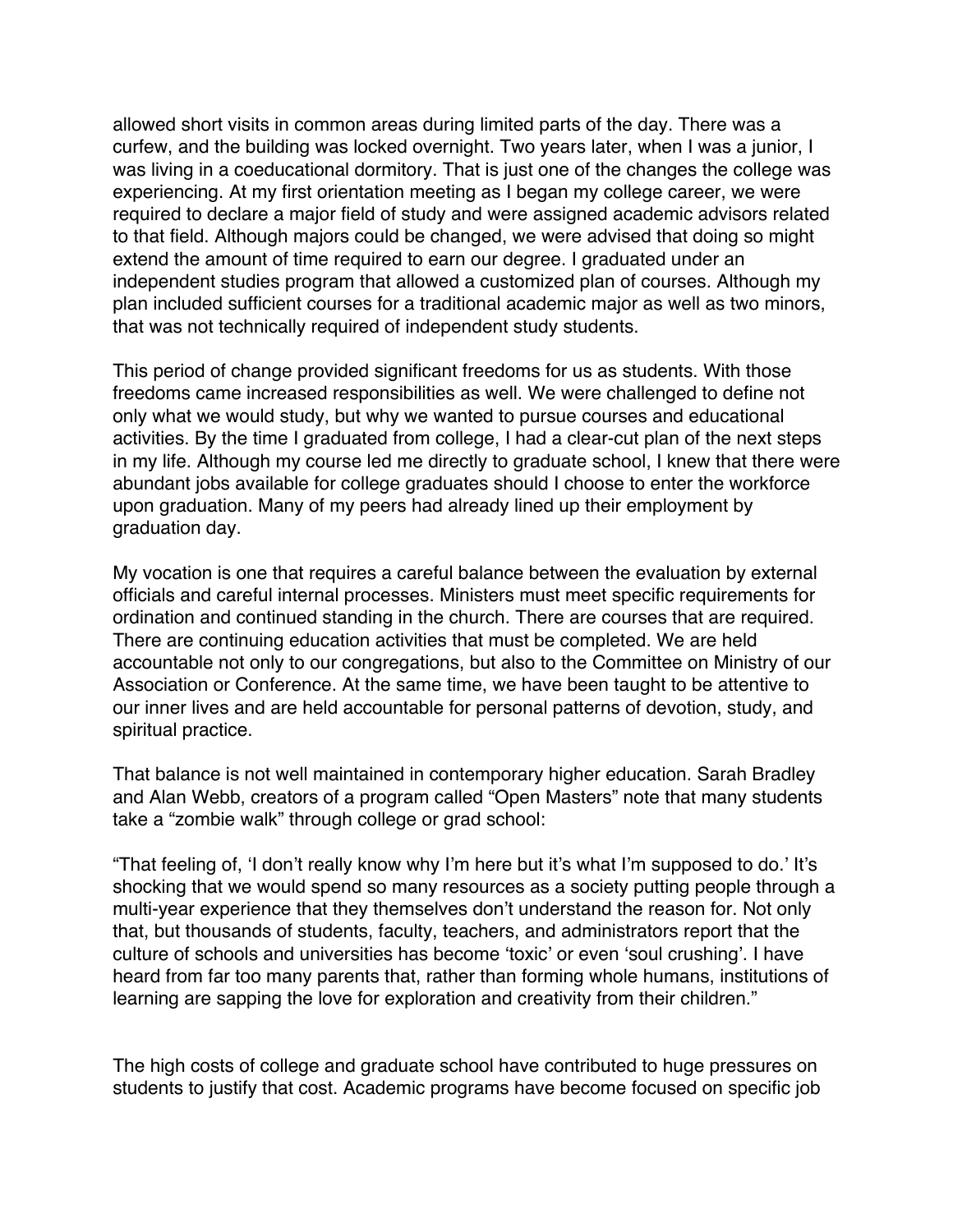placements. There has been a push to justify education in terms of future earning potential. There is pressure on students and academic institutions to make courses of study fit into specific time frames. There is little time allowed in a contemporary college education for self-examination and evaluation. Students are on a treadmill of satisfying expectations that come from external sources.

Learning is not just a matter of going through the motions, however. It isn't just reading the right books and being able to give the right answers on examinations. True learning is a spiritual quest for meaning and purpose. And that quest requires time for reflection and self-examination as well as examination and feedback from others. Just as each semester has a finals week in which academic performance is evaluated, students should also be encouraged to participate in spiritual exercises that ask the questions about the purpose of their education and the meaning of life.

The founders of the Open Master's community developed an inner inventory called "The Wayfinder Kit." It was designed just for their own community, but it is now being picked up with gusto by first-year college students and their advisors, parents, counselors, and friends.

One of the teachers who has provided opportunities for people to discover the purpose of their lives during their education is Parker Palmer, who wrote, "We have an inner teacher who wants to lay a claim on our lives." Learning to listen to the voice within us is a critical part of becoming a truly educated person. Instead of being entirely motivated by external expectations and standards, individual can learn to discern the wisdom that comes from within. Interestingly, this process is not best undertaken as a solitary venture. We discover the inner best when we are engaged in community. Other people invite, amplify and help us to discern the wisdom of our inner quest for truth.

Forming community is essential to a well-rounded education. The hyper-competitive environment of some top tier universities and colleges can threaten community, however.

My theological seminary experience was based on forming community. We began our graduate studies with three intensive courses, where the entire incoming class all studied the same subject all day long with a balance of directed reading and formal discussion. We found ourselves drawn together in most of our waking hours, informally discussing our studies over meals and late into the evenings. Communal learning enabled us to sift through huge amounts of very technical and challenging reading. We discussed as we read. We listened to others' interpretations. We formed our own positions and thoughts. The community was essential to the process.

These days, theological seminaries are largely commuter schools where students come for brief periods followed by long stretches of individual study. The environment is entirely different. I'm in no position to judge the quality of education, but I am able to be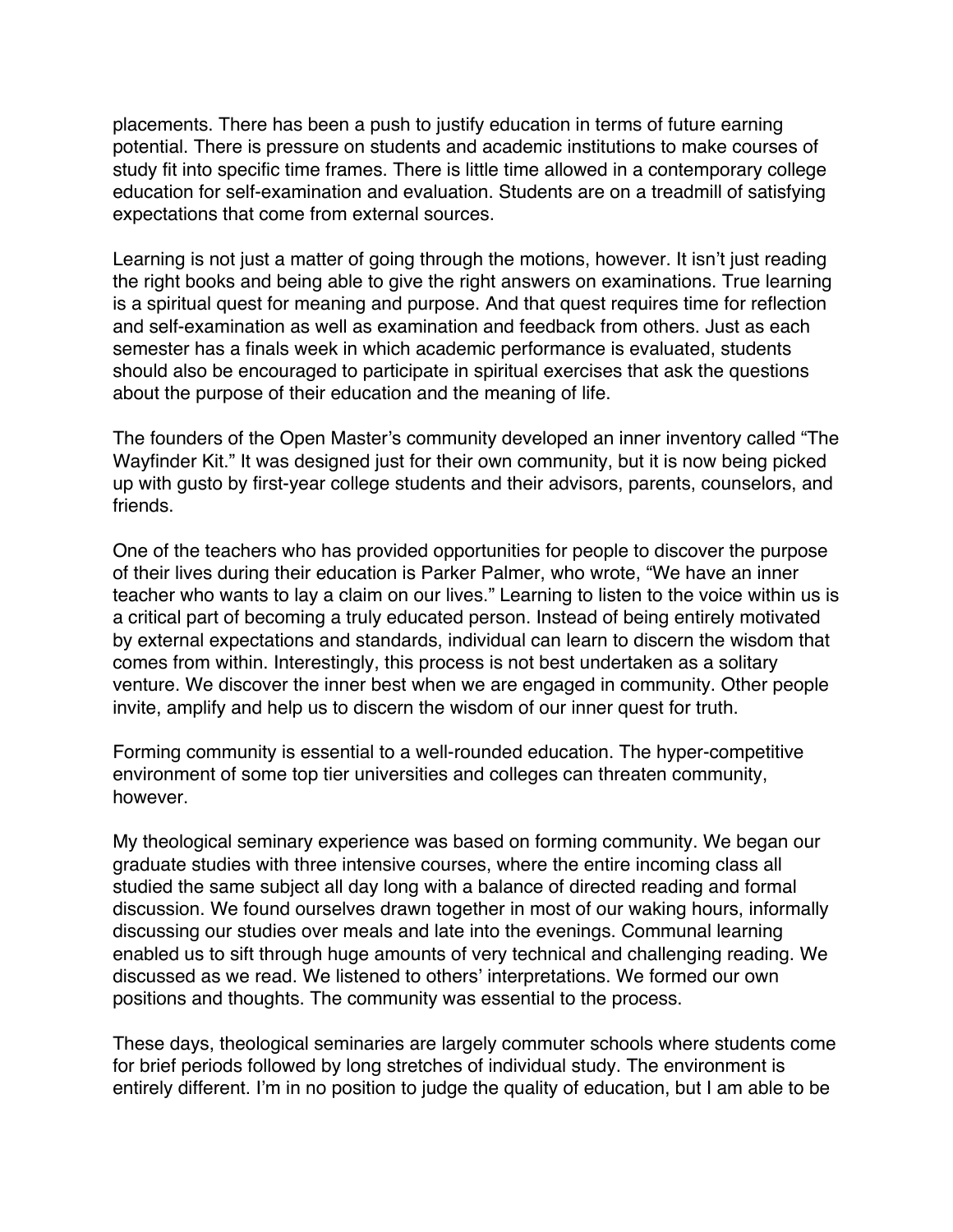<span id="page-37-0"></span>grateful for the educational experiences I was able to have. I pray that teachers will continue to educate a new generation to live and lead with integrity. Those leaders require learning communities that listen to the soul.

Copyright (c) 2017 by Ted E. Huffman. I wrote this. If you would like to share it, please direct your friends to my web site. If you'd like permission to copy, please send me an email. Thanks!

### **January 18, 2017 – The Semicolon**

It is easy to find a lot of tattoos in our town. Yelp, the online consumer ratings listing, shows 15 tattoo parlors in our town. Most of those businesses offer body piercing as another way of making individual decorations. I have no tattoos and I am not inclined to change that, but I have many friends who sport tattoos and find permanent body art to be meaningful for them. I never know exactly how to respond to someone who is sporting tattoos. It seems to me that part of the reason to get a tattoo is for others to be able to look at them. On the other hand, i was taught that it is rude to stare, and I certainly want to retain the ability to look beyond surface decorations and care about the inner person. Sometimes it can be easiest to comment on a tattoo and allow the person to talk about their choices of tattoos and the meanings they see in them.

If you look closely, you'll discover that there are more and more people who are sporting small semicolon tattoos. I've seen them behind ears, on ankles, wrists, arms, and fingers. It is a simple punctuation mark, the one with a dot above a comma:

**;**

It is not the mark of deeply committed grammar nerds, though that is a an appealing notion for someone like me who likes to use proper spelling, punctuation and complete sentences in text messages. There is a serious message behind the semicolon tattoos.

The mark represents mental health struggles and the importance of suicide prevention. Amy Bleuel struggled with depression, mental illness and suicide attempts and lost her father to suicide. She decided to turn the semicolon into a symbol of hope and love for those who are struggling. In 2013, she started project semicolon, which is described as "a faith-based non-profit movement dedicated to presenting hope and love to those who are struggling with depression, suicide, addiction and self-injury." The movement initially asked people to draw a semicolon on their wrist to show support.

The semicolon was chosen on purpose. A semicolon is the symbol chosen by an author when a sentence could be completed, but the author continues not to stop, but to continue. It is a pause between two phrases that are linked together. A semicolon means, "This is not the end. I am choosing to continue."

The movement quickly grew beyond Bleuel's tribute to her father. It has become popular with musicians and has spread on social media. It has become an international symbol.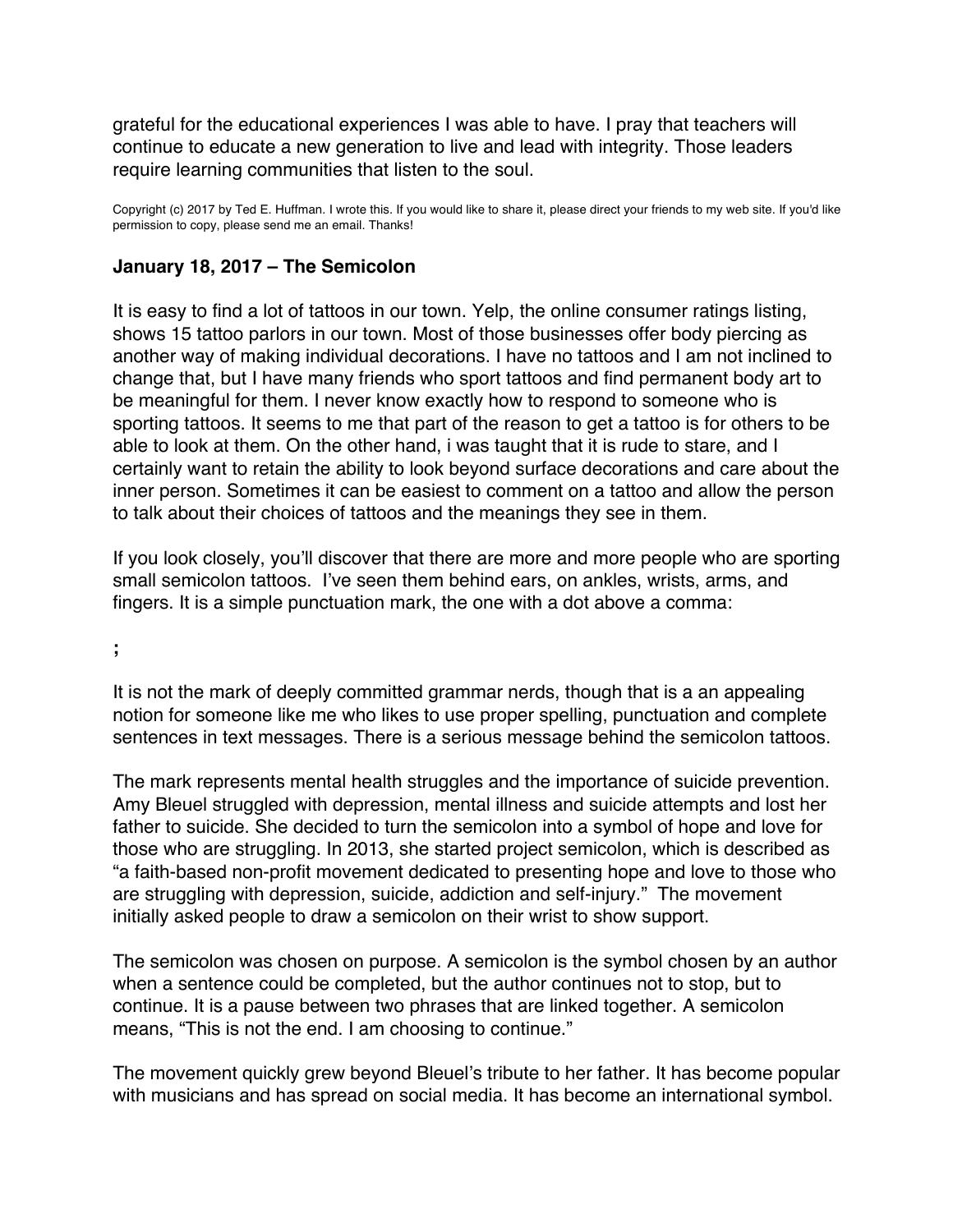Each person is their own author, and the sentence is a life. Life involves struggle and pain; it also involves victory and life.

It seems to me that at least some of those who get the tattoo are doing so as a way of starting conversation with others. They want others to ask about the tattoo. They want to talk with others about the things that are most important to them. A tattoo isn't something that one takes lightly. It is a permanent mark - the result of a decision to make a change that will last.

As I said, I'm not inclined to get a tattoo, but I am delighted with anything that encourages more discussion and conversation. Mental illness carries with it such a stigma in our society that people often do not talk about it. Those who suffer from depression and other mental illnesses fear that they will be viewed as flawed or morally less than others. They have suffered enough that they have learned to fear additional suffering that can come from the stigma of mental illness.

It is time to lay aside the stigma.

It is time to understand that there are a lot of our friends and neighbors who experience an inner darkness. It is not the result of bad decisions, though decisions can be affected by mental illness. Mental illness is just that: an illness. It is not chosen, and it cannot be overcome by strength of will, intellect or ego. It is a real illness that requires real treatment. Like other illnesses, it is not perfectly understood and there are forms of mental illnesses that are difficult to treat. Too often in our society the illness goes untreated. Too often it has fatal results.

I still don't know the proper etiquette when it comes to strangers who are sporting tattoos. But it seems to me that people can choose to have their tattoos in places where they would be private, underneath their clothes and shared with only intimate friends. For those who have public tattoos that are clearly visible to all, I've decided that perhaps they want me to see them. In that case, I've decided to comment whenever I notice a semicolon tattoo. I am fully supportive of the efforts to increase conversation around issues of mental illness and suicide prevention. If talking to a stranger can serve to support those conversations, I'm all in favor of doing so. If a tattoo can connect even one person with needed services in a time of crisis, I'm all in favor of it.

Upworthy writer Parker Molloy recently wrote:

"I recently decided to get a semicolon tattoo. Not because it's trendy (though, it certainly seems to be now), but because it's a reminder of the things I've overcome in my life. I've dealt with anxiety, depression, and gender dysphoria for the better part of my life, and at times, that led me down a path that included self-harm and suicide attempts. But here I am, years later, finally fitting the pieces of my life together in a way I never thought they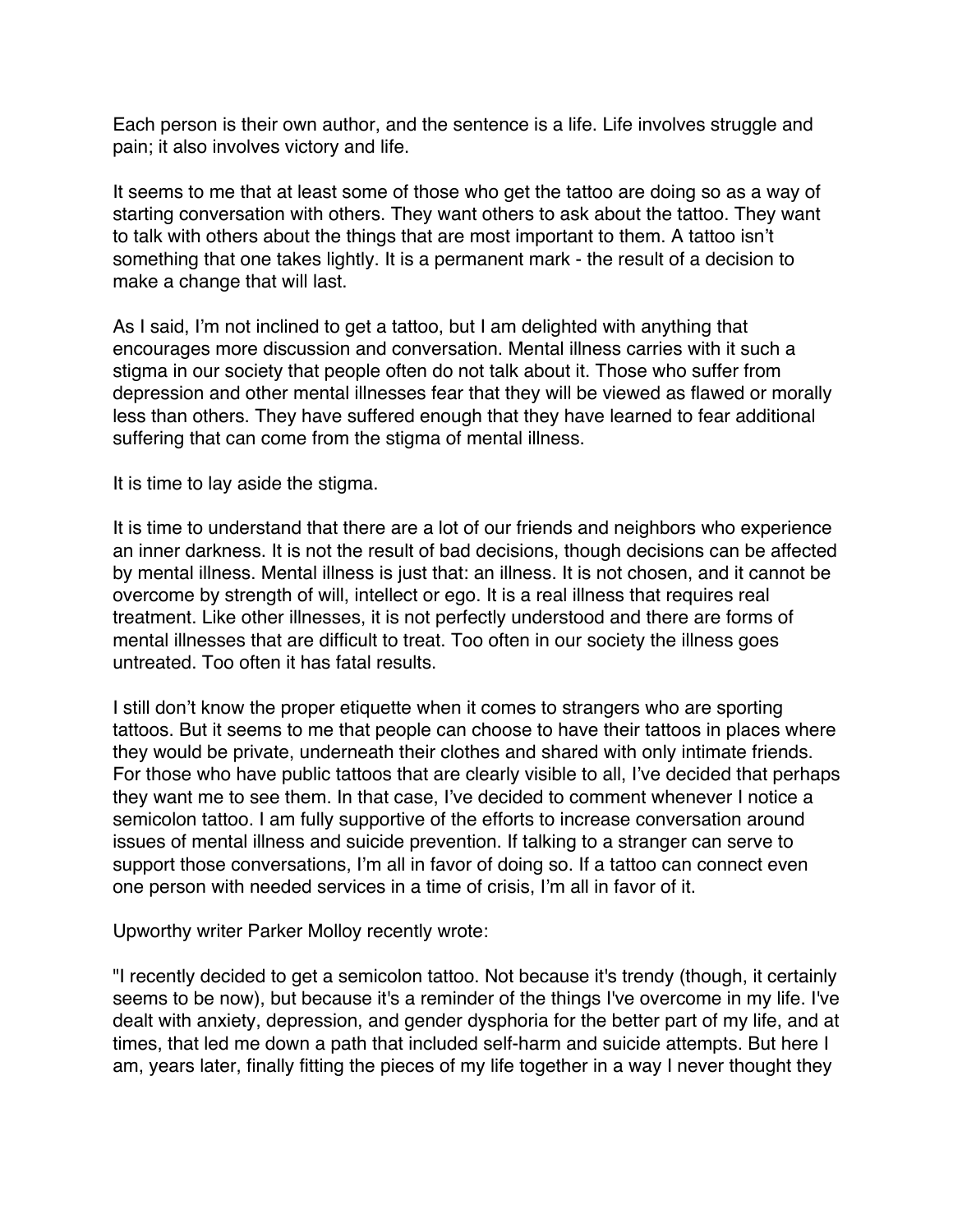<span id="page-39-0"></span>could before. The semicolon (and the message that goes along with it) is a reminder that I've faced dark times, but I'm still here."

When you see a semicolon tattoo, I invite you to say a prayer of thanks that there is one more person who is still here.

Copyright (c) 2017 by Ted E. Huffman. I wrote this. If you would like to share it, please direct your friends to my web site. If you'd like permission to copy, please send me an email. Thanks!

#### **January 19, 2017 – Rising Early**

I am a morning person. I like to rise early. I find that I can accomplish more in the first few hours of the day than I do during the rest of the day. this means, in general, that my days are a tad longer than some people. That makes sense. My vocation isn't one where the work can be measured in hours. My agreement with the church I serve is in terms of the duties performed, not the time it takes to do those things. There are many parts of my job that cannot be predicted. When people are in pain or grief, time takes on a whole new meaning. I frequently leave for a call to someone without knowing how much time will be required. Even meetings take different amounts of time depending on the conversation that is required.

Mornings are a bit more predictable than the rest of my day. I rise and write my blog first thing. I scan a few news headlines and read a bit. I invest time in prayer and meditation. Before I shower and eat my breakfast, I've put in an hour or more of concentration and focus. I find it easy to focus in the early morning hours. My mind is alert and ready for action after a night's rest.

Recently I read in Doug Abrams' delightful book about the Dalai Lama and Desmond Tutu that both world leaders are early risers. His holiness the Dalai Lama rises at 3 am every morning to meditate and pray. In the boo, Abrams reports that he was teasing Archbishop Desmond Tutu for his practice of sleeping in until 4 am. The two have this wonderfully close relationship of mutual respect and enjoy a lot of laughter and teasing when they are together. Both receive request after request for prayer from people around the world. Their prayer lists are long. It takes time to focus on each individual and give the attention that is required. Mornings are devoted to these spiritual practices for both leaders.

They aren't alone among spiritual leaders. Elsewhere I have read that Mother Teresa was an early riser. This is also true of Pope Francis. In the early days of his papacy, he surprised officials of the Vatican and in the city of Rome with his early visits to places of faith and religious practice.

There is nothing unique or special about my practices. After all the Dalai Lama rises at 3 am; Desmond Tutu sleeps in until 4 am; I stay in bed until 4:30. It isn't fair to compare my relative obscurity to the greatness of those spiritual leaders.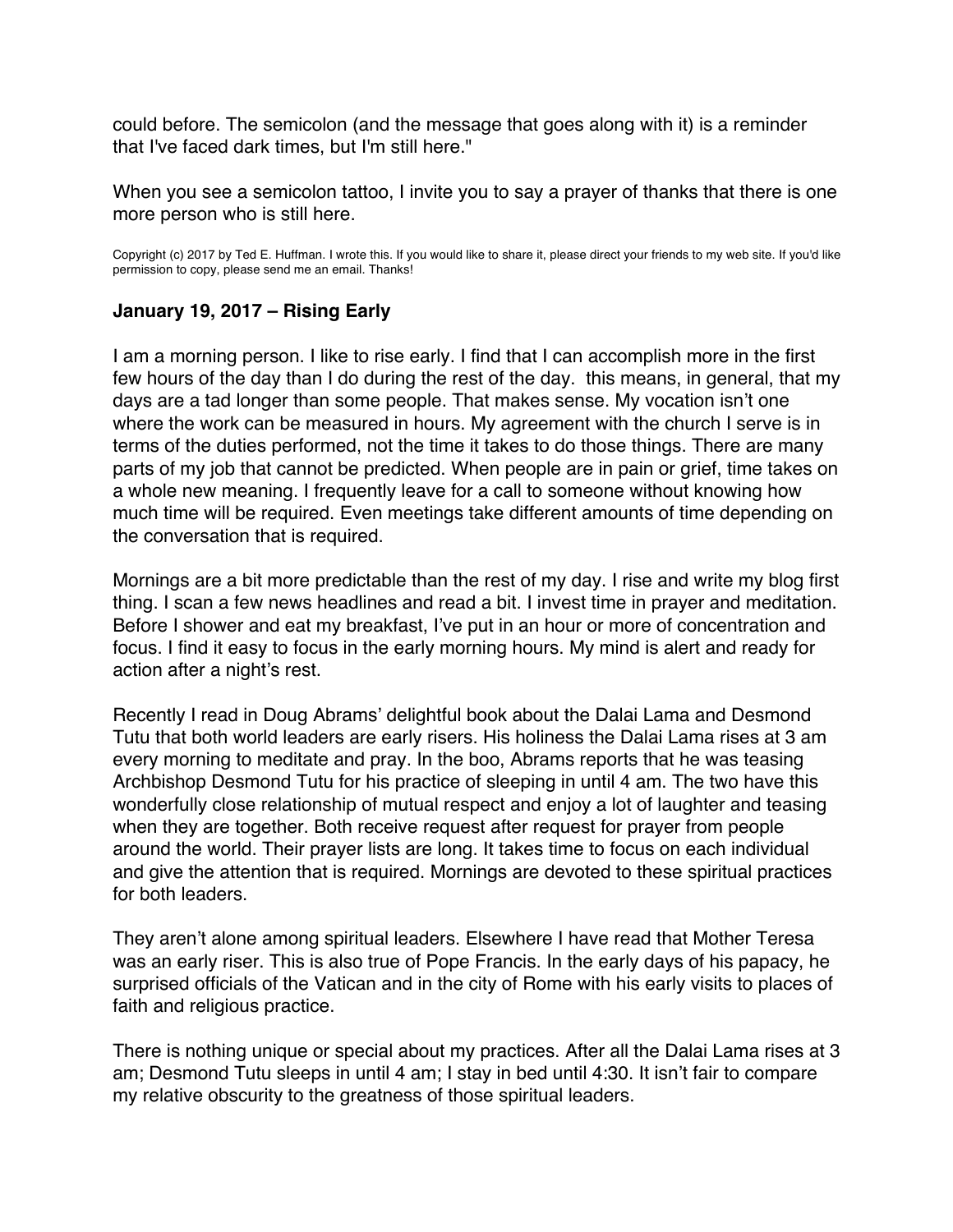It is however simply practical for me. I need uninterrupted time to focus on certain spiritual practices and I get that uninterrupted time when I rise early.

There is a Chinese proverb that says, "No one who can rise before dawn 360 days a year fails to make his family rich." I'm not much for Chinese proverbs and I don't find that one particularly inspiriting. I've no aspirations when it comes to wealth. I don't want to be counted among the rich of the world. I do, however rise before dawn 360 days a year. In fact, I've risen before dawn every day for a decade or more. You can check the publication times of my blog. And that doesn't reflect my rising time, just the time of day that I publish the blog. But I have made it my practice to rise before the sun year-round.

Then, of course, there is the quote, often associated with Benjamin Franklin: "Early to bed and early to rise makes a man healthy, wealthy and wise." Although the quote is found in the 1735 edition of Poor Richard's Almanack, it did not originate with Franklin. The proverb had been around for centuries. A version of it was published in The Book of St. Albans in 1486. That version doesn't seem to say anything about wealth, however: "As the olde englysshe prouerbe sayth in this wyse. Who soo woll ryse erly shall be holy helthy & zely." I'm not exactly sure what zely means, but I think it is a reference to enthusiasm and zest for life.

I prefer the following quote by H. Jackson Brown Jr., author of "Life's Little Instruction Book":

"Don't say you don't have enough time. You have exactly the same number of hours per day that were given to Helen Keller, Pasteur, Michaelangelo, Mother Teresa, Leonardo da Vinci, Thomas Jefferson, and Albert Einstein."

Here is a bit of trivia about early risers: We tend to have long lives. The shortest-lived of the people listed in Brown's quote was da Vinci who was 67 when he died. Pasteur and Einstein died in their seventies. The rest all lived into their late eighties.

Here is another bit of trivia about us early risers: We often go to bed fairly early as well. It is reported that the Dalai Lama, that favors 3 am riser, often goes to bed around 7 pm, which gives him a full eight hours of sleep. I'm not likely to retire quite that early, but I'll sneak in a nap on my lunch break if time allows.

I'd hate to put too much emphasis on the connections between rising early and spiritual health. I know people who do not rise early but who are, nonetheless, disciplined, and purposeful in their living. There are more than a few very effective ministers who don't keep early morning office hours. I have a colleague who claims that the reason he was attracted to the ministry is that ministers don't have meetings before 11 am. That isn't true in my case. I have 8 or 8:30 meetings three mornings a week. And I have 6:30 am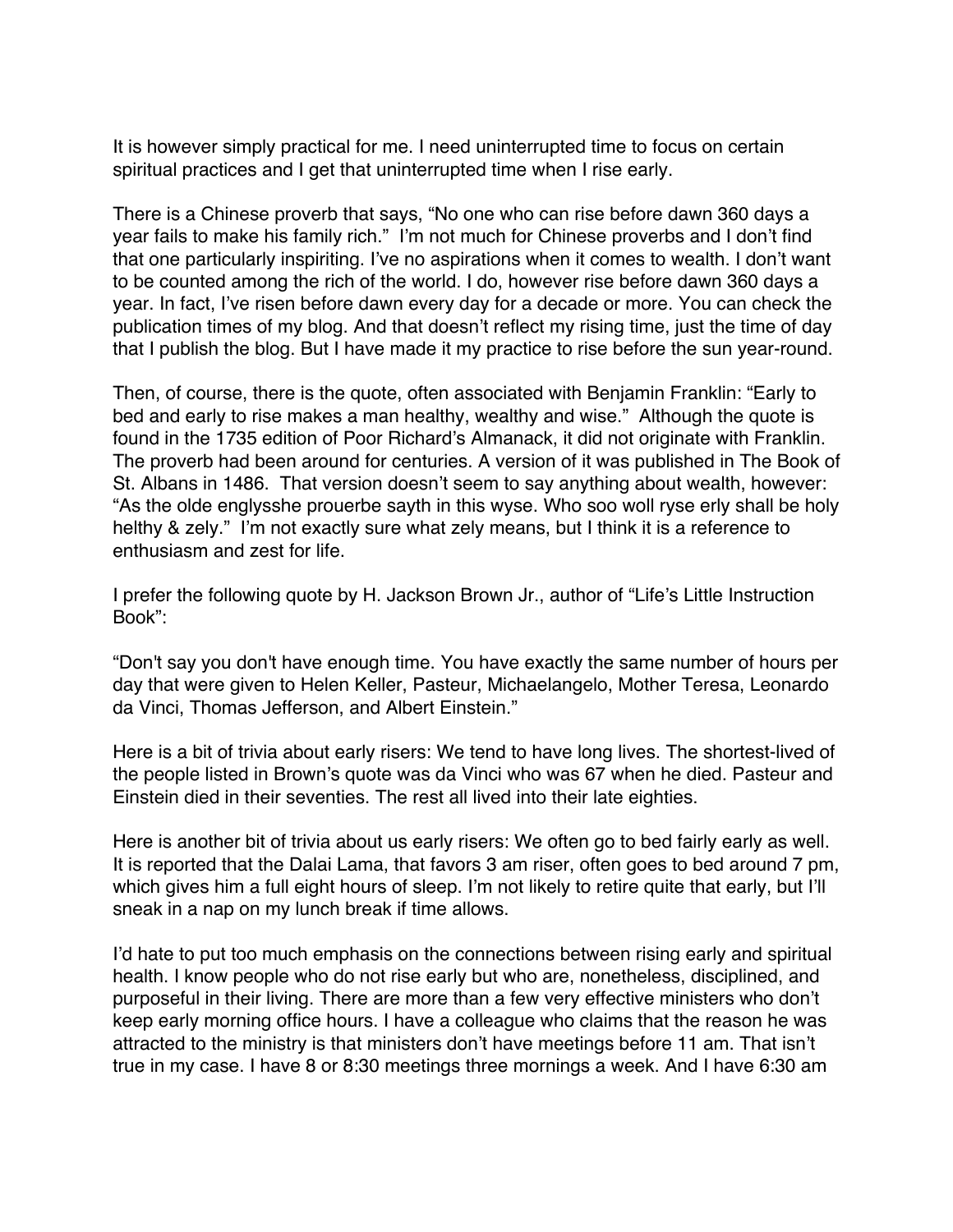<span id="page-41-0"></span>meetings twice a month. But my early meetings are in part a reflection of the fact that I like to be up and going, and I schedule my life to reflect my preferences.

For me rising early is a meaningful discipline. I seem to have good company in that practice. Others will choose different paths. Fortunately, we don't have to all be the same.

Copyright (c) 2017 by Ted E. Huffman. I wrote this. If you would like to share it, please direct your friends to my web site. If you'd like permission to copy, please send me an email. Thanks!

#### **January 20, 2017 – Delayed MLK Essay**

It has taken me several days to write a blog for Martin Luther King Day. I know that the holiday was Monday and today is Friday, but sometimes I need to mull ideas for a few days before I am ready to write about them.

2017 marks the 50th anniversary of the sermon that Martin Luther King gave at Riverside Church in New York City. It wasn't a mistake that he chose that space to make the dramatic speech. Riverside is a congregation of our United Church of Christ. It was a decade before that congregation called William Sloane Coffin to be its Senior Minister, but Riverside was already a place known for its keen interest in the social gospel and taking Jesus' teachings out into the community.

In that famous sermon, Dr. King named three evils that stood in contrast to and opposition to the kingdom of God: racism, materialism, and militarism. His opposition to the Vietnam War was not popular with all his supporters. But Dr. King wasn't interested in popularity. He was interested in being faithful to the gospel.

I think Dr. King would have been inspired by the preaching of Father Michael Pfleger who spoke so passionately about the need for the people of faith to be on the right side of history as he addressed the crowd in Ebenezer Baptist Church commemorating Martin Luther King Day this week.

The public image of Dr. King has been sanitized. People don't seem to remember how controversial he was in his day and how many detractors he had. Genuinely celebrating Dr. King involves becoming immersed in ideas that are counter cultural, because Dr. King was immersed in the Bible.

If you take Matthew 25 seriously, as I do, it is very specific about the need for us to show our compassion for the poor, the orphan, the needy, the widow and the stranger. We, who follow Jesus, are called not just to talk about love, but show our love by loving God's children, starting with those who are most vulnerable. Jesus showed his love to the outcast and those who were marginalized by society. And he asked us to go and do likewise. Jesus shunned the trappings of power and wealth. Jesus came to heal.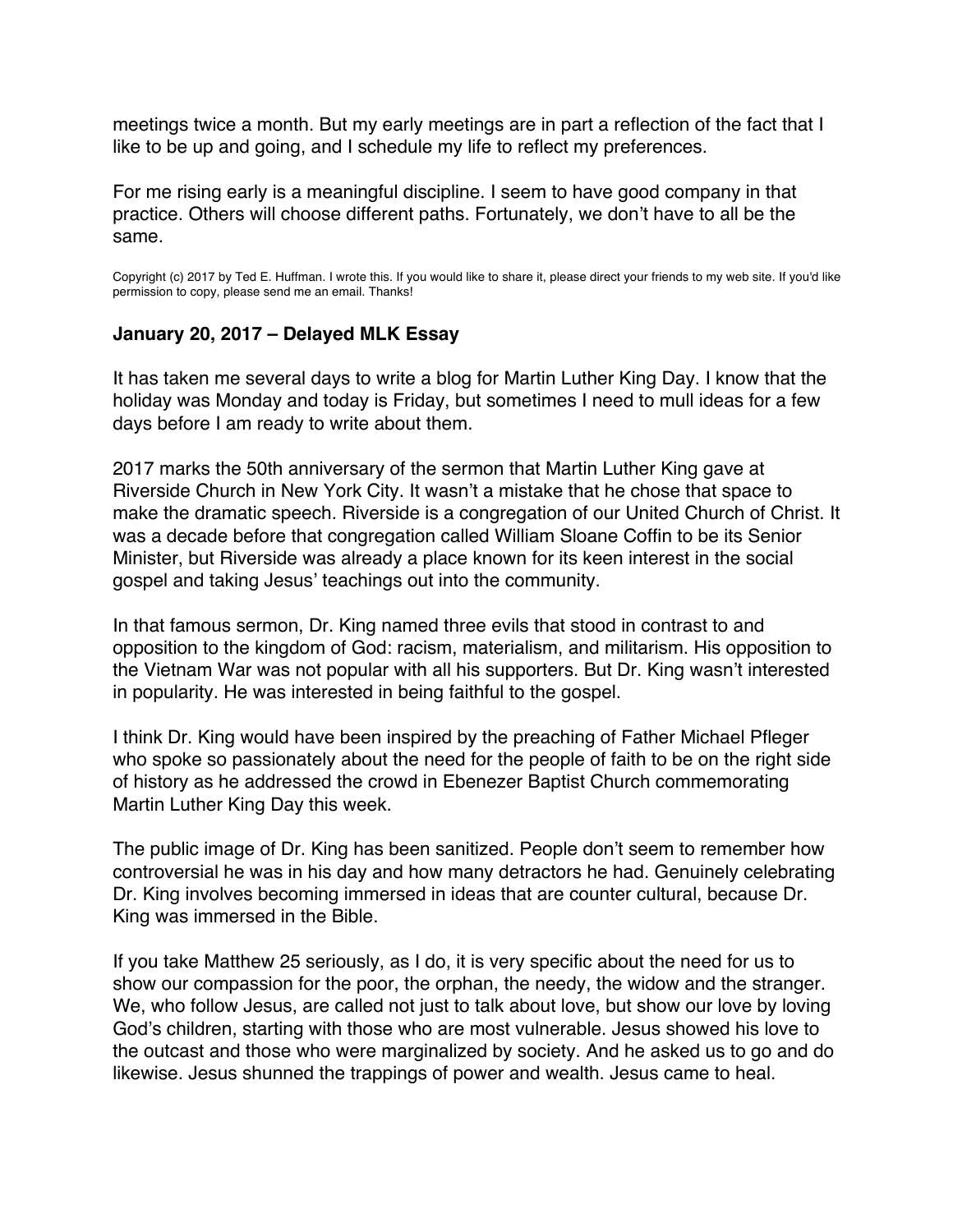Disciples of Jesus are called to follow and that means, like Jesus, we may sometimes end up in places that aren't popular and that call from us more than a bit of courage of conviction.

Dr. King would have been outspoken and controversial in this time had he lived. He would have said things that made people squirm just like he did when he was alive. He would not have been afraid to speak out when he saw injustice. He would not sit be silently as people try to shut the door on the homeless and the refugee, cut healthcare to tens of millions of people, deny housing programs and education programs and food for the hungry.

If we would honor Dr. King, the day will come when we, too are asked to stand up and speak out.

It isn't a role that comes to me naturally. I'm no politician. I don't see my role as addressing crowds or rallies or members of the press. I've been called to speak to a congregation, not to speak for that congregation. That role is sufficient for me, but I know that it means that I am called to speak to that congregation of the costs and the joys of discipleship. And there will be costs. And there will be those who do not like to pay the costs.

Dr. King said, "The arc of the moral universe is long, but it bends towards justice." When it comes to justice Christians are called to take a stand and to be on the right side of that arc. If we want that moral arc to bend towards justice, then moral men and women will have to stand up, reach out, hold hands, and say to each other, "We are in this together. Your life matters. God loves you."

Those evils that Dr. King warned us about so many years ago - racism, materialism, and militarism - continue to be rampant in our society. Racism is still with us, and its evil has expanded beyond racism against African Americans and Native Americans. Racism is now vocally and visually extended to Muslims, refugees, Hispanics, and others.

Materialism is still with us. We live in the richest nation in the history of the planet and 20 percent of the children of our nation are living in poverty. The richest among us do not want to share and they call upon government to decrease their taxes and allow them to keep more of their wealth.

Militarism is still with us. US drones have killed innocents as well as enemies in seven countries. Dr. King taught us that a nation that spends more on its military than on programs of social uplift is approaching spiritual death. We love our country. We don't wish spiritual death for it. We must mend our broken ways and shift our priorities to redeem the soul of our nation.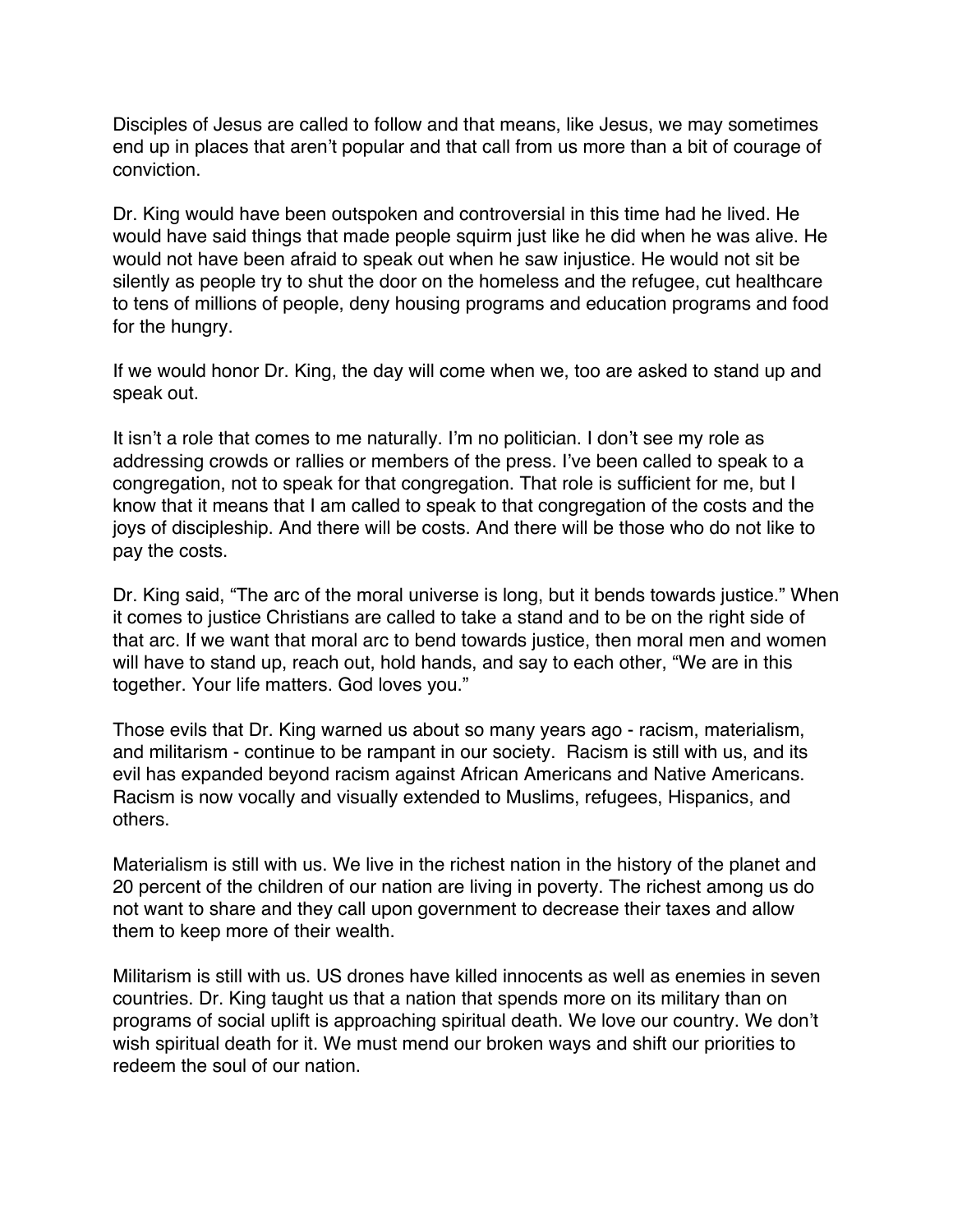<span id="page-43-0"></span>It is popular to say that we don't have money for sick babies, that we don't have money to support our elders, that we don't have money to provide for the sick, that we don't have money for schools. But in our fear and lack of courage, we find a nearly unlimited budget for wars even when those wars neither make us safe nor provide for peace.

This world and this nation that we love needs spiritual healing. Dr. King was a prophetic preacher of healing for our nation. As we celebrate his birthday, no tribute could be better than to return to the Gospel: "Let us love one another, for love is God."

Let us love not only in the privacy of our homes and the familiarity of our churches. Let us love in our public lives and in our politics. Let us love with the laws of our government and the programs we enact to help people.

May the legacy of love bloom in all our lives and all of our actions. This would be the most fitting tribute for Dr. King that I can imagine.

Copyright (c) 2017 by Ted E. Huffman. I wrote this. If you would like to share it, please direct your friends to my web site. If you'd like permission to copy, please send me an email. Thanks!

#### **January 21, 2017 – Not Interested in Magical Thinking**

There is a kind of magical thinking that I don't understand. I suppose it should come as no surprise to me that other people think in different ways from the way I think. I've been in the business of working with other people for my whole life and I've often found that the way that I see things is very different from the way others see them. Perhaps I'm a bit less surprised when I encounter magical thinking than once was the case, but I still find myself unable to understand certain ways of thinking.

I'm sure I have previously reported in my blog that I had a brother who always believed that he would win the lottery. He bought lottery tickets every week and when the prizes were especially big, he would buy several. The practice didn't interfere with his life or responsibilities, the amount of money spent was well within the range of normal recreation. I, however, could never understand his thinking. I take a look at the odds, and it seems to me that there is no value to be gained from purchasing a lottery ticket. I assume that I will not win and therefore I get no return for the money spent. He, on the other hand, found a kind of hope in the purchase. It made him feel that one day he would become rich.

He didn't ever win big. A heart attack ended his life prematurely and he died without ever cashing in on a big lottery win. That reinforces my thinking in a way. Why spend money chasing a victory that will not come?

I've also seen that kind of thinking stretched to the extreme. I've been called to counsel in a situation where gambling became an addition that maxed out credit card debt and threatened a family's financial stability. I once met a man who emptied out his family's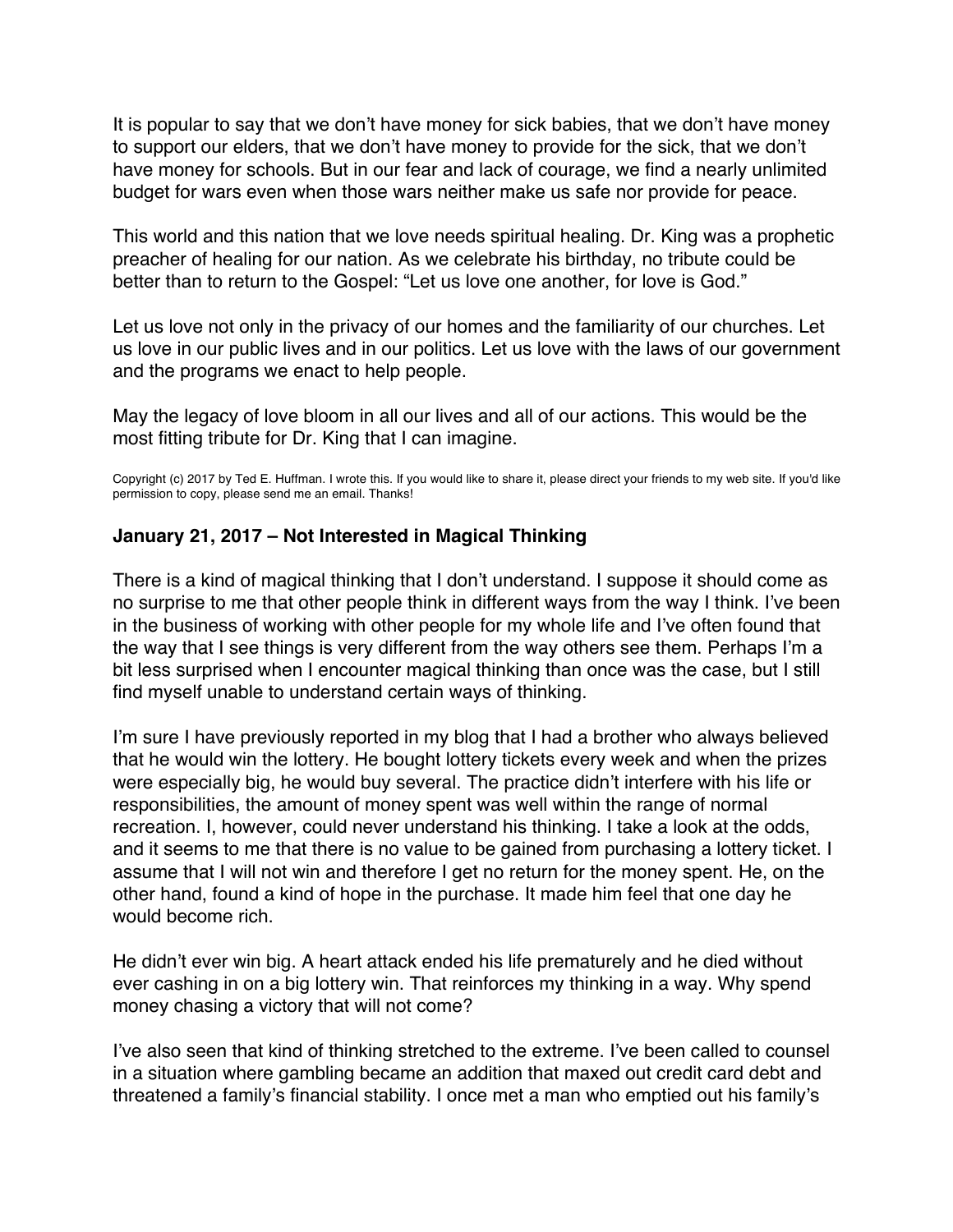savings on the belief that if he risked big at the gambling tables, he would win big. The family was left bankrupt. I really can't understand how he rationalized such behavior.

It isn't just these extremes that employ magical thinking, however. People can get caught up in their attachments to simplistic thinking when tackling difficult problems. If only we had a different (choose one: Mayor, Governor, President) my problems would go away. From my perspective, politics seems like a very difficult process of negotiation and compromise and solutions rarely come easily. Pursuing one extreme or the other ends up emphasizing divisions and alienating people from the process. One of the reasons that political power swings from one side to the other is that people are unwilling to do the hard work of seeking compromise. From my point of view, solutions rarely come from one side winning or losing. Political solutions come from reaching across the aisle and working with those with whom you disagree. Obstructionism isn't a solution. It is a tactic that works best when used only in limited situations.

I wonder what it is in the human mind that gets us into thinking that solutions are easy.

I can remember a time in my life when I was trying to establish my career and new to the business of being a father, when I would allow my mind to drift off into fantasy on occasion. As I lay down to sleep, I might imagine myself as the owner of a new vehicle or perhaps with enough money to make large cash purchases. In those fantasies, I didn't bother to imagine what I would have to do to get the money, or what it might cost my family in terms of my absence. It was just a fantasy, and I didn't have to work out all of the details.

After a while, however, such fantasies didn't entertain me. I found that thinking of more practical situations was, in fact, a better way for me to invest my energies. I could spend a few minutes solving a small problem, like making a small home repair, and I would be much more satisfied than spending an equal amount of time imagining some magical solution. Soon thoughts of living in a home where things didn't break or having a budget without any limits simply didn't entertain me.

I suppose you might say that I lost my ability to dream big, but I don't believe that is the case. I still can imagine a world at peace with justice for all. I still can dream of education and health care being available to all people. I just don't think that these things will come from simplistic notions or easy solutions.

Having said all of that I confess that I have witnessed surprising miracles in my life. I have seen people with illnesses defy the odds and recover. I have been with those who suffered grave harm and yet did not become bitter. I have seen peace emerge from what seemed like irreconcilable differences. I know that the Holy Spirit works in ways that we don't understand and intercedes when we don't have the ability to know what we want.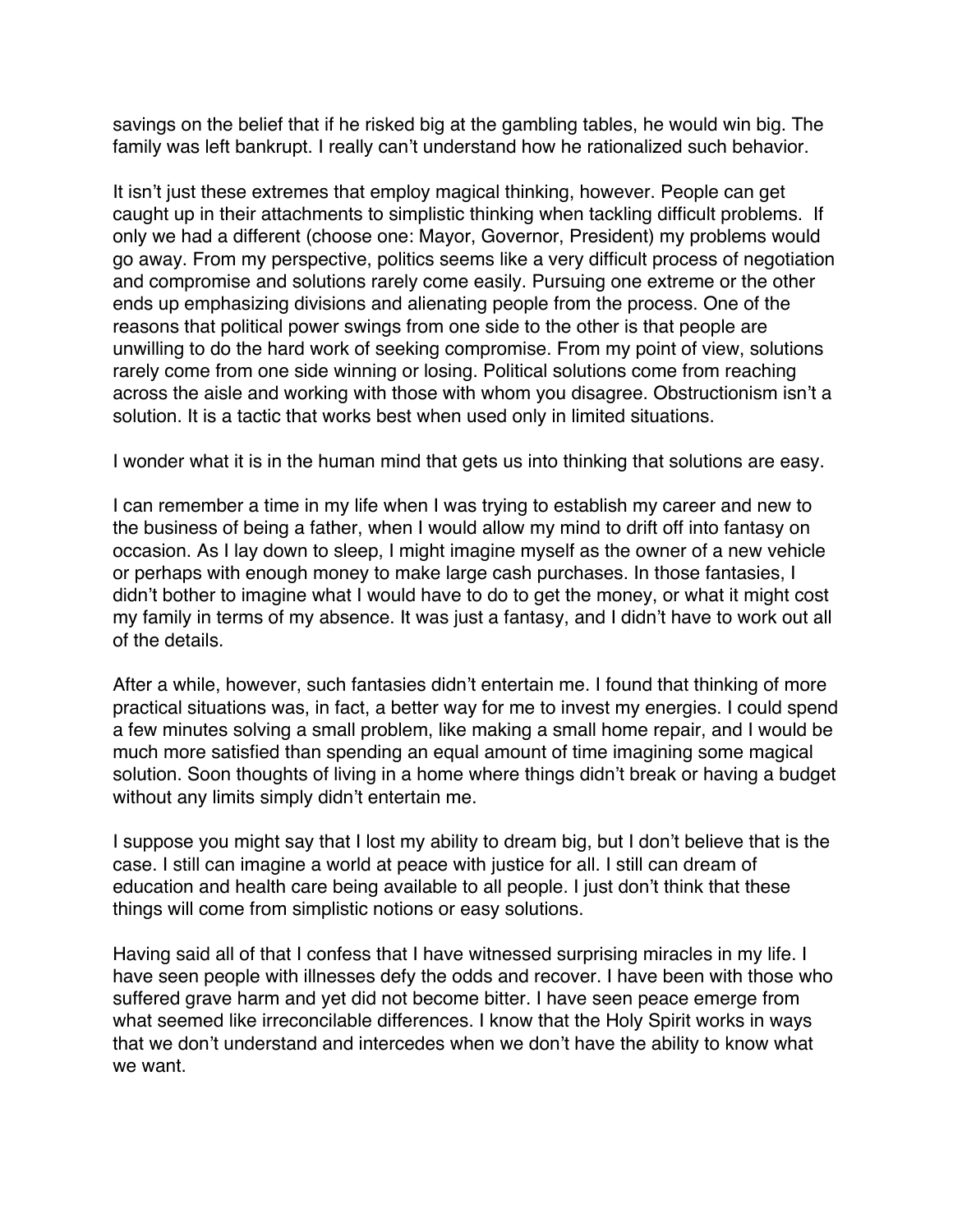<span id="page-45-0"></span>What I have experienced, however, is that miracles aren't about fulfilling our wish lists. Having the biggest prayer chain or asking for the most outrageous miracle doesn't change reality. Often the miracle comes from understanding what is truly important rather than getting what we want.

I've been checking news sites over the past few days for reports of the rescue efforts at the Rigopiano Hotel in Italy. The hotel was buried in an earthquake-caused snow avalanche. So far, rescue workers have succeeded in recovering nine people alive. Four were rescued after being buried by snow for three days. There have been reports that rescue workers have heard even more voices. While fifteen people remain missing, it seems possible that there might be more survivors. Rescue workers have heard human voices.

The road was blocked. Avalanches continue and risks to rescue workers are high. But teams of people are working hard, putting in long days of physically grueling work. That's how I see this world working. Miracles are more likely to come from hard work than from wishful thinking.

Copyright (c) 2017 by Ted E. Huffman. I wrote this. If you would like to share it, please direct your friends to my web site. If you'd like permission to copy, please send me an email. Thanks!

#### **January 22, 2017 – Seeing Abundance**

Some folks in South Dakota are having a hard winter. Yesterday we delivered firewood to one of our partners. The road to his place was plowed, but on the way there, we had driven through some deep cuts in huge snow drifts. He told us that he was basically snowed in for three weeks. They'd plow the road, and it would drift back in. They'd dig it out and it would drift back in. But yesterday was warm and the snow was melting to create mud everywhere. When we arrived, it took some careful maneuvering to get trailers turned around and get to the wood area, which was down to just a few pieces of wood, mostly frozen to the ground. We left a healthy pile of wood ready to be used.

Meanwhile the pile back at the church is shrinking and there has been conversation about whether we have enough. We know that we will need to make at least one more delivery to one of our partners and we don't know what emergency calls we will receive. One of the advantages about being a member of a congregation and having been around for a while is that I don't have to worry. I know that there are plenty of other people who will worry and some of them are pretty good at the job.

From my point of view, running out of split wood wouldn't be the worst thing that could happen. It would mean that we put all the wood where it belongs. We don't need any firewood in our church yard. We just stack it there so that it will be ready for others' use. If we deliver it all it means that we've gotten it to people who need it. And, if worse comes to worse, we've got dry firewood in the yard that isn't yet split. A couple of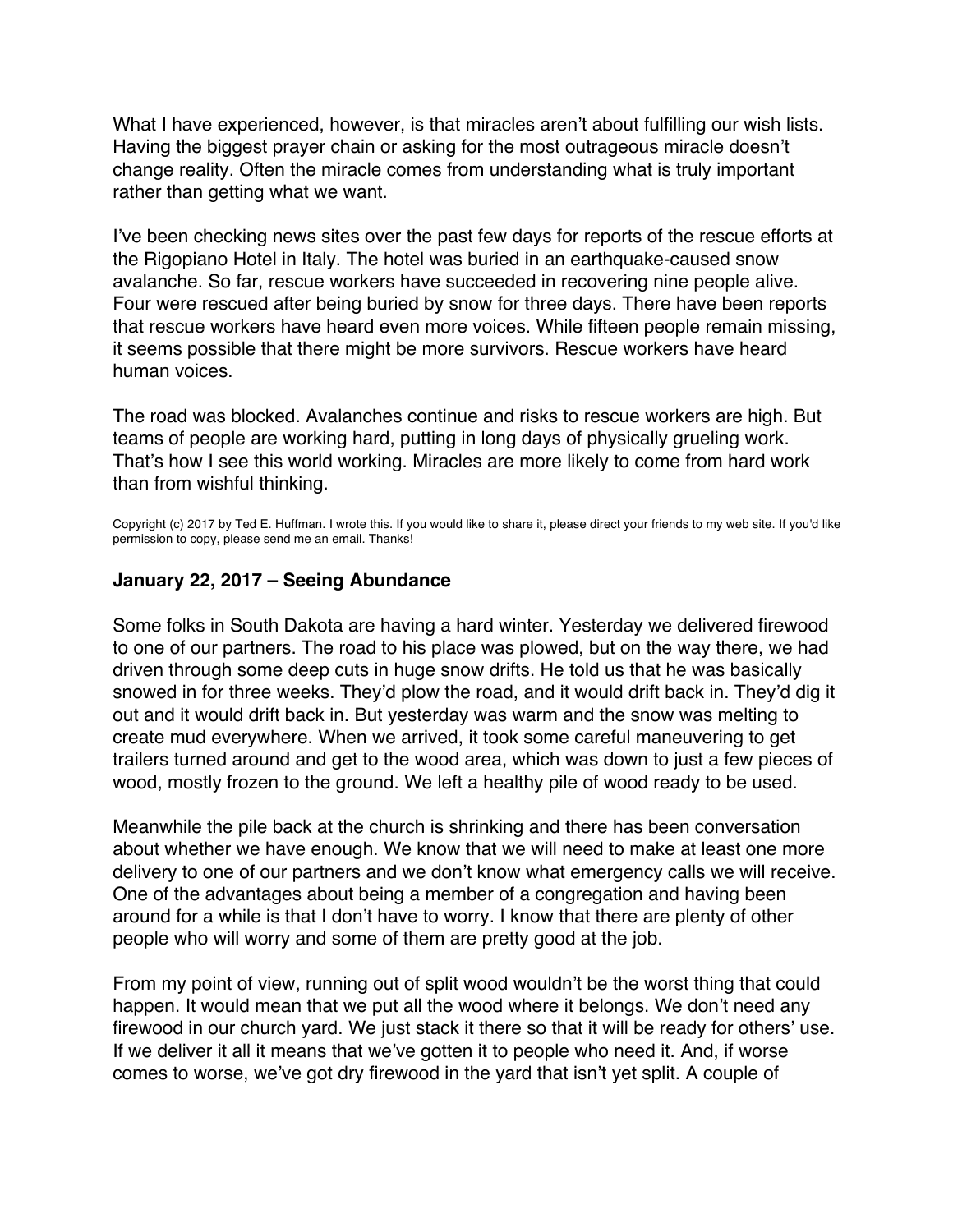splitting parties where we load the wood directly into trailers for delivery would get us on the road again.

There is a deeper matter of faith operating, though. Do we trust God's abundance?

The Woodchuck program is based on the deep generosity that is present in this world. We do not have a budget. We do not hold meetings. We simply take what is offered to us and use it to provide firewood for people who need it. People have been extremely generous. So far, we've had all the wood that we could process. We've had generous members with trucks and trailers to haul wood all around the area. Yesterday's delivery was nearly 250 miles round trip, and all of the fuel was donated.

I'm not worried about running out of wood.

In the long story of God's people, it seems that there have always been a few folks who worried about scarcity. When Moses led the people of Israel in the wilderness God provided quail in the evening and manna in the morning so that the people would have enough to eat. They were instructed to take only what they needed, but some people took more than was needed and attempted to keep the extra for the future. It spoiled and became infested with worms. The feeding system worked for 40 years once the people became adjusted to simply taking what they needed and only what they needed.

It is a basic Biblical principle: Sharing by all means scarcity for none. The converse is also true, when some decide not to share, then scarcity occurs. We live in the richest nation in the history of the world and yet 48.8 million Americans - including 13 million children - experience hunger each year. We've even invented a term for the situation. Food insecurity. It means that the household lacks the means to get enough nutritious food on a regular basis.

Meanwhile I live in a home that always has a full pantry. From time to time, we clean food out of our refrigerator and cupboards that has become old or stale. It becomes compost for our garden, but it also is a symbol of the abundance with which we live. Having such abundance in a country with so much need is a clear call to share what we are able.

Sharing doesn't eliminate the huge social problems and inequities of our society. I've read the book "Toxic Charity." I know that it is possible to do harm when one is intending to do good. I know that really helping people involves enabling them to gain the skills and tools to care for themselves.

On the other hand, I often say, "You really can't do much harm by giving someone firewood to heat their home." I mean it. We don't know how to create jobs programs. We don't know how to eliminate poverty. We can't rebalance the wealth between counties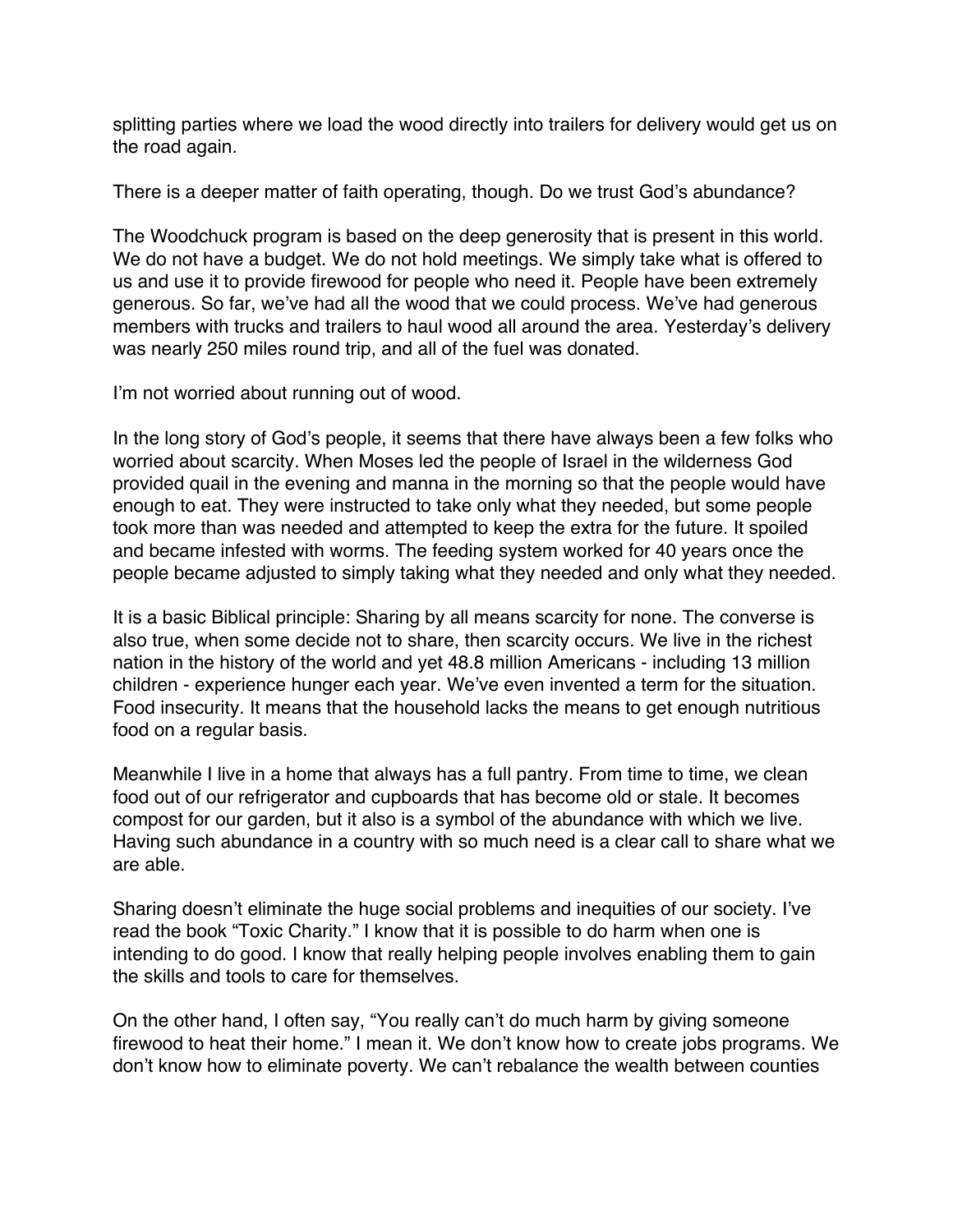<span id="page-47-0"></span>outside of the reservations and those on the reservations. There are many skills that require agencies that are far bigger and well-resourced than our church.

We can deliver firewood.

And God has been incredibly generous with our program. My partner for yesterday's trip has been on 10 firewood deliveries this year. My record isn't as good. I've missed deliveries because of the complexity of my schedule. But I've helped when I was able. And it has been enough. Our people have shown up as others were digging the last few sticks of usable firewood out of the snow drifts. We have taken wood to people for whom it really makes a difference. And we have received the gratitude of those whom we serve. Those of us who do this work are acutely aware what a blessing it is to be called to this ministry.

I love complex ideas and the pursuit of philosophical thought. But sometimes it is good to go with what is simple and obvious. We have excess wood in the hills. People are trying to get rid of it. We have neighbors who struggle to keep their homes warm in the cold of winter. We are in the right place - between these two needs.

Delivering firewood just makes sense. It warms homes. It warms hearts. We have enough.

Copyright (c) 2017 by Ted E. Huffman. I wrote this. If you would like to share it, please direct your friends to my web site. If you'd like permission to copy, please send me an email. Thanks!

# **January 23, 2017 – A Bit of Politics**

I've been known to joke with members of my congregation that it is a well-known principle that you shouldn't turn to your minister for financial advice, or for legal advice, or for medical advice - not that they will fail to give you advice, it is just that ministers are no more qualified outside of their area of expertise than anyone else.

I guess that political advice falls into the same category. When it comes to telling people how to vote, I think it is best that I keep my political opinions to myself and trust the people I serve to vote their own consciences. It is amusing to me, however, how often people interpret my quietness on political subjects to be agreement with them. I've had members of my congregation who voted for different candidates in the recent presidential election start into conversation with what seems to be the assumption that I completely agree with them. Trust me, they can't both be right in that assumption. I voted - and passionately - in favor of a candidate. I just prefer not to make that fact a barrier in relationships with the people I serve.

This is particularly important when I am speaking to people who are outside of the church. Too many people who aren't familiar with congregational polity and the way we organize ourselves in the United Church of Christ assume that I am somehow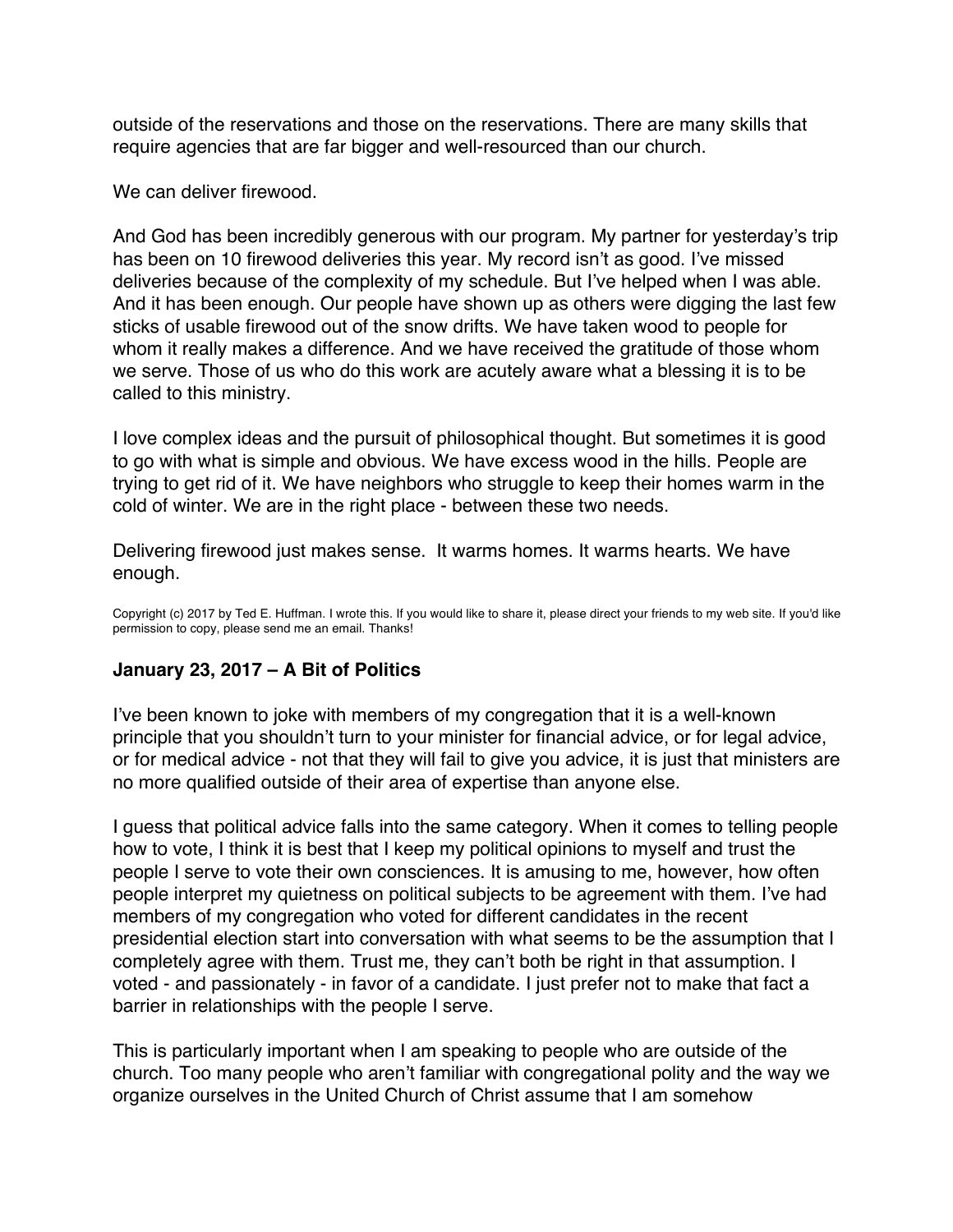empowered to speak on behalf of my congregation. I am not. It is often better for me to avoid speaking than for people to assume that I somehow can represent the opinions of the diverse group of people that make up our church. Give us a political issue, and we can split the church right down the middle. I prefer not to have the church split, however. It is practical to be a congregation that welcomes people of all political stripes, parties and opinions.

So, I am not, at least at this time, going to blog about our newly inaugurated President. However, since many commentators have noted similarities between President Trump and President Andrew Jackson - a comparison that seems to be embraced by many of President Trump's inner circle - I thought that it might be interesting to look at Old Hickory. Or perhaps more specifically about what happened after he had completed his terms as president and was succeeded by his first term Secretary of State and second term vice president Martin Van Buren.

Inaugurations were later in the year in those days. Van Buren was sworn in to his first and only term on March 4, 1837. His presidency was marked by a major recession that came to be known as the Panic of 1837. The story sounds remarkably contemporary:

The real estate market collapsed, banks failed like duckpins, and homeless people died in the streets. After the economic expansion of 1834-36, during which the prices of land, cotton and slaves rose sharply, the bottom fell out of most of the markets. The Bank of England ran short of cash reserves, forcing it to raise its interest rates and major banks in the United States were forced to follow suit. The price of commodities dropped like a lead balloon. In the month before the inauguration, the price of cotton dropped 25%.

Pundits and publishers were quick to blame Andrew Jackson. His veto of the bill that would have rechartered the Second Banks of the United States, which was our nation's central bank and fiscal agent at the time, combined with the federal policy of allowing only gold or silver coin as payment for western lands to result in a crash in real estate prices. The entire nation felt the effects of the panic. Within two months the losses from bank failures topped \$100 million. Out of 850 banks in the United States 343 closed entirely, 62 failed partially and the system of State banks received a shock from which it never fully recovered.

The publishing industry took a severe blow in the recession that followed.

The trigger for the panic, however, wasn't monetary policy or interest rates or bank or federal currency requirements for the sale of public lands. The trigger event was what came to be known as the Flour riot of 1837. Jackson's attempts to shore up the American economy resulted in rampant rising costs to purchase food. The price of flour rose from \$5.62 to \$12 per barrel. pork went from \$13 to \$24.50. Coal, the preferred fuel for homes reached \$10 per ton. Rent went up so fast that homelessness was increasing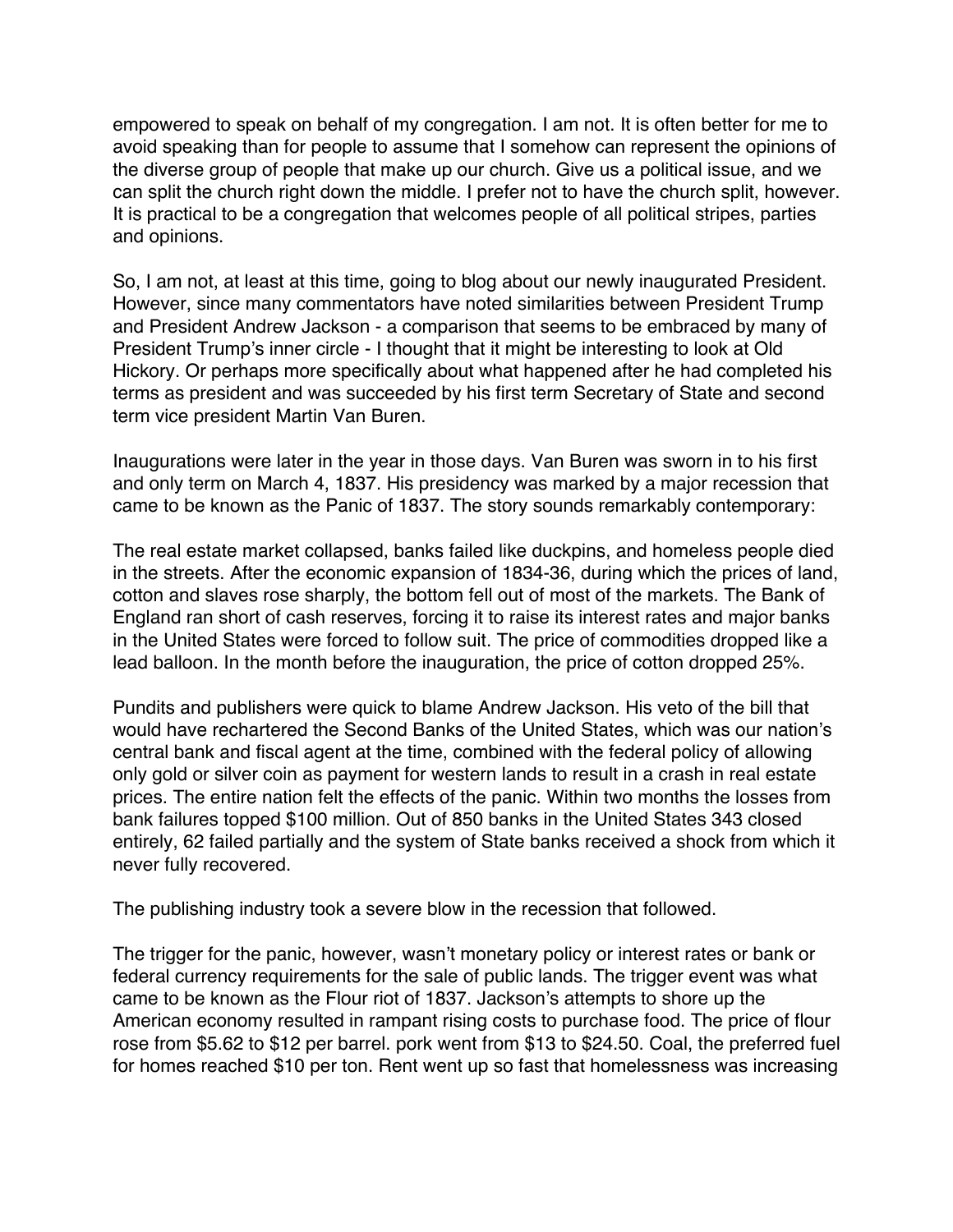<span id="page-49-0"></span>at an alarming rate. Efforts were underway to organize tenants to refuse to leave their residences when their leases expired.

Then in the February before Van Buren took the oath of office, a rumor circulated that there was only three- or four-weeks supply of flour on hand. This rumor was picked up by newspapers who reported that vast supplies were being hoarded by wealthy merchants for the purpose of driving up prices. On February 10 circulars were posed throughout New York city reading: "The voice of the people shall be heard and will prevail. The people will meet in the park, rain or shine at four o'clock Monday afternoon to inquire into the cause of the present unexampled distress, and to devise a suitable remedy. All friends of humanity, determined to resist monopolists and extortioners, are invited to attend."

On February 12, a crowd of four to five thousand gathered to hear a series of speakers rail against currency policies, high rents and the high cost of flower. One speaker said that Hart & Co. had 53,000 barrels of flour in their store. The crowd attacked the Hart warehouse and began to roll barrels out into the street. By the time the National Guard arrived 500 to 600 barrels of flour had been taken from the warehouse and a thousand bushels of wheat had been destroyed. About 40 people were arrested. The next day New York City Council passed a law adding 192 police officers to the ranks.

The damage had been done. The panic had begun. The rest, as they say, is history.

We live in a different time. What happened then is different from what is happening now. Still, it seems appropriate that those who are drawing all the comparisons might at least take time to become familiar with the history of our nation's 7th and 8th presidents.

And that, my friends, is enough politics from the pastor for today.

Copyright (c) 2017 by Ted E. Huffman. I wrote this. If you would like to share it, please direct your friends to my web site. If you'd like permission to copy, please send me an email. Thanks!

# **January 24, 2017 – Projects and Deadlines**

I've got a project in my garage that has been moving very slowly. Over two years ago now, I started to build a new expedition kayak. It is all wood. The process is like building a strip-planked canoe, only after assembling the kayak's hull over forms, you start over with a deck. The deck and the hull must mate perfectly. In addition, I decided to ornament the deck with some fancy curves and bends of the strips. I've got both the hull and the deck built, but there is a lot of finish work needed on the deck before I am ready to connect the two halves with fiberglass tape. Fiberglass is the most difficult part of the project for me, with toxic fumes and the need to be precise in a very tiny space. I spend almost as much time thinking about the next step in the process as I do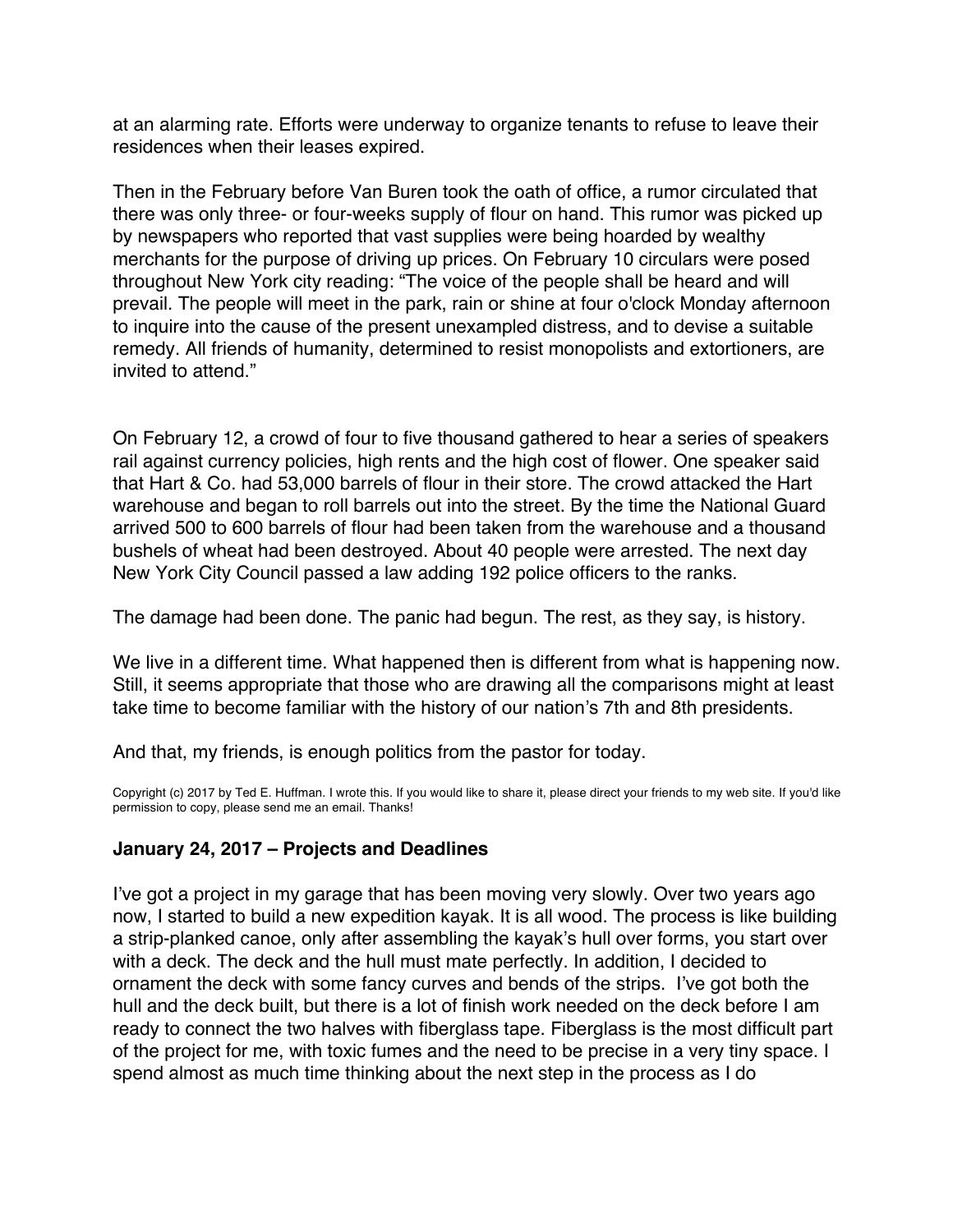completing the current one at this phase of construction. I have woodwork to finish before I start with the fiberglass.

Right now, it is easy to use winter cold as an excuse. My garage is not insulated, and it is not heated, though I do have a kerosene space heater that will bring the temperature up to a comfortable level on all but the coldest days.

I have a new reason to be pushing for completion. I built a rowboat in honor of the birth of our first grandchild. I started this boat on the birth of our second grandchild. She will turn 3 years old in June. And there is a third grandchild on the way, expected to arrive in early May. I'm not saying that I will build a new boat for every grandchild - or at least that I will complete the boat by the time the child is ready to go out and play in boats with grandpa. Perhaps it would be more meaningful if I built a boat for the child when the child becomes old enough to want a boat of his or her own. And not every child is going to be interested in boats.

There is no pressure from the outside to build boats in any order or to follow any time frame in their construction. That is a good thing. It is the way I need my hobbies to be. I have plenty of deadlines in my life.

There is a sermon to preach every Sunday. Worship happens on schedule whether I am fully prepared. The feeling of not being fully prepared is so intense for me that I really work to be prepared, and when I fall short, I am my worst critic.

I have regularly scheduled meetings for which I must be prepared. And those meetings often result in tasks that I must complete. I have real deadlines with real consequences in my life.

And there are always important interruptions in my work. If there is someone who is hospitalized, visiting that person takes precedence over studying for a sermon. If there is a funeral that is needed, it has its own pace and own deadline that interrupts the normal flow of my week. If someone needs counsel or comfort or care, those prayers must be put to the front of the line.

Sometimes that results in routine tasks getting bunched up and deadlines looming in ways that might not have otherwise occurred. This week it is the process of cleaning out a storeroom. The room that has been used for storage for 20 years needs to be fully emptied by the end of this week to be ready to begin its remodeling into a family assist bathroom. Of course, there are some things stored in the room that can be recycled or thrown away. Other things need to find new homes within a building that is very short on storage spaces. That means that virtually every other storage space in the building must be sorted and cleaned to clear away as much as can be recycled and thrown away to make space for items moved from the room that needs to be emptied. Our church is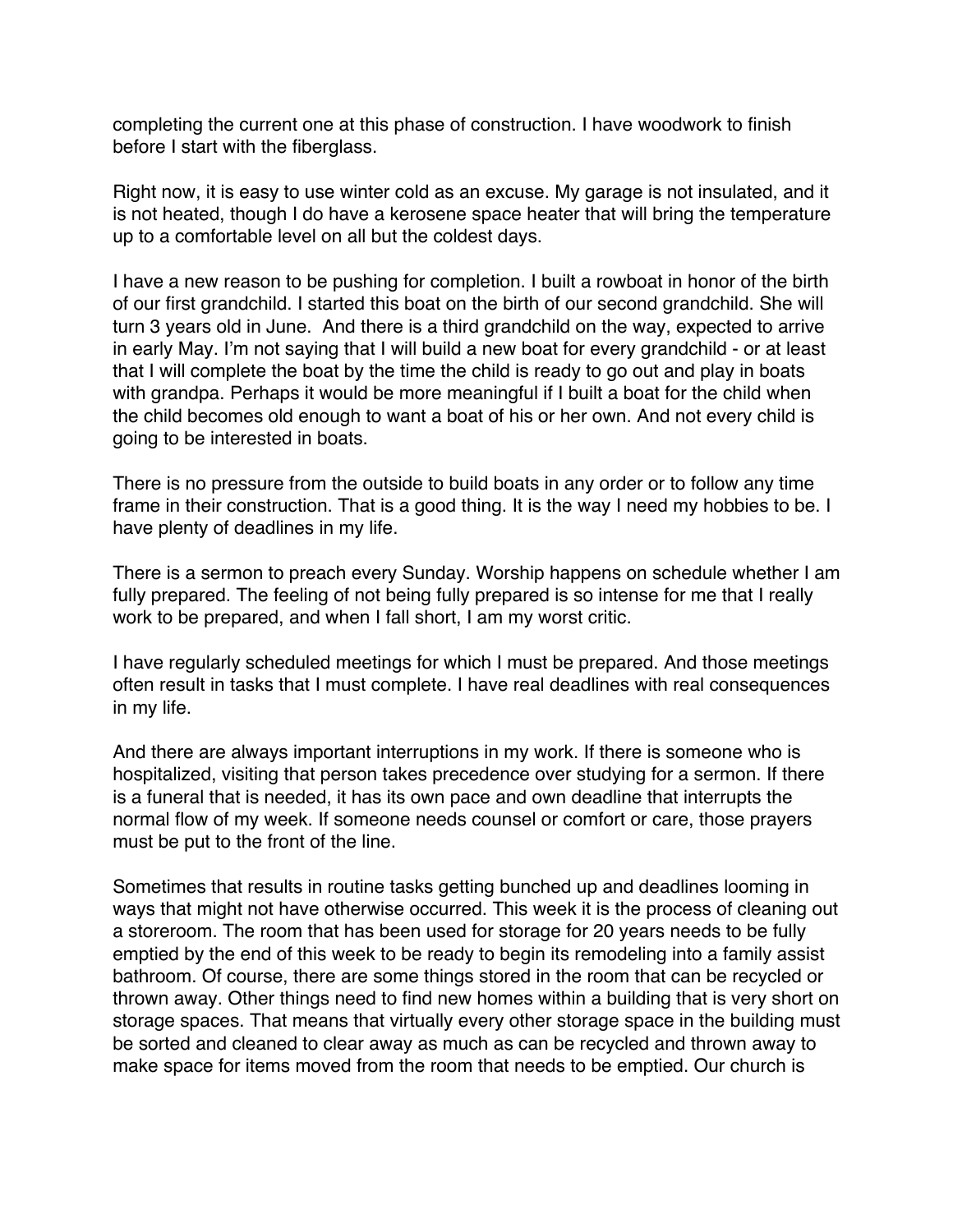<span id="page-51-0"></span>almost all on one level, but there are storage areas in the choir loft and in the basement and that means a lot of going up and down stairs in the process.

It was work that I had intended to have completed a month ago. Now we are up against the deadline and the work will get done, but it seems a bit intimidating now.

I've been around enough to know that complaining and making excuses isn't productive in the life of the church. We knew that we would be coming up against this problem and deadline when our congregation voted on the projects we wanted to undertake. I remember faithful members of the congregation raising questions about storage space when we were discussing the projects in that congregational meeting.

All of that, of course, has nothing to do with the boat that is slowly taking shape in my garage. It is just that having all the different projects in my life that are short of completion can be a bit overwhelming. I'm working hard to keep them from becoming immobilizing. As I grow older, I know that some tasks take a bit longer as I move a bit slower. The trick, however, is to keep moving.

So, I'm starting today with a small promise to myself. It is one of the ways that I keep myself motivated for the tasks of this life. If I put in a few extra hours during the week so that I have the storage room completely emptied by Friday; and if I keep up with the usual business of church life so that I'm ready with my sermon by Friday; there should be time on Saturday to work on the boat in my garage. Using that project as a reward is just the kind of thing that motivates me.

Now, if I can only be prepared for the interruptions that will inevitably be a part of the week. . .

Copyright (c) 2017 by Ted E. Huffman. I wrote this. If you would like to share it, please direct your friends to my web site. If you'd like permission to copy, please send me an email. Thanks!

#### **January 25, 2017 – A Little Weather to Endure**

We got a little snow yesterday. I'll need to allow an extra half hour to 45 minutes to clear the driveway before heading into work this morning. Attendance at some of the activities at the church was a bit lighter as one would expect in our congregation. But life went on as usual. The preschool met. Parents came and picked up their children. We ran our usual errands and got on with our work.

When we headed home after it had been snowing all day, I was mildly concerned about our little car, which has low profile tires and not very much ground clearance. I decided to follow Susan in our other car just in case she ran into a problem. I thought that there might be some drifts or piles that would be a challenge. I need not have been worried. There was no issue with the drive home. The snowplows had been out working, All was as one might expect it to be.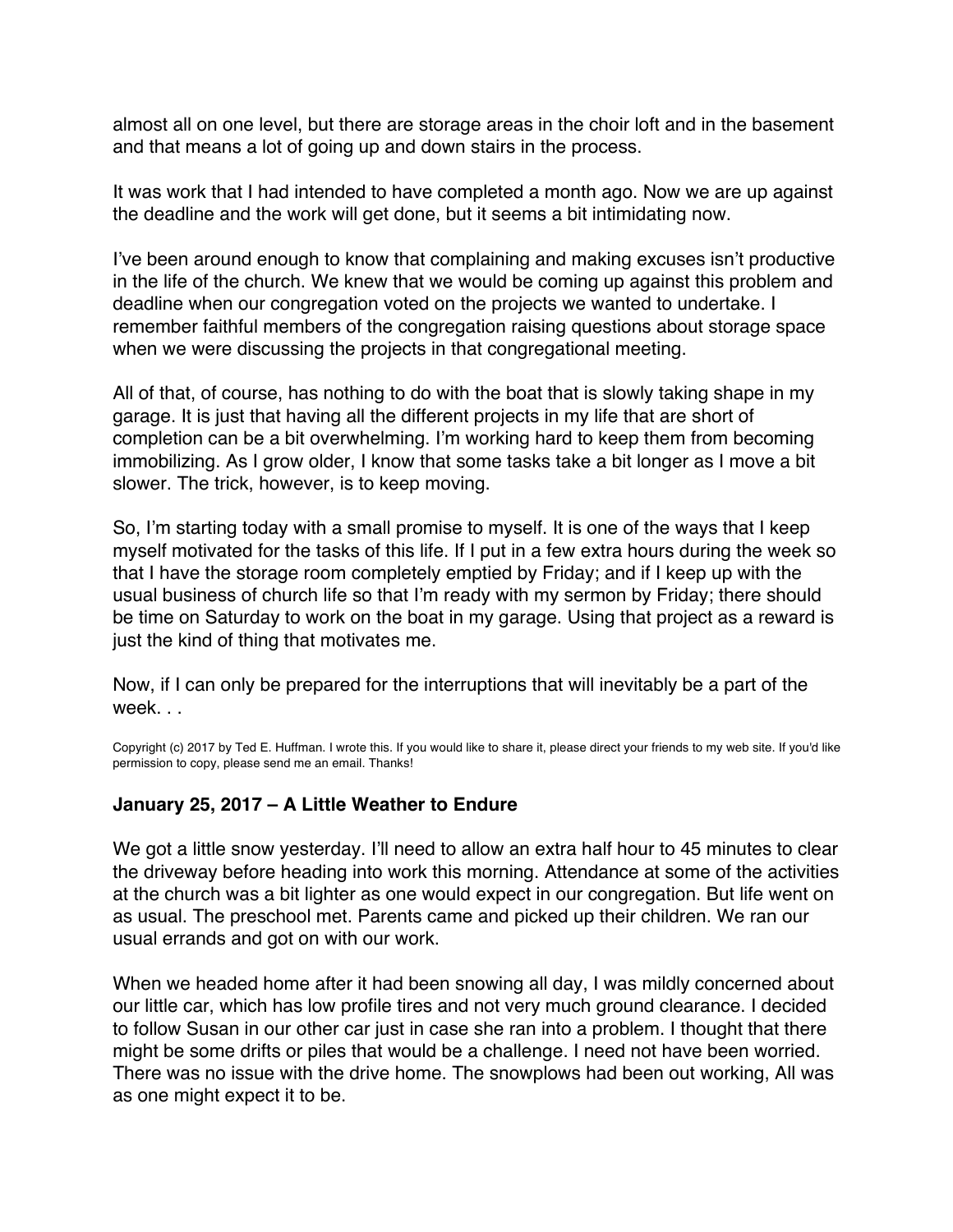We are settling into winter around here. A little snow doesn't disrupt as much as was the case at the beginning of the season. We're getting used to it. There are a few places where there is plenty of ice that will take a while to melt once we get the warm days.

It amuses me which activities proceed, and which are cancelled. I think it says more about the people who are involved than about the actual conditions. Snow days are fun. It can be sort of nice to not have to go to a meeting or follow your routine. I like a day off now and then. But if we let a couple of inches of snow keep us from our lives, we'd never get anything done in this country.

I know that for some of our neighbors this has been a long and hard winter. I've been out on enough firewood deliveries and have driven between the walls of snow piled up on the edges of roads and seen the yards buried with hardly enough room to turn a car around. I've heard tales of the winds that drift in the driveways day after day leaving people unable to get out. There are lots of people who live in rural and isolated places across South Dakota and there are lots of driveways that require a tractor to clear the drifts.

I am, however, not experiencing this winter as anything particularly out of the usual. I can remember when the snow piles were deeper. I can remember when the temperatures were lower. Maybe it is my age or stage in life, but I'm not willing to let the weather dictate what we do. I'm planning on all of the activities I normally schedule for a Wednesday today. But there will be a phone call or two checking to see if we've cancelled anything. I'll be polite and encourage people to use their own judgment when it comes to driving. There are slippery roads out there, and we don't want people to be injured.

I worry a bit about some of our younger folks. I see teens heading off to school who don't have a coat in the car. I encounter people at the grocery store who simply aren't dressed for the weather. They expect their cars to run well and endure the rush between heated cars and heated buildings. I prefer to dress for the weather. If I were to need to walk, I'm prepared. My parka is a bit heavy and bulky, but it keeps me warm. My car has a sleeping bag in the back just in case I were to slide into the ditch and have to wait for help. I take a few precautions, but I don't worry about myself. I am just a little surprised by short pants and flip flops in this weather.

Yesterday we were busy moving things in the church and I spent a few hours in the afternoon hauling boxes and moving shelves around. By the time I got home I was tired. After dinner I decided to try out a new to me program that allows me to watch PBS television shows on my computer when I want to watch them. I watched the first part of a three-part series called "Chasing Shackleton." It is a documentary about a modern expedition that re-created Sir Ernest Shackleton's Trans-Antarctic Expedition of 1914. The modern adventurers built a replica of the converted wooden lifeboat with which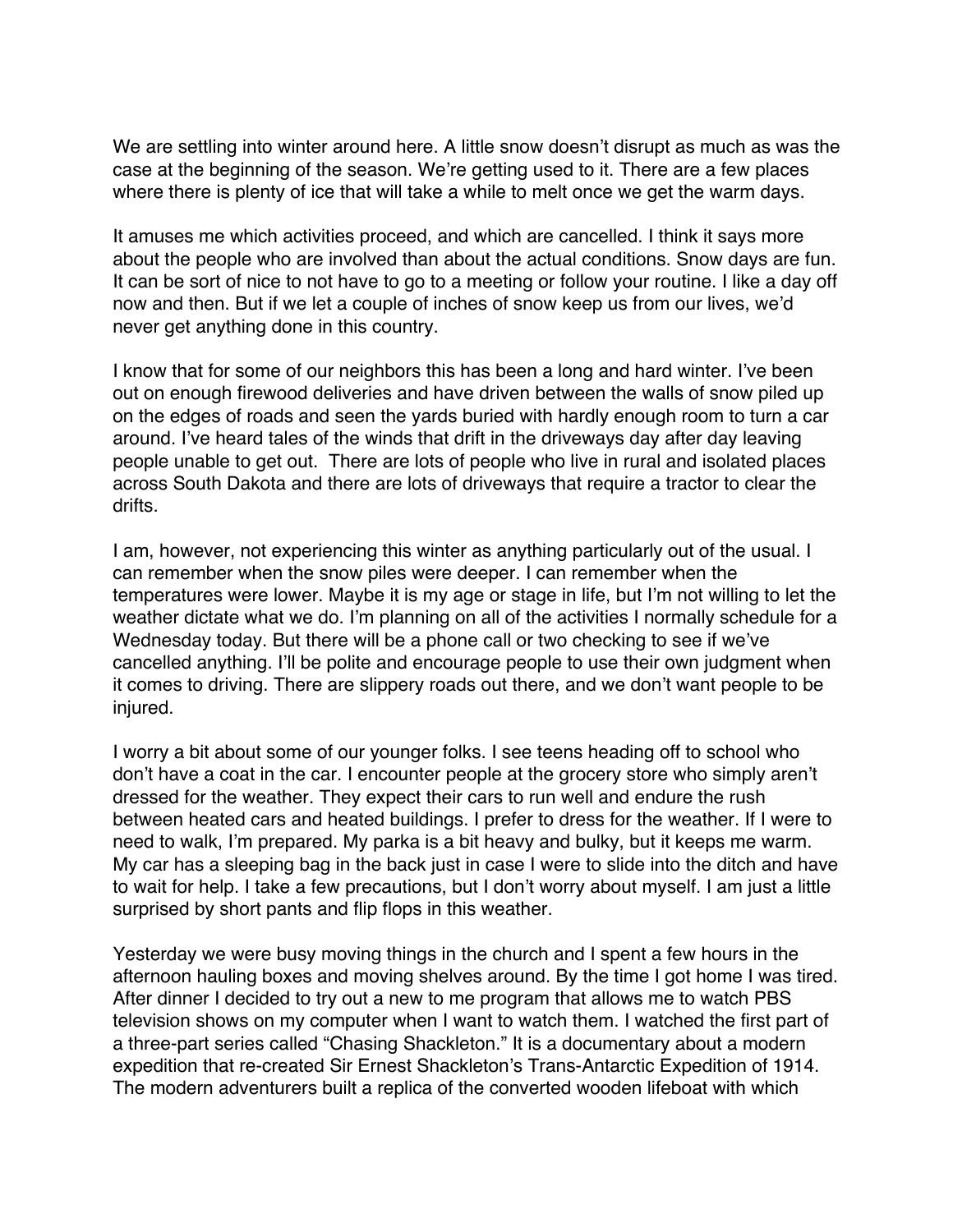<span id="page-53-0"></span>Shackleton sailed from Elephant Island to South Georgia Island - a journey of 720 nautical miles in some of the harshest weather and roughest seas on the planet. Upon arrival at the island, Shackleton's crew had to cross the mountains in brutal conditions to get to a station where they could call for help.

Of course, the modern re-creators didn't take all of the risks that Shackleton took with his five companions. They had a VHF radio and a locator beacon that worked most of the trip. They had a safety boat that followed and offered the possibility of rescue and that provided the dramatic video that I was able to watch of the tiny ship being tossed about by the gigantic waves. Still, it was about as wild an adventure as I could imagine. The modern expedition tried to replicate the original journey as closely as possible, eating the same limited menu, enduring the same cramped and uncomfortable quarters, wearing period clothing, which was constantly sodden from the water that leaked through the hatch each time they sought a bit of fresh air. At all times two of the six had to be out on the open deck to steer the ship. They all took their turns at being drenched by each wave and then returned to the respite of crowded and uncomfortable quarters and the prospect of sea sickness and the need to bail constantly.

The television program made the need to put on warm clothes and shovel a bit of snow seem mild by comparison. It is obvious that humans are capable of enduring hardships much harsher than the conditions we face.

Life goes on. We are blessed to be in this place. And we know that warm days are coming.

Copyright (c) 2017 by Ted E. Huffman. I wrote this. If you would like to share it, please direct your friends to my web site. If you'd like permission to copy, please send me an email. Thanks!

#### **January 26, 2017 – Timeless Values**

In the introduction to the book "Canoes: A Natural History in North America," authors Mark Neuzil and Roman Sims remind us that in a world of incredible change there are some things that remain the same. Throughout history every culture that has grown up near a large body of water has developed some kind of boat that might be called a canoe. Long and slender and easy to propel with a simple paddle, the shape of a modern canoe doesn't vary much from the earliest dugouts made from logs. And people have been building such boats for a very long time. There is archeological evidence that tools used to hollow out logs existed as long as 20,000 years ago.

There is something more remarkable than the mere fact that canoes have existed for a long time: If you were to take a person from one of those ancient cultures, that person would be confounded by most of today's technological innovations. Such a person wouldn't know how to use a water tap or drive a car or make sense of a computer. That person wouldn't know how to cross a street safely or obtain food in an urban setting. But if you were to take the most advanced carbon fiber and Kevlar canoe with the most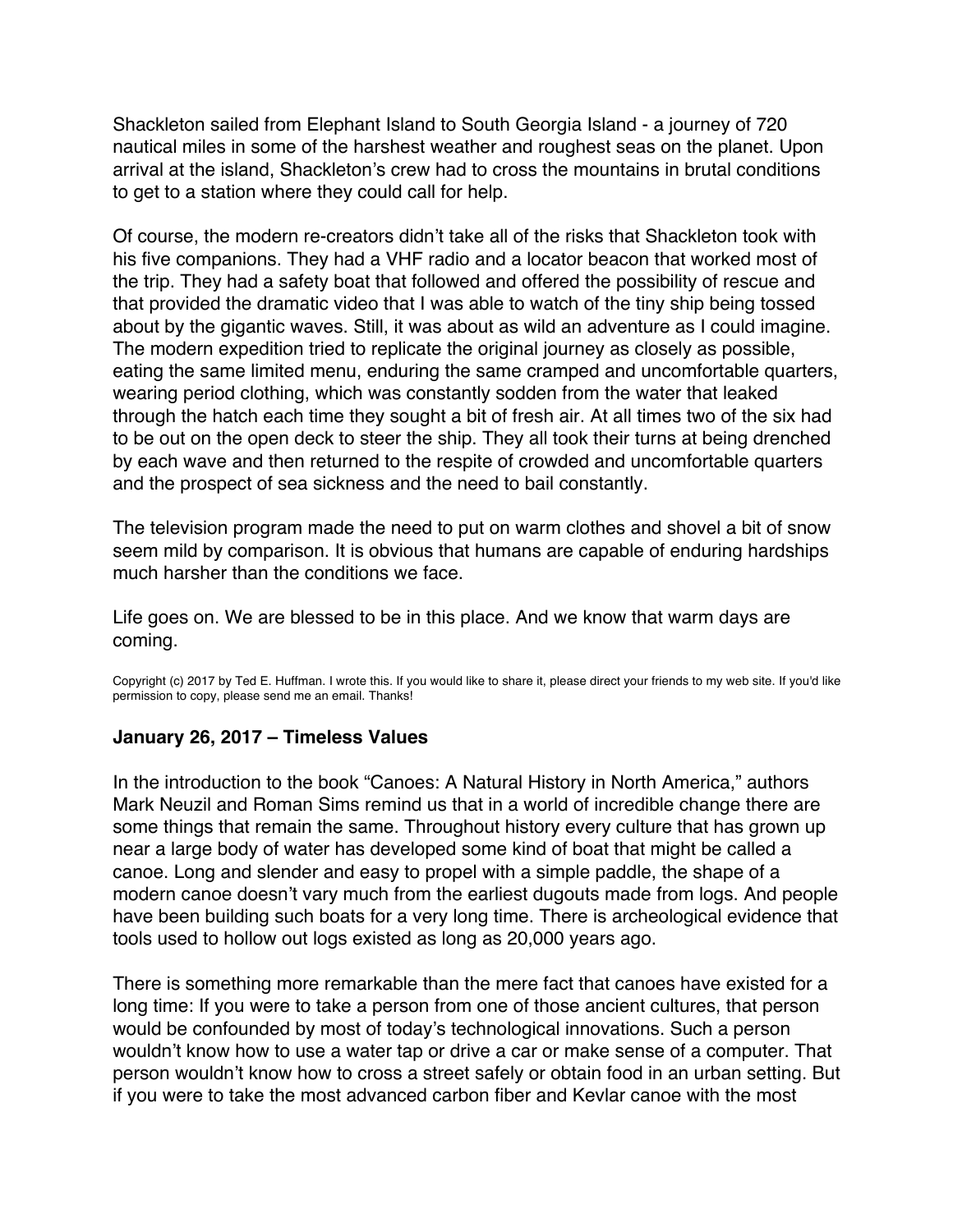modern paddle available and showed it to that ancient person, that person would be able to paddle the canoe successfully. The most contemporary version of the canoe, using the most modern materials is still recognizable as a human-powered boat that invites one to journey across the surface of the water.

Once, at a reading session at Vassar College, writer John McPhee was asked, "Of all th educational institutions you went to when you were younger, which one had the greatest influence on the work you do now?" He answered with the name of the summer camp he attended when he was six years old: Keewaydin, near Middlebury, Vermont. It was the place he learned to paddle a canoe - and not just paddle, but to upset and turn back over, to fall out and re-enter, to swim underneath an overturned canoe and discover the air trapped underneath.

In a world of constant change there are things that remain unchanged.

I'm with John McPhee. The things I learned at summer camp remain powerful and valuable tools for my everyday life. Those lessons, moreover, are valuable to the children just born and will be valuable to those born centuries from now.

My summer camp was Mimanagish, in a deep valley high in the Abasroka mountains in south-central Montana, not far from the northern border of Yellowstone Park. There were no canoes in that camp. The river that rushes by isn't navigable except perhaps short sections and only then by an advanced kayaker with a very nimble creek boat and a lot of experience with class VI paddling. In the days I attended camp, there were no thoughts of boating there.

I did learn, very early on, the value of community. The camp was filled with jobs that were too big for an individual. The camp generally had about 60 campers but could accommodate over 100. Even the smaller number generated a lot of dirty dishes. In the days before there was a dishwasher, we divided those dishes into three sections: silverware, dishes, and pots & pans. There were three workstations where three teams of people worked to clean the dishes after every meal. There wouldn't be enough time for an individual to wash all those dishes before time to serve the next meal, but we all learned to work together and generally had our job finished in 15 minutes or so. In those days the cookstove consumed about half a cord of firewood a week. We didn't have a chainsaw or a power splitter. A two-man crosscut saw and a splitting maul were the tools that were used. A team worked after each meal for 15 minutes cutting and splitting wood. I remember when I couldn't wait until I was tall enough to take one end of the crosscut saw. My arms ached after just a few minutes of cutting, but it beat the job of hauling and stacking the pieces of split wood in my mind. I was 12 the summer I learned to swing a splitting maul - taught in part by hours spent watching others at the task some much more skilled than others.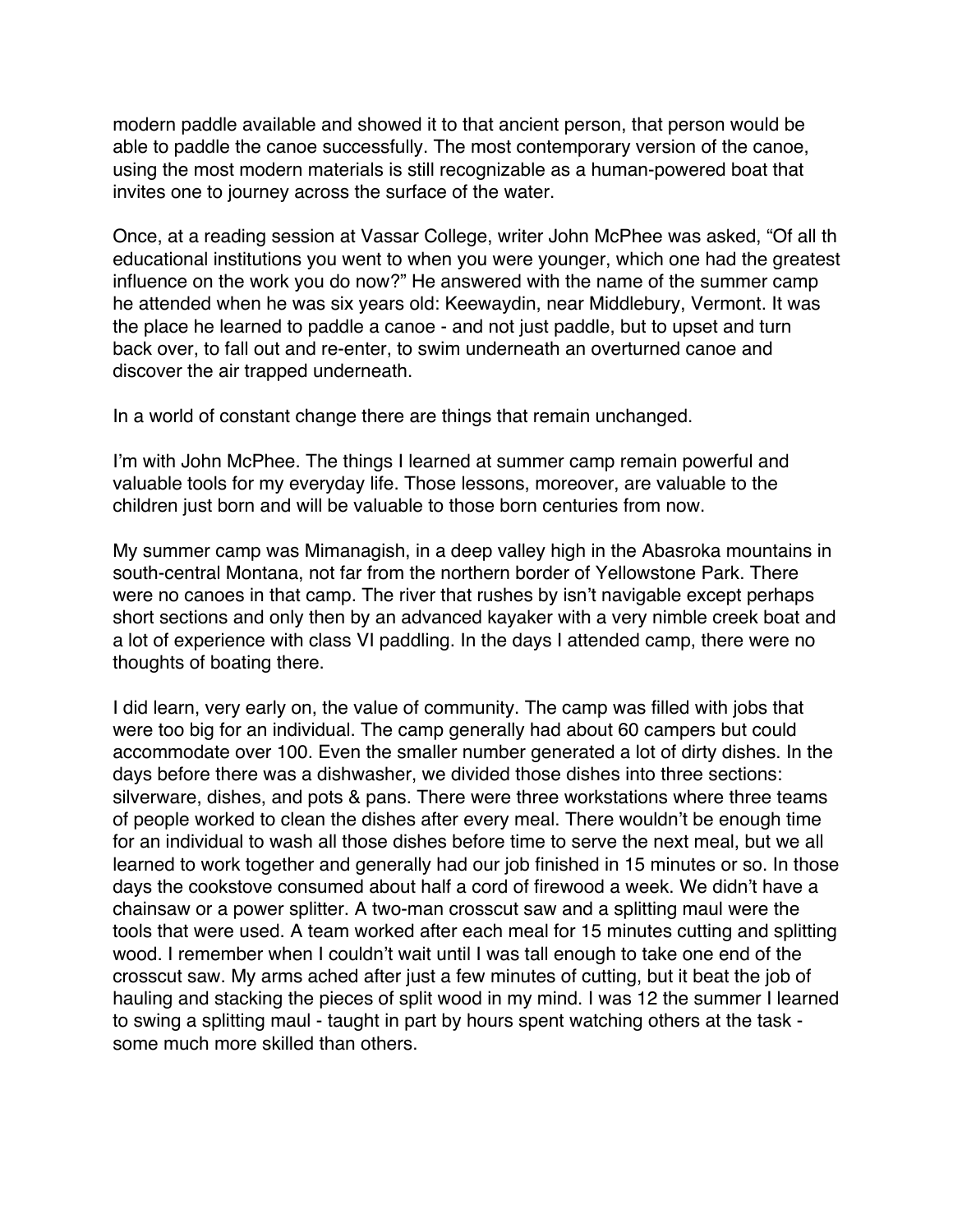<span id="page-55-0"></span>Our community ate and worked together. We worshiped together. It was at summer camp where I first read from the bible out loud in front of a group of people. It was there where I learned table graces that I still use with groups today. I can remember sensing the movement of the Holy Spirit sharing communion around a campfire and declaring God's glory lying on the grass in the meadow looking up at the stars on a dark, moonless night.

Working and worshiping together are things that will benefit generations millennia from now.

It was at summer camp that I learned the value of community. "It is not good that the human should be alone," is a truth that our people have been sharing for at least 4,000 years. Camp was, for me, an excellent way to learn to live in community. I met people who were very different from me. I remember being assigned to a cabin of boys who were strangers to me and having to form with them a "family group" that did chores together and participated in small group study each day.

I've probably learned a thing or two in other settings than summer camp, and I am grateful that I have been able to participate in other educational institutions and settings. I am confident, however, that there are some values and human experiences that are timeless and that must be passed down from generation to generation. Some things abide forever and are true in each generation.

And, as scripture teaches, "the greatest of these is love."

Copyright (c) 2017 by Ted E. Huffman. I wrote this. If you would like to share it, please direct your friends to my web site. If you'd like permission to copy, please send me an email. Thanks!

# **January 27, 2017 – Tools for Living**

DSM-5 is the common name for a manual used in the diagnosis of mental illnesses. Its full name is Diagnostic and Statistical Manual of Mental Disorders, Fifth Edition. It is the 2013 update to the American Psychiatric Association's classification and diagnostic tool. It isn't a book for casual reading. It really isn't a book for reading at all. It is a reference volume - a tool for professionals to use in providing classification for behaviors and disorders that they observe. It is also a tool for helping those who suffer from mental disorders to find treatment and help coping with their problems.

Fortunately, I think, most parents don't have access to DSM-5. It would frighten most people from the essential tasks of parenting. The manual is filled with possible causes of mental disorders, many of which point to problems in parent-child relationships as significant factors in mental illness. Of course, parents are not the sole cause of psychological illnesses. Genetics and psychobiology are major parts of disorders. The connection between the brain and behavior is not fully understood.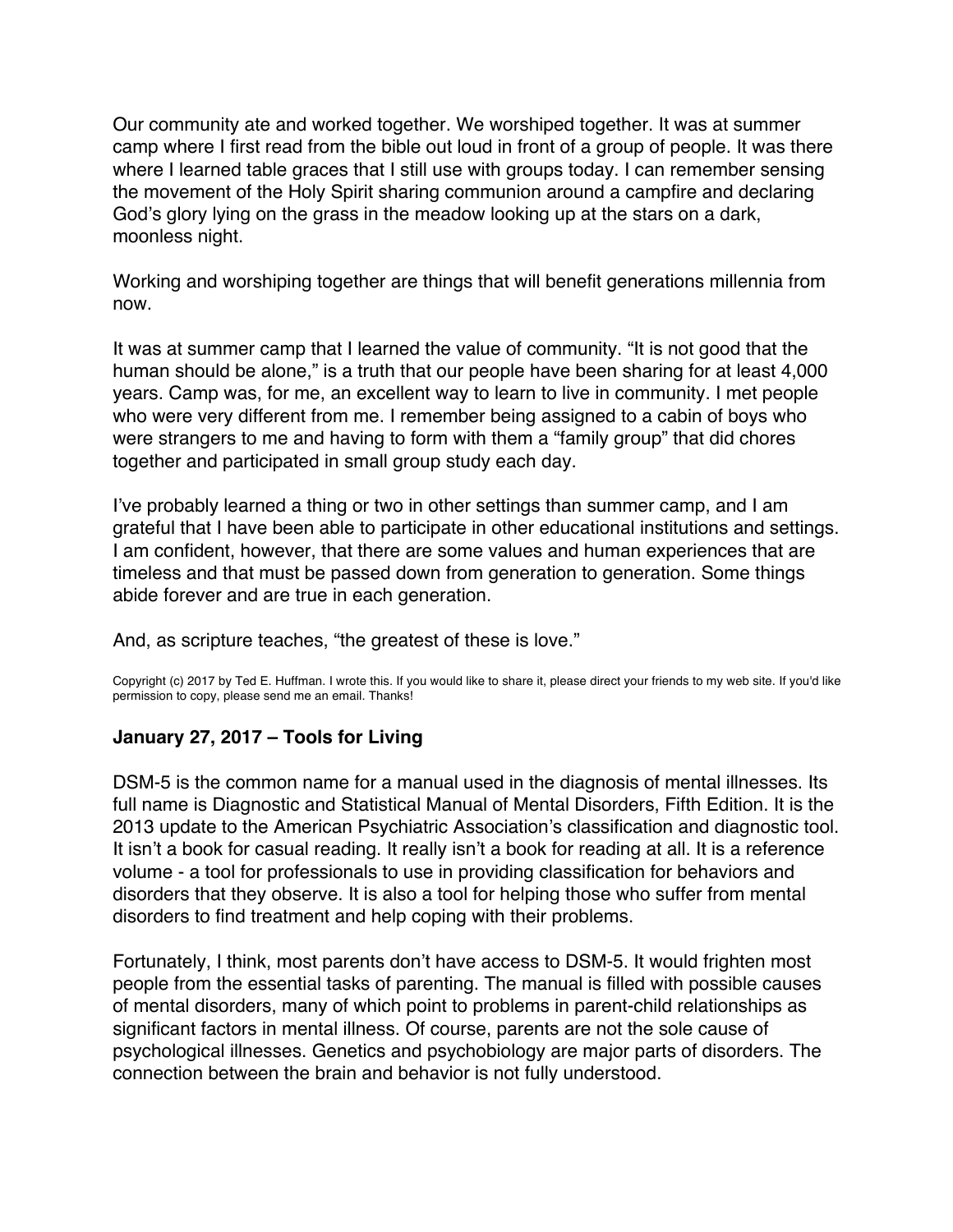Despite significant research, despite advanced imaging and diagnostic tools, the bottom line is that even in this era of modern science, we simply do not understand why some people have personalities that inhibit their ability to function normally in social settings. People who suffer from personality disorders have traits that cause them to feel and behave in socially distressing ways. Their personalities limit their ability to function in relationships and other areas of life such as school or work.

Reading through DSM-5 would be distressing for most parents. There is a whole list of disorders that have, among their causes, mismatches in parent-child relationships. From the manual it would be easy to conclude that children's personalities can be disturbed by excessive pampering and by excessive criticism. Finding the right balance appears to be a narrow pathway. It is almost as if anything a parent does has potential negative consequences in the later life of the child.

Parents, however, have been raising children for millennia without the aid of diagnostic manuals. Most of us got ourselves into the role without extensive training or research into the job. We discovered ourselves to be in the midst of parenting and most often proceeding by instinct and improvising most of the way.

We have felt fortunate to have come from strong families where we were loved unconditionally, challenged to grow, and learn, and launched into life with many of the basic skills and traits that have given us a firm foundation. We were also fortunate to have had some life experiences before we had children. Both of us had worked in the CTS Lab Preschool and were mentored by some talented teachers. We had learned the skills of sharing experiences and talking through challenges before we found ourselves to be parents. Now, as grandparents, we are deeply appreciative our children's wisdom and thoughtfulness in parenting.

Last night we were privileged to have a delightful conversation with our children and grandchildren. It is gratifying to witness how thoughtful and intentional our son and daughter-in-law are in their role as parents. It is inspiring to talk with them about their self-awareness as they face the challenges of raising children.

It is important to remember, however, that education and experience, while helpful parenting tools, are not guarantees that things won't go wrong. I've spent enough time with families upon which illness and tragedy have descended to know that these things happen to all kinds of people. Really strong families with really good parents experience deep tragedies and experience significant illnesses.

It can, however, be useful to have the vocabulary to talk about what is happening when illness strikes. You don't have to purchase DSM-5 to have an understanding of what is going on. Careful use of the Internet can yield a lot of information. I say "careful use" because there is also a lot of disinformation and inaccurate information available in the Internet. I've had several experiences of thinking I was researching a specific medical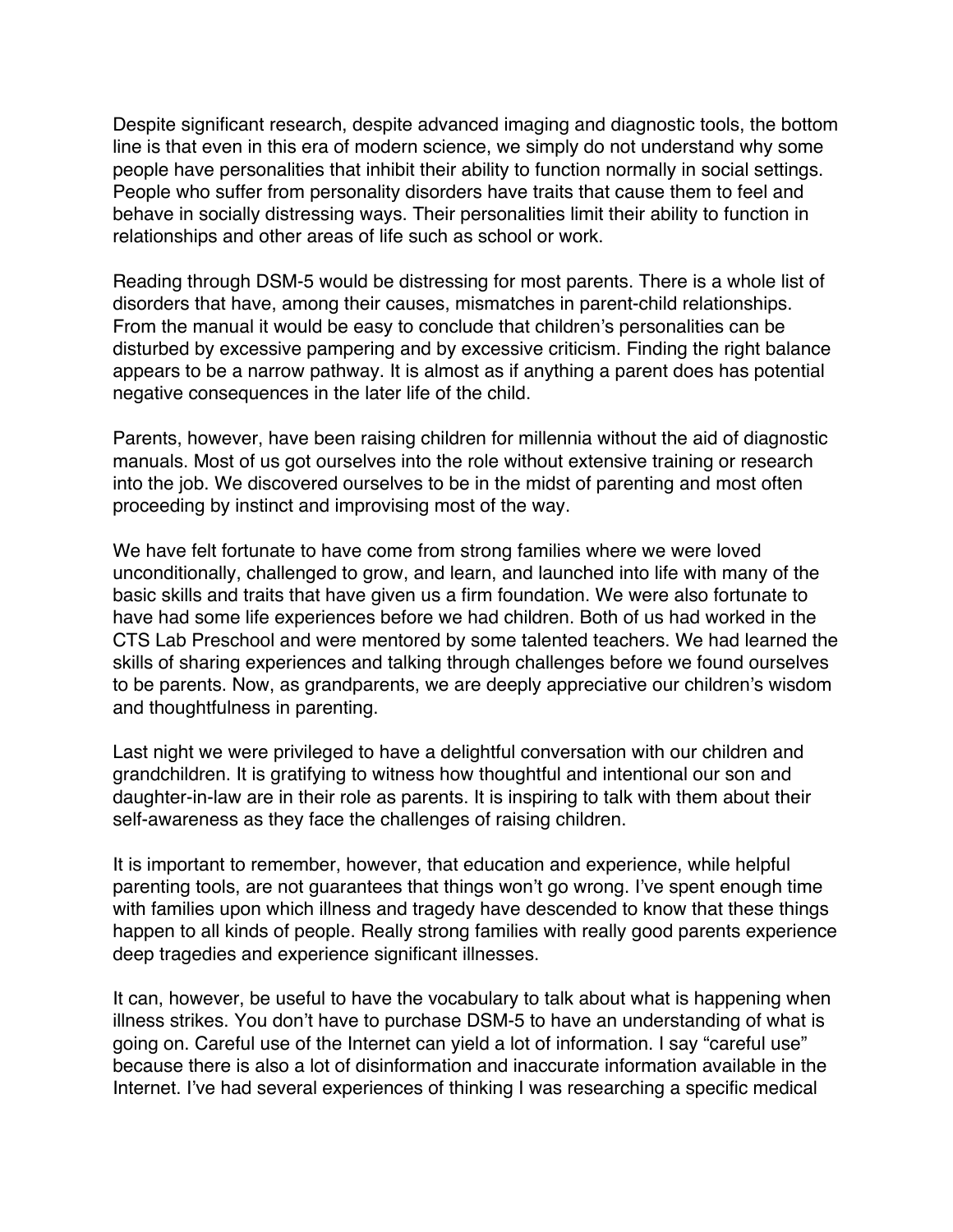treatment and ended up in some infomercial trying to sell an un-tested and decidedly un-scientific approach to treatment. The scientific and technical databases such as PubMed, produced by the US National Library of Medicine and the National Institutes of Health, can be overwhelming and a bit too technical for the average consumer. More helpful to me have been sites such as the Mayo Clinic's web site and MedlinePlus - the more consumer-oriented web site of the National Library of Medicine.

Being informed and aware, however, are not all that is required to be good parents and grandparents. Often the most important aspects of these roles have more to do with our being than our doing. It is who we are more than what we do that enables strong relationships with our families.

I take my roles in life seriously, and I'm sure that you do too. And I know that I tend to be a bit over analytical and look for complexity in my relationships and in my approach to life. I am grateful to have developed skills for life-long learning. It is important, however, for me to put aside the manuals and to turn away from the computer and allow myself to just be. Laughing at my grandson's jokes, reveling in my granddaughter's laughter, enjoying life in a loving family.

Lynn Ungar's poems might be just as useful as tools for parents and grandparents as are diagnostic manuals and websites. She reminds me of my place in the world:

*Camas Lilies* by Lynn Ungar

Consider the lilies of the field, the blue banks of camas opening into acres of sky along the road. Would the longing to lie down and be washed by that beauty abate if you knew their usefulness, how the native ground their bulbs for flour, how the settlers' hogs uprooted them, grunting in gleeful oblivion as the flowers fell?

And you—what of your rushed and useful life? Imagine setting it all down papers, plans, appointments, everything leaving only a note: "Gone to the fields to be lovely. Be back when I'm through blooming."

Even now, unneeded and uneaten,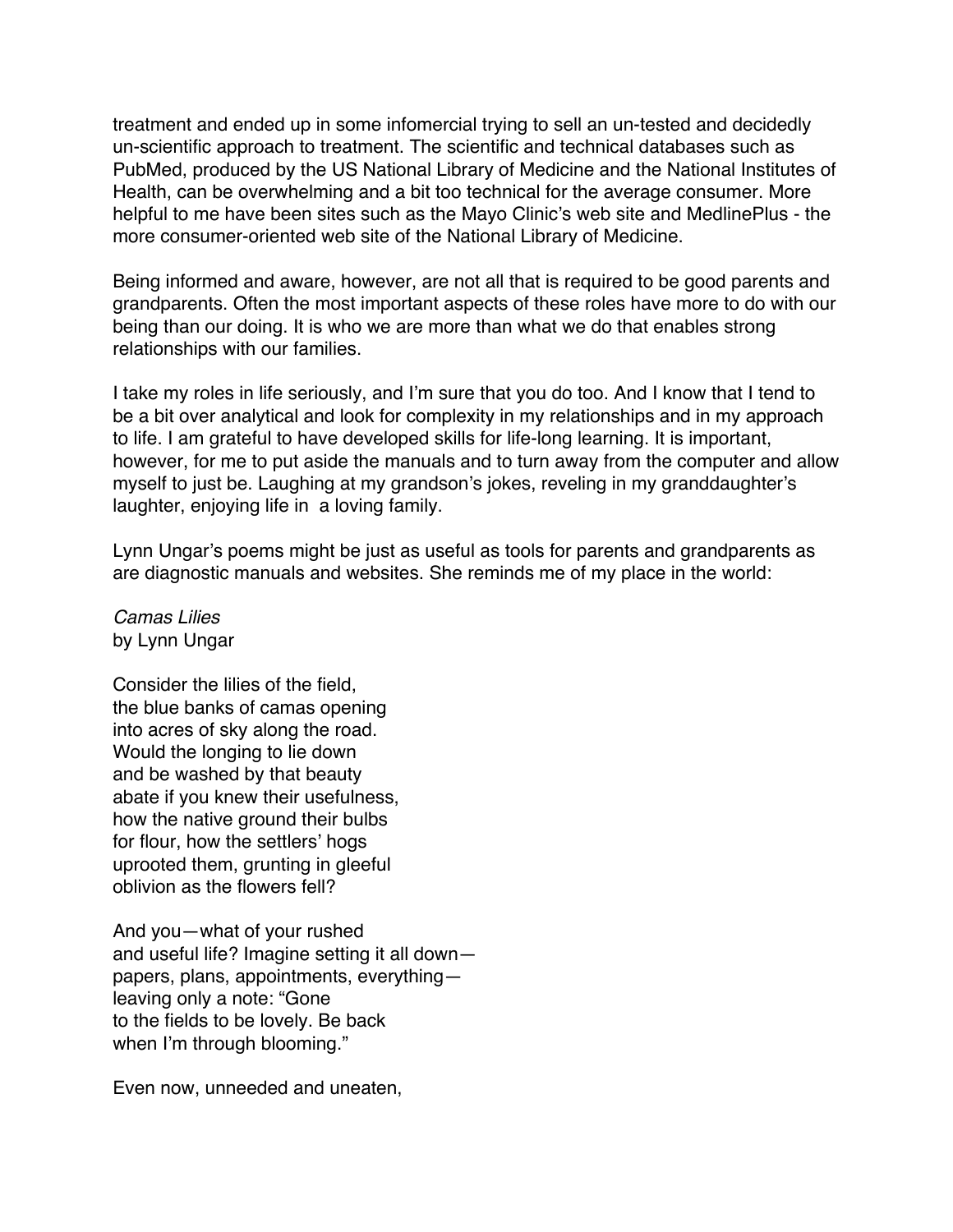<span id="page-58-0"></span>the camas lilies gaze out above the grass from their tender blue eyes. Even in sleep your life will shine. Make no mistake. Of course your work will always matter. Yet Solomon in all his glorywas not arrayed like one of these.

Copyright (c) 2017 by Ted E. Huffman. I wrote this. If you would like to share it, please direct your friends to my web site. If you'd like permission to copy, please send me an email. Thanks!

#### **January 28, 2017 – Speaking of Canoes**

When it comes to canoes, my preferred material is wood. Wood is the oldest material used to make canoes. Dugout boats, made from a single log date back thousands of years. While no canoes of that age have ever been found, tools that are related to the construction of canoes have been found that are 20,000 years old. There are forms of dugout canoes in the history of nearly every culture that lived near large bodies of water. They have been extensively used on every continent except Antarctica.

When European settlers first came to North America, they encountered a major technological improvement in canoe construction: the use of tree barks, commonly birch bark, to skin canoes. This technique made the boats lighter, gave much more control to their shape, and also resulted in shorter building times. The bark boats were faster than those used by the Europeans and the newcomers were quick to adopt the new technology. Meanwhile, in the far north, people were refining the designs of skincovered boats that set the standard in individual watercraft.

In the 19th Century, canoe building took a turn towards a variety of techniques for building all wood boats without bark or animal skin. The availability of machined wood allowed for the use of long and very thin planks over steam-bent ribs. Joints between the wood were sealed in various ways including overlapping the wood, milling the edges into tongue-and-grove, and other techniques. As canoe production shifted from individual boats to factory produced boats canvas was used both as an outer skin and as a sealant between layers of thin wooden veneers.

The latter half of the 18th Century saw an explosion in the production of canoes for recreational use. Prior to that time, the boats had been purely utilitarian. Although ownership of a particularly well-crafted boat could be seen as a sign of power or wealth, there really wasn't much of a market in boats. They weren't often exchanged as trade goods. If someone wanted a canoe, the way to get one was to make one out of materials that were readily available to harvest from the forest.

Recreational canoeing gave rise to the selling of canoes. An entirely new era of canoeing opened. By the end of the 19th Century canoes were being manufactured in factories and sold as a commodity to be used for recreation. The American Canoe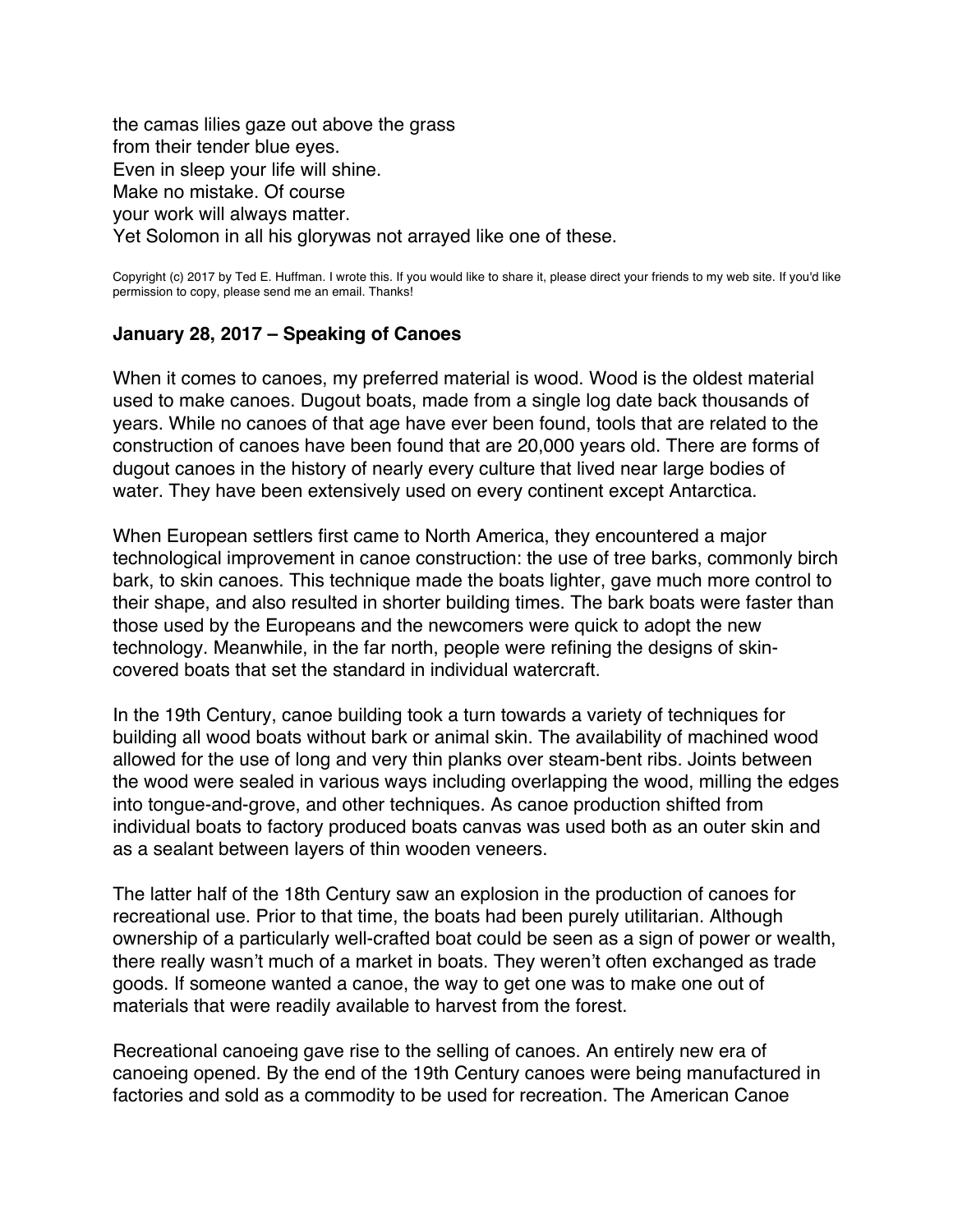Association, founded in 1880, was dedicated to recreational canoeing. The era was one of many clubs, fraternal organizations, and associations. Common people were beginning to have a small amount of leisure time as the end of the century approached.

That time was also what has been referred to as the era of the robber barons. The end of the 19th Century provided conditions for a small number of industrialists to make huge profits at the expense of cheap labor. A few of these ultra-rich businessmen acquired their wealth from manufacturing, but most from extraction of resources such as iron and copper, fur, and timber. Others became rich from financial transactions alone. These very few extremely wealthy individuals began to invest a portion of their wealth in luxury yachts, and a few became involved in high-end yacht racing a spectacle reserved for those with a huge amount of cash.

Thus rose the term "poor man's yacht" to describe canoes. The name stuck and many of us involved in canoeing today like that way of referring to our boats. The problem with that designation is that recreational canoeing has never really been the sport of poor people. At least since the founding of the American Canoe Association, it has been reserved for middle and upper middle-class people. In 1882 a Rushton Princess cruising canoe sold for \$120 complete with a sailing rig. Compare that price to the wages of a skilled laborer. A carpenter earned an average of \$2.25 per day at that time. That meant that the workers in Rushton's factories could not afford to own the boats that they were making.

I like to make a show of building my own boats. I am quick to say that the reason I made my first canoe was that I couldn't afford to buy a factory-made canoe. That is partially true. The canoes and kayaks I build are constructed for under 25% of the cost of a similar boat built by someone else. Still, I have invested a portion of my family's resources in a fleet of boats that includes factory boats as well as homemade models. I have employed a fair amount of "horse trading" in obtaining boats and all except one of my purchased boats was well used before I purchased it. That boat was purchased as a bare hull, and I completed the outfitting myself. Had I purchased a fully outfitted boat it would have nearly doubled the cost.

But I am not a poor man. And my "yachts" won't be found in the homes of poor people.

Like many other things, it is a matter of perspective. As hobbies go, canoes aren't the most expensive items. All my boats together are worth considerably less than a highend snowmobile or an off-road vehicle. In no year have I ever spent as much on canoeing as the cost of a week at a luxury ski resort.

I own a couple of boats that reflect pre-20th century technologies, but most of my boats are made of materials and techniques that belong to the 20th century. My preferred method of construction is to build the boat of narrow strips of cedar or other soft wood and cover the wooden construction with a single layer of fiberglass cloth set in epoxy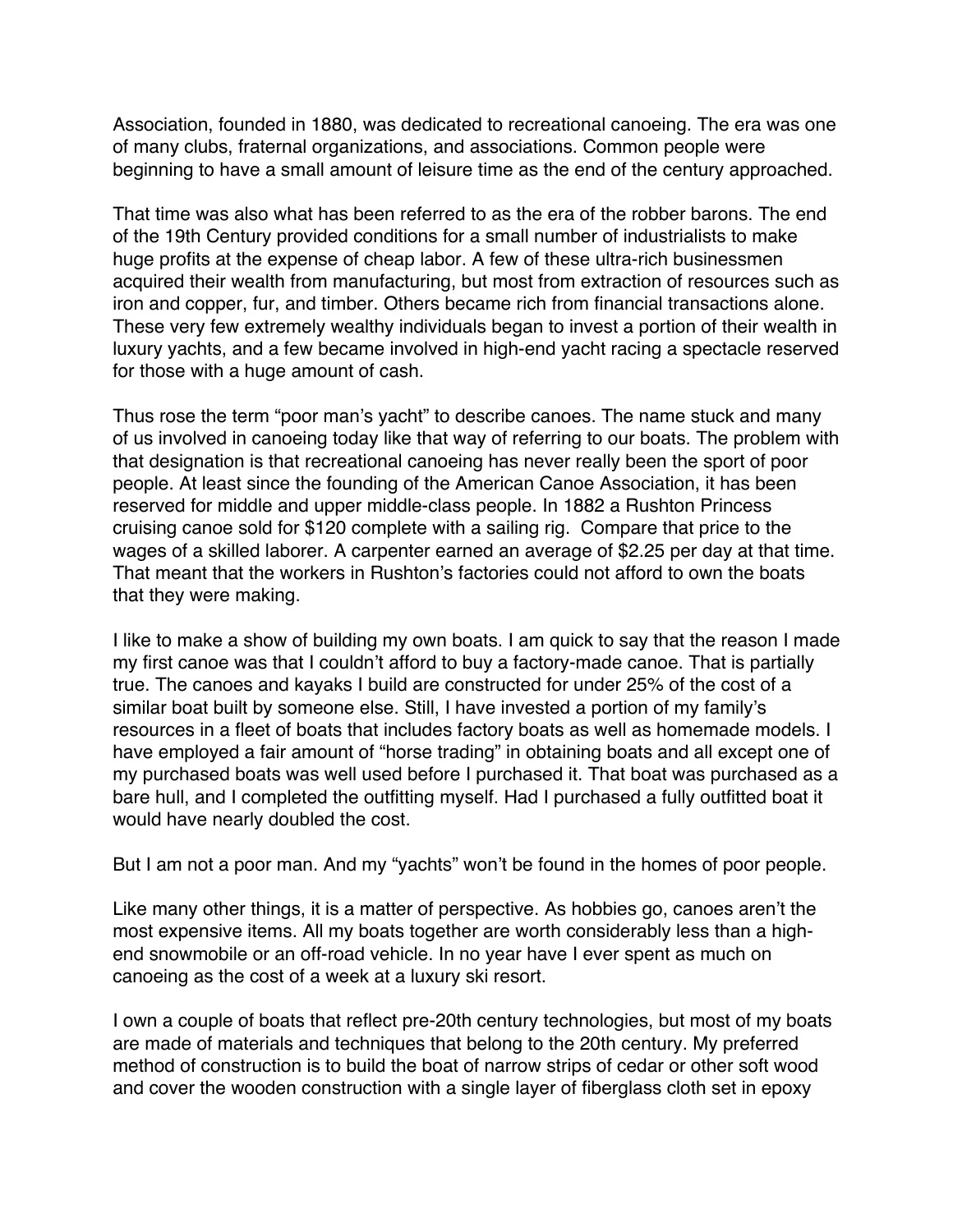<span id="page-60-0"></span>resin. The result is a beautiful and very useable boat, but not a purist's version of ancient technology.

What is old about my boats is their shape. My favorite canoe is a replica of an early 19th century design that itself was based on a type of bark canoe that had been employed for millennia.

Paddling, building, reading, and dreaming about canoes represents a slice of my time. It is, admittedly a selfish pleasure. But the boats have provided balance to a life dedicated to serving others and give me energy for the work I do.

I've always been good at justifying my behavior.

Copyright (c) 2017 by Ted E. Huffman. I wrote this. If you would like to share it, please direct your friends to my web site. If you'd like permission to copy, please send me an email. Thanks!

# **January 29, 2017 – Feeling Inadequate to my Task**

Recent weeks have been trying for a lot of people. There is a distinctly unsettled mood in our nation since the election of our new president. It isn't just discussions about politics that seem unsettled. It is as if all our conversations are a bit strained because we fear the reactions of others. It is as if someone just changed the rules in the middle of the game. As a preacher, I have long considered it my job to be open and accepting to political differences and to provide care and concern for those whose party affiliations and opinions differ from my own. I have sought carefully to build communities of people who are drawn together by faith and not by a common ideology. I have struggled to provide leadership to people who have many topics upon which they disagree. I am proud of the diversity of opinion and idea that is a hallmark of our congregation.

I am not, however, apolitical, at least in the traditional definition of that term. One who is apolitical is one who has "no interest or involvement in political affairs." It has also been defined as "having an aversion to politics or political affairs," and even "having no political significance." I do have interest in political affairs. I am, however, very careful about my involvement in politics. There are so many opportunities for misinterpretation when a pastor speaks politically. One thing that I seek to avoid is projecting the impression that I speak for the people I serve. Since the people I serve have a wide variety of opinions and political positions it is not reasonable that I could speak on their behalf. I encourage them to speak for themselves.

It is my job, however, to bring connection between the religious truths expressed in the Bible and the realities of contemporary life. My goal as a pastor is to enable my people to live by Biblical principles and to have their lives guided by faith. When politics are the dominant topic of conversation and the constant stream of news on the internet, television, and newspapers, it is difficult to make those connections without at least acknowledging the reality of political divisions and differences.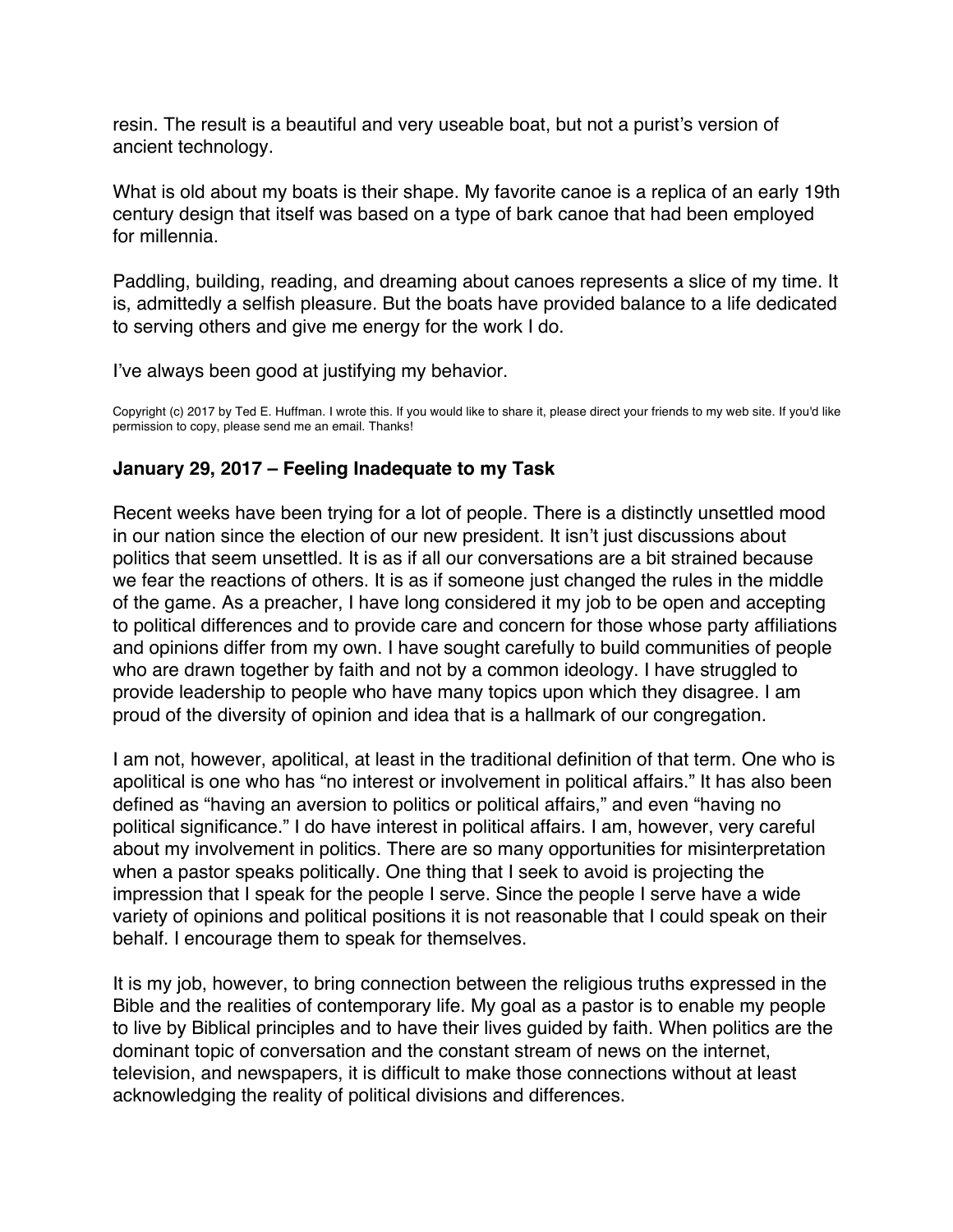I am unsettled as I write my blog and as I prepare my sermons these days.

Today's focus text is Matthew 5:1-12: the beatitudes. Depending on how you count and how the text is divided into paragraphs, it is a list of between eight and ten blessings that Matthew reports as part of Jesus' Sermon on the Mount. Luke reports a shorter list accompanied with a sort of list of parallel curses. Both texts present an alternative way of looking at the world and what it means to be blessed than was the dominant view of political leaders in Jesus' day.

The Roman cultural and political viewpoint held that acquiring wealth in all forms was a sign of merit and those who were poor were cursed; that showing emotions was a sign of weakness; that one had to be bold and stand up to opposition; that might makes right; that showing mercy is a sign of weakness; that outward bravado was more important than inner character; that the warrior culture was superior to all other approaches to life; and that persecution was a sign that one was in the wrong.

Jesus preached a different story. It was one that, upon first look, seemed implausible. Mourning doesn't feel like a blessing any more than being persecuted. Furthermore, Jesus' preaching was based on the traditions and scriptures of our people that preceded his time on earth. Our other texts for today also point to a perspective that stands in stark contrast to the prevailing politics of "might makes right." The prophet Micah declares: "what does the LORD require of you but to do justice, and to love kindness, and to walk humbly with your God?" Psalm 15 speaks of those who are allowed to dwell with God as those who do not lend money at interest, and who do not take a bribe, who do not slander with their tongue, and do no evil to their friends, nor take up a reproach against their neighbors.

Perhaps it would be a cheap shot to start drawing parallels between these texts and the behavior of political and business leaders, but the texts are clearly calling the faithful to a different way of living, acting, doing business and leading.

The Sermon on the Mount reaches beyond the simple description of blessedness. It speaks directly of the role of the faithful to live out those blessings. We are called to go far beyond reciting the words, "Blessed are those who mourn, for they are comforted." We are called to be the comfort that they require - to be the blessing that Jesus describes.

When I read the beatitudes of Jesus, something that I have done out loud every day for the past week, I am struck by the rhythm of the words. Even in translation to contemporary English they flow easily and have a pace and tonality that is easy to maintain. They are a public speaker's delight.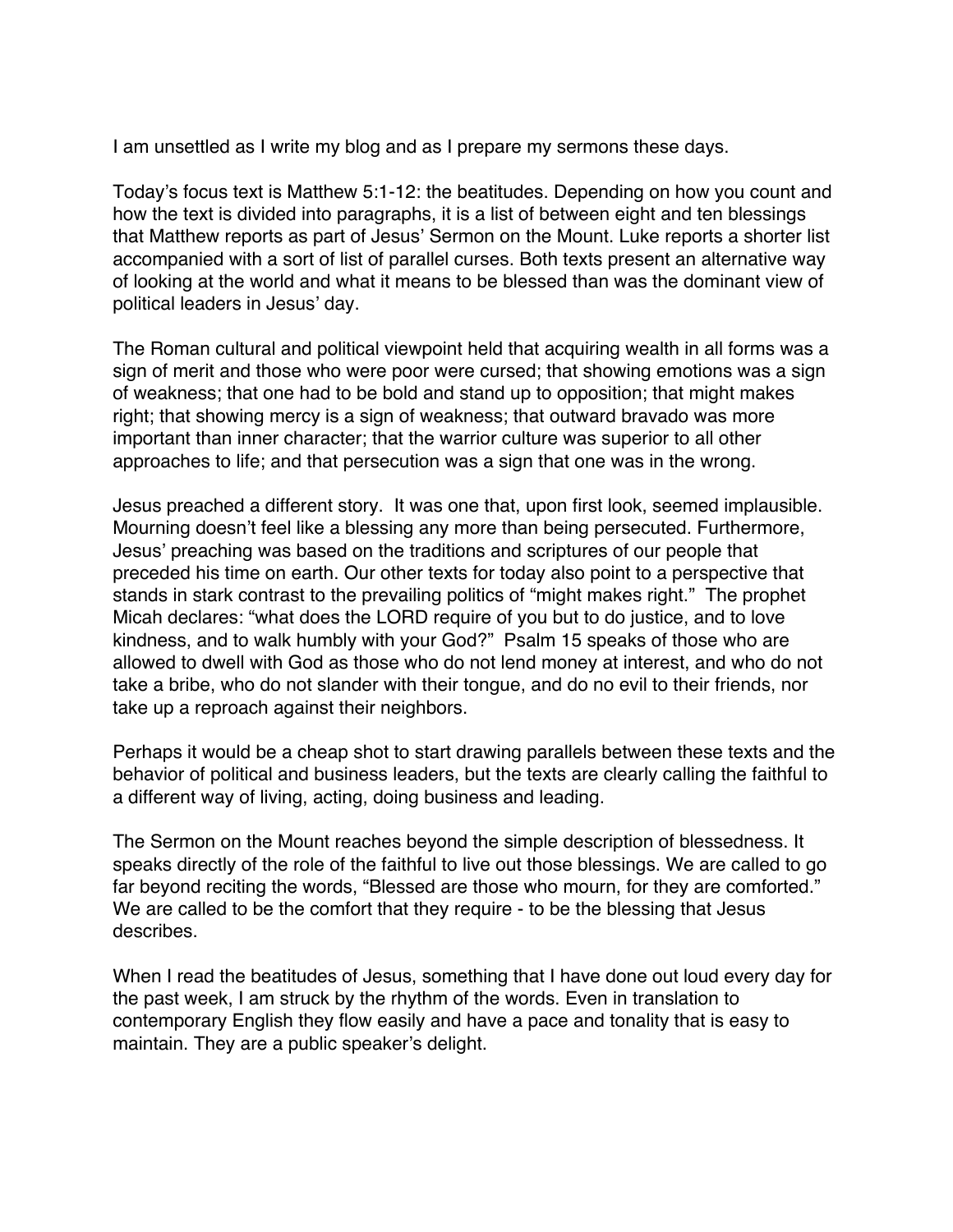<span id="page-62-0"></span>That rhythm and tonality is something for which I strive in my preaching. I am aware, however, that it has been missing in recent weeks. I just can't quite get into the groove. I know from experience that one of the solutions to this is to invest extra time in preparation: to study harder, practice more and invest more time. I also know that the Holy Spirit cannot be manipulated, and spirit-filled preaching is not the result of hard work, but rather bringing an openness to God's presence in the moment. It is not what I say, but God's working through me that I seek.

And now it is Sunday Morning once again. In a few hours I will once again stand before my people and pray that the words I speak will be spoken with love and respect.

When I was installed into this call, the people who were present promised to pray for me. I know that they are faithful in that task. It is a good thing. I need their prayers as much this morning as I have any other day of my life. These are unsettling times.

Copyright (c) 2017 by Ted E. Huffman. I wrote this. If you would like to share it, please direct your friends to my web site. If you'd like permission to copy, please send me an email. Thanks!

### **January 30, 2017 – Developing Compassion**

We humans are, at our core, made for relationship. This is literally true of our origins. It takes two parents to produce an infant. We come from relationship. The first nine months of human development occur within another human being. The relationship between mother and child is essential to human survival. Without relationships with others, we simply do not exist. The drive to form relationships is one of the strongest elements of human existence. We exist for community.

Personally, it is impossible for me to tell my own story without telling the stories of others. By the time I was born, there were already three sisters in my family. I didn't even get my mother "all to myself" when I was in utero. She was busy raising her other children, dealing with all the realities of a busy and complex family. Because my parents started their family by adopting two girls, there never was an "only child" experience in our family until my youngest brother was the only one left living at home for a short period of time as we transitioned to our adult lives.

As such, I believe that compassion is an essential skill. Some ability to understand the thoughts and feelings of another is required to be fully human. To state it in a different way, life's deepest joy comes from developing the ability to focus our thoughts on the needs of others. If you would be truly joyful in this life, abandon yourself absorption and pay attention to those who are around you.

Too often we think that our joy in life is determined by factors beyond our control. We want to acquire possessions in the belief that such will make us happy. We seek wealth believing that we can purchase happiness. Study after study, however, reveals that these external items are not the true source of joy. At the beginning of my career as a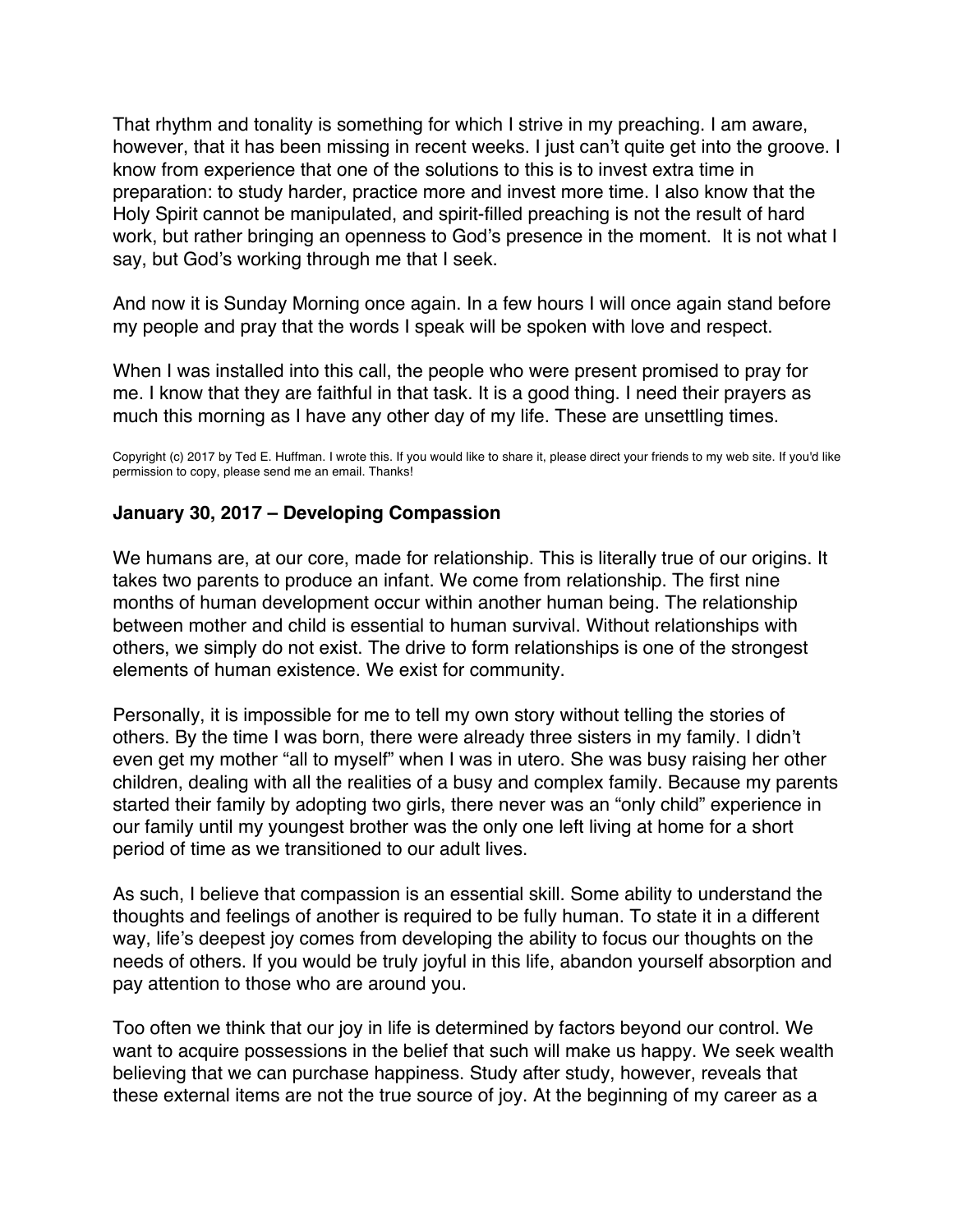pastor, when I was serving as an intern, I read parts of a landmark study by psychologists Philip Brickman, Dan Coates, and Ronnie Janoff-Bulman in which they found that lottery winners were not significantly happier than those who had been paralyzed in an accident. The external factors in the lives of those in the study did not significantly alter their ability to experience joy. Psychologist Sonja Lyubomirsky suggests that about 50% of happiness is determined by factors such as genes or temperament. The other half is determined by circumstances over which we have control. The three factors with the greatest influence on happiness are the ability to reframe one's situation more positively, expressing gratitude, and choosing kindness and generosity. It is directly observable, using scientific method, that human beings are happier when we focus our attention on the needs and concerns of others.

My life has been remarkably free from pain, but in 2001, I did suffer burns on my hands, arms, chest and face. These turned out to be not life-threatening and for the most part were only 2nd degree burns, but the accident occurred 80 miles from a trauma center and my treatment involved a ride in an ambulance before the process of debridement could begin. During the time it took to make the trip, I was experiencing significant discomfort despite a morpheme injection that was partially clouding my judgment. Because there were burns relatively close to my eyes, a cooling cloth had been placed over my eyes for the trip, so I could not see as I rode along. My care was managed by compassionate and very competent professionals, and I recovered with no long-term effects of the accident.

What I remember, however, is the conversation with the ambulance attendant as I lay on the gurney. The accident had occurred in my hometown. The attendant had been a kindergartener when I had moved from that town. I had not kept up with him and I was surprised to discover that he now as an adult with a family of his own. He told me about his children as we made the journey. It gave my mind an alternate to focusing on the the pain and my concern about my burns. I was surprised when we pulled into the bay at the trauma center. The trip seemed to have taken less time than I expected. My life was not in danger, but my pain was decreased by the simple technique of focusing my attention on another person instead of being caught up with myself and my own concerns.

Many times, since that day I have used that simple technique of meditation to treat moments of pain. I since undergone dental surgery and other minor medical procedures with anesthesia for the initial procedure, but no need for follow-up pain medication. When I begin to experience pain, I start through my prayer list of concerns for other persons. It is amazing to me how effective this is as a technique for managing pain.

Granted, there are many whose pain is far more intense, more persistent, and more lifeinterrupting than any experience I have had. I'm not advocating the abandonment of pain-relieving medications when they are needed. But I know that genuine concern and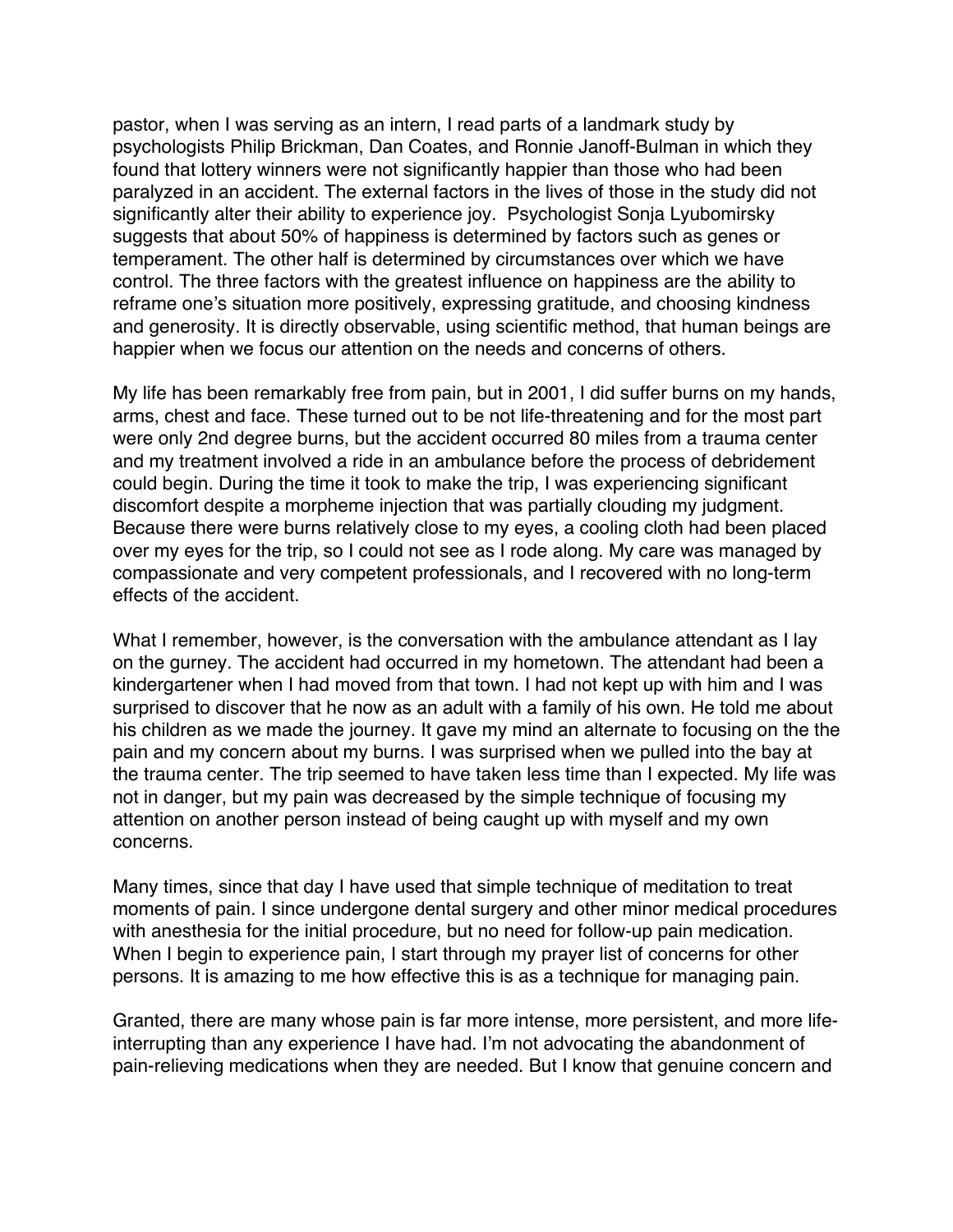<span id="page-64-0"></span>compassion for others is a very potent medicine that is a great factor in promoting healing.

It isn't hard to find others who need our compassion. When our son was very young, he needed orthopedic surgery. The anesthesia made him sick, so in addition to the two casts on his feet and legs, we were dealing with a tiny child with an upset stomach who was difficult to console. As we struggled to care for our child in the hospital that night, we became aware of children who were in the hospital with conditions that were much more severe than our child. It was easy to find children and parents who needed prayers and support. There is always someone whose suffering is greater than our own.

If you would be truly happy, learn to care deeply for others.

Copyright (c) 2017 by Ted E. Huffman. I wrote this. If you would like to share it, please direct your friends to my web site. If you'd like permission to copy, please send me an email. Thanks!

# **January 31, 2017 – Spring Fever (In the Winter)**

I have always enjoyed living in a part of the world where we experience winter. I don't mind shoveling snow and find it to be a nice alternative to mowing the lawn. I like winter sports and if I am properly dressed enjoy a walk outside in the winter. For most of my life I've lived in places where the wind blows and have learned to cope with it without distress. There are, however, some years in my life where I have noticed a tendency towards spring fever.

These days, we don't receive printed seed catalogues at our home. But the Internet means that you can browse the major seed companies year-round on the computer. Let's be realistic. It is the end of January in South Dakota. There have been plenty of years since we've lived here when planting outdoors before the end of May is risky behavior.

Back in 1981 we were living in North Dakota when our son was born. He arrived in mid-March and the experience was so wonderful and overpowering that it seemed as if the whole world had been changed. North Dakota was treating us to some wonderfully warm spring days from time to time. I prematurely set out the tomato plants that I had grown from seed in the kitchen window, and they were frozen. Later, I purchased a few tomato plants from a local store and set them out too soon. I was on my third set of tomato plants by the time I had success. Looking back, my behavior was silly. I knew about North Dakota's weather. I simply allowed my emotions to override my common sense. Fortunately, in the case of tomato plants, it wasn't a very expensive blunder.

I'm older these days, but perhaps not much wiser. This year we are anticipating the birth of a new grandchild in early May. We are planning to take vacation to be there to help with our other grandchildren and greet the new one. Today, on the last day of January, I rose to write my blog and the paper on top of the pile on my desk is a print-out from an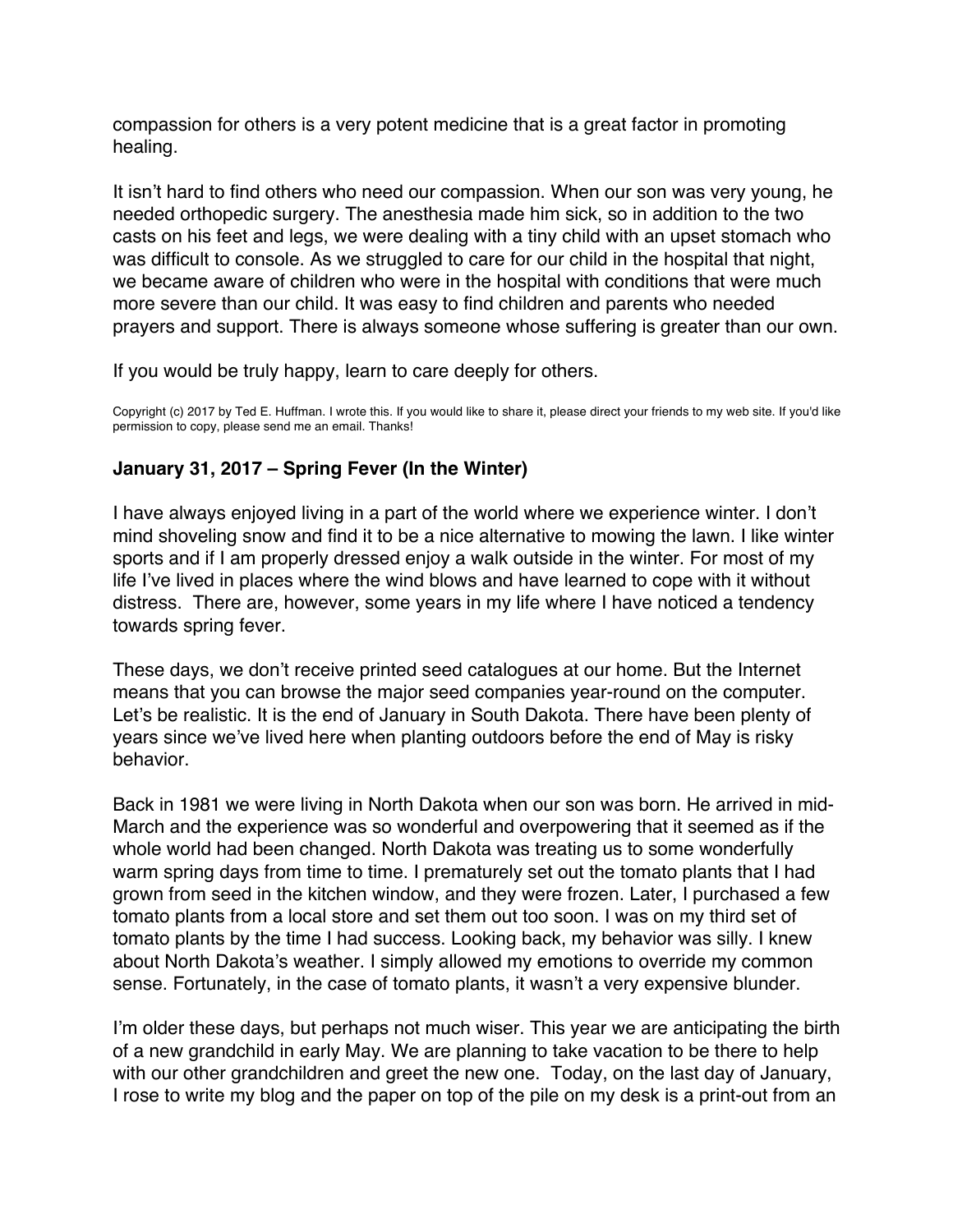online campground directory, showing campgrounds in the area where we will be staying. On Saturday, I had a bit of free time and headed over to where we store our camper to check it out. I even began a short list of tasks that need to be accomplished to get it ready to make the trip.

I'm not unaware of the weather where I live. I know that February and March can be months with plenty of severe winter weather. I know it is too soon to put away parkas and snow shovels. There is still quite a bit of ice around. But a few days of 50-degree weather really put me in a spring fever mood. I've been running around wearing only a small vest instead of a jacket.

Perhaps I'm just becoming an old fool.

When we lived in North Dakota, most of the members of our congregations were involved in one way or another in ranching or in providing services to ranchers. As a result, they didn't wear their dress-up clothes very often. Many of the people didn't have fancy dress coats. Their winter gear consisted of insulated coveralls and canvas parkas that could take the severe weather and be laundered at home. When there was a funeral, they would dress up, and have the insulated coveralls and parka in the car but would go to the church wearing just their dress clothes. I don't know how many committal services at which I officiated that the only person wearing a proper dress overcoat was the funeral director. The rest of us stood around in our suit jackets, pretending not to be cold. As soon as we felt it was polite, we rushed to our cars and back to the church to get our hands wrapped around a hot cup of coffee.

I'm not quite as out of season as the guy at the tire shop who was wearing shorts last week. I'm not a big fan of shorts in the first place, but you don't see me wearing them in the winter. I'm surprised at how many men in our community do. This time of year, you hope that they have a pair of insulated coveralls stashed in the trunk of their car just in case.

I've decided that I need a bit of reasonable discipline for my spring fever this year. Given that we are going to travel in early May and that the typical time for planting outdoors in our neck of the woods is Memorial Day weekend, I'm resolving not to plant much in the garden before we leave for our trip. We'll have a late garden this year, focusing on things that like the warm weather, like tomatoes. I'll allow myself to prepare the garden as weather permits and to do some fresh planting in my wildflower beds, but I need to focus on things that have a short growing season for the garden. It seems simple and at least for a few months I'll be able to distract myself with doing a bit of research into what kinds of things promise the best results inside of that discipline.

The discipline seems easy with snow in the forecast for this week. The challenge will come if we have a beautiful and warm April and I find myself mowing the lawn before